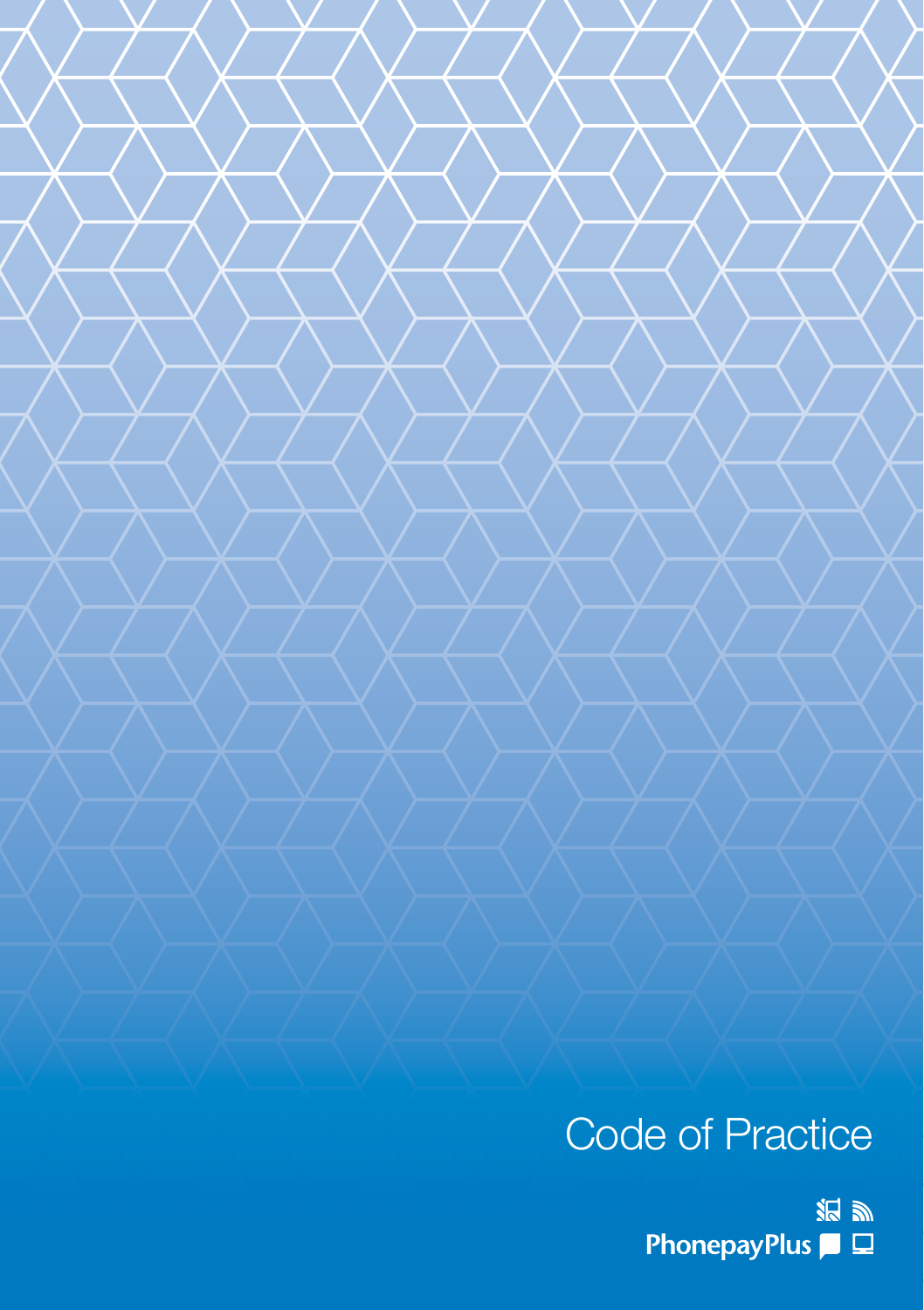# Code for Premium Rate Services

Approved under Section 121 of the Communications Act 2003

# Code of Practice 2015

(Thirteenth Edition) **PhonepayPlus** 

As approved by the Office of Communications for the purposes of Sections 120 and 121 of the Communications Act 2003 on 1 July 2015

This Thirteenth Edition of the Code of Practice came into force on 1 July 2015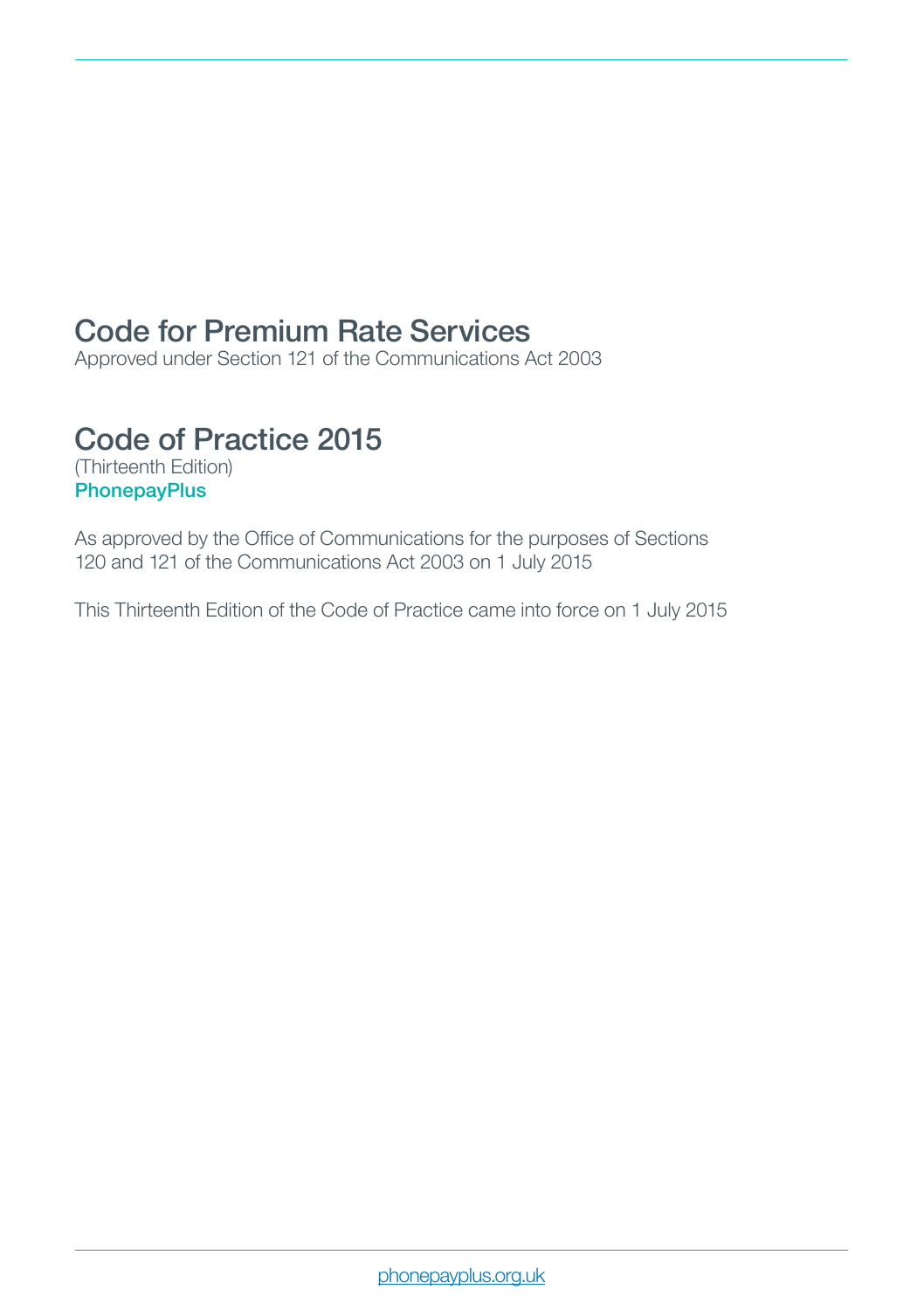# <span id="page-2-0"></span>**Contents**

| Part one    | <b>About PhonepayPlus</b><br>$02 - 04$                       |
|-------------|--------------------------------------------------------------|
| Part two    | <b>Outcomes and Rules</b><br>$05 - 10$                       |
| Part three  | <b>General Responsibilities</b><br>$11 - 20$                 |
| Part four   | <b>Investigations, Procedures and Sanctions</b><br>$21 - 31$ |
| Part five   | <b>Framework</b><br>$32 - 38$                                |
| Annex one   | <b>General Funding Arrangements</b><br>$39 - 44$             |
| Annex two   | <b>Special Conditions</b><br>$45 - 46$                       |
| Annex three | The Code Compliance Panel and Tribunals<br>$47 - 50$         |
| Annex four  | <b>Independent Appeals Body</b><br>$51 - 56$                 |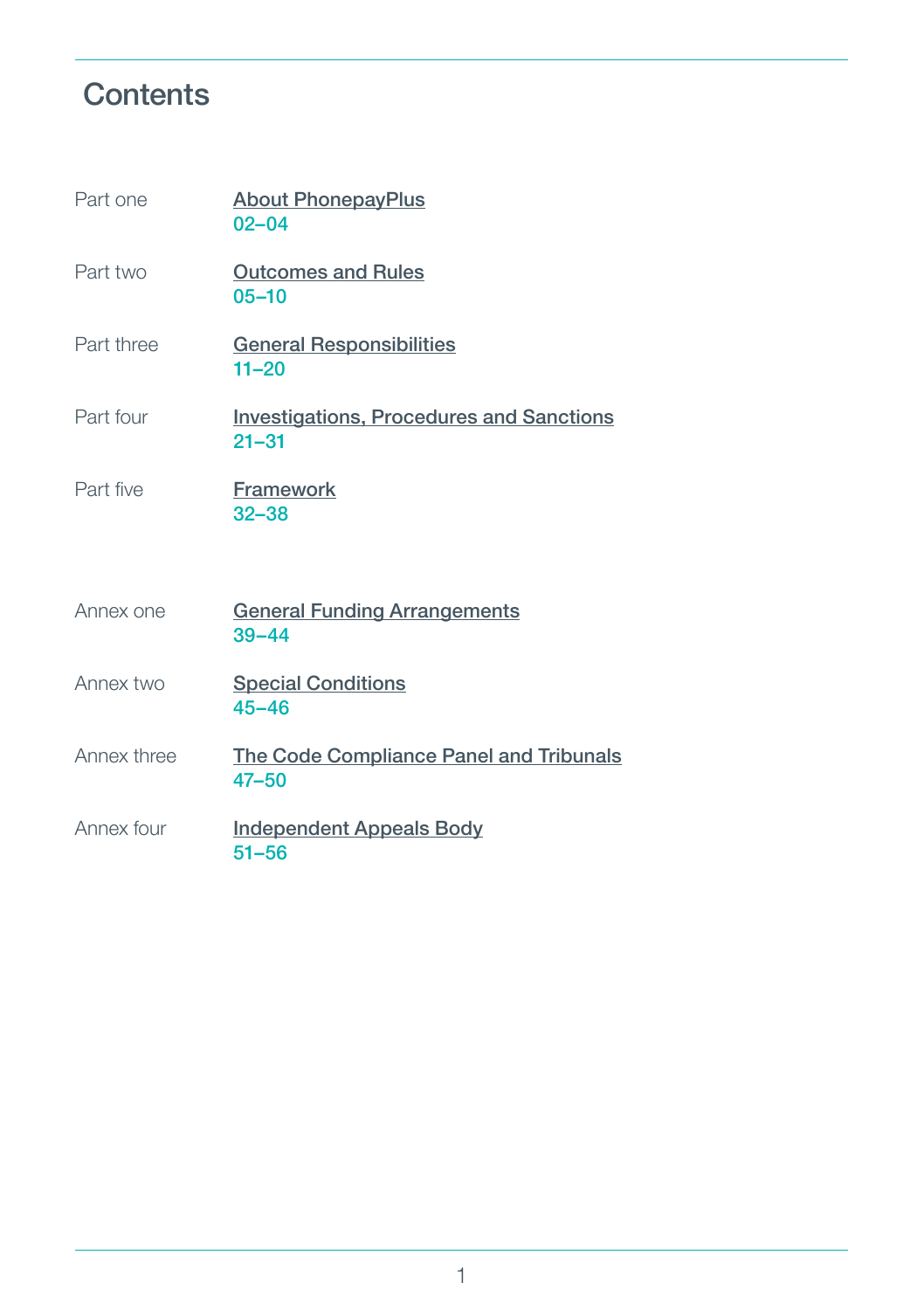# <span id="page-3-0"></span>Part one – About PhonepayPlus

### 1.1

# Introduction to PhonepayPlus

 PhonepayPlus is an enforcement authority with responsibility for enforcing this Code of Practice, which regulates the use of premium rate services (PRS). Our aim is to provide a safe environment for consumers using PRS and a fair, proportionate and robust regulatory regime for industry. This Code of Practice, our thirteenth, is based on over twenty years' experience of regulating this market and we have refined the Code to focus on the underlying principles of consumer protection to achieve a regulatory regime that gives greater clarity and more flexibility to providers of PRS.

# 1.2

# Scope of the Code

# 1.2.1

 The Communications Act 2003 ("the Act") provides Ofcom with the power to approve a Code for the purposes of regulating PRS and Ofcom has approved this Code under Section 121 of the Act. Certain providers of PRS are obliged, pursuant to the Condition set by Ofcom under the Act and Section 120(3)(a) of the Act, to comply with directions given by PhonepayPlus in accordance with its Code of Practice for the purpose of enforcing its provisions.

#### 122

 The Condition set by Ofcom applies to controlled premium rate services ("CPRS"), the definition of which is contained within Part Five of this Code. The definition of CPRS is a subset of the definition of PRS contained in the Act. Insofar as the particular PRS is not within the definition of CPRS, this Code applies to it but compliance is voluntary.

# 1.3

#### Providers of premium rate services

 PhonepayPlus regulates through the imposition of responsibilities on providers of PRS. Three categories of providers are defined in Part Five: essentially these are Network operators, Level 1 providers (who form part of a premium rate value chain) and Level 2 providers (the end provider of the service). A provider of PRS may fall within more than one of these categories.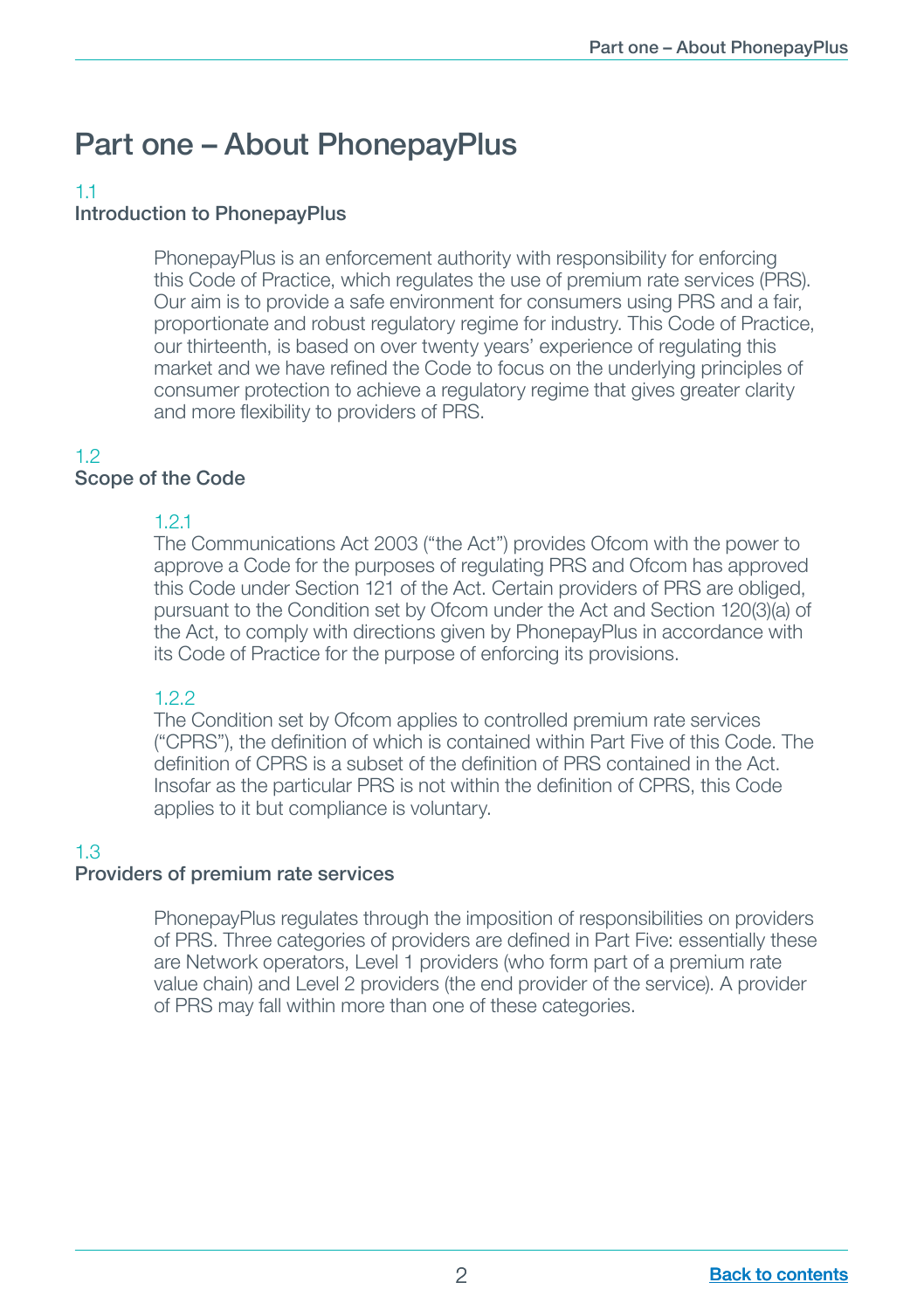# 1.4 Independence

# 1.4.1

 PhonepayPlus operates in an entirely independent manner. All members of the Board of PhonepayPlus are appointed in their individual capacities. Apart from a minority of members who are appointed on the basis of their contemporary industry knowledge, no member of the Board may have any commercial interest in the premium rate sector.

# 1.4.2

 Any Board member with such commercial interests will take no part in the adjudication process.

# 1.4.3

Board members constitute a minority on Tribunals that adjudicate on the provisions of the Code, and no more than one Board member may sit on such a Tribunal.

# 1.5

#### Guidance and advice

#### 1.5.1

 Part Two of the Code sets the outcomes expected by PhonepayPlus and the rules with which providers must comply. To assist PRS providers, PhonepayPlus will also publish non-binding Guidance to accompany the Code. This Guidance will inform providers about how the required rules will be expected to apply to the provision of PRS, both generally and in relation to specific service types.

# 1.5.2

Guidance is intended to assist those involved in the provision of PRS to comply with the Code; it does not form part of the Code. Compliance with Guidance will be taken into account in the consideration of any alleged breach of the Code and/or the setting of sanctions, as set out further in Part Four below. The extent to which a party attempted to comply with the Code by any alternative methods will also be taken into account.

# 1.5.3

Guidance may be amended from time to time on reasonable notice and following appropriate consultation.

# 1.5.4

PhonepayPlus may from time to time issue and/or amend non-binding compliance advice concerning any provisions of the Code.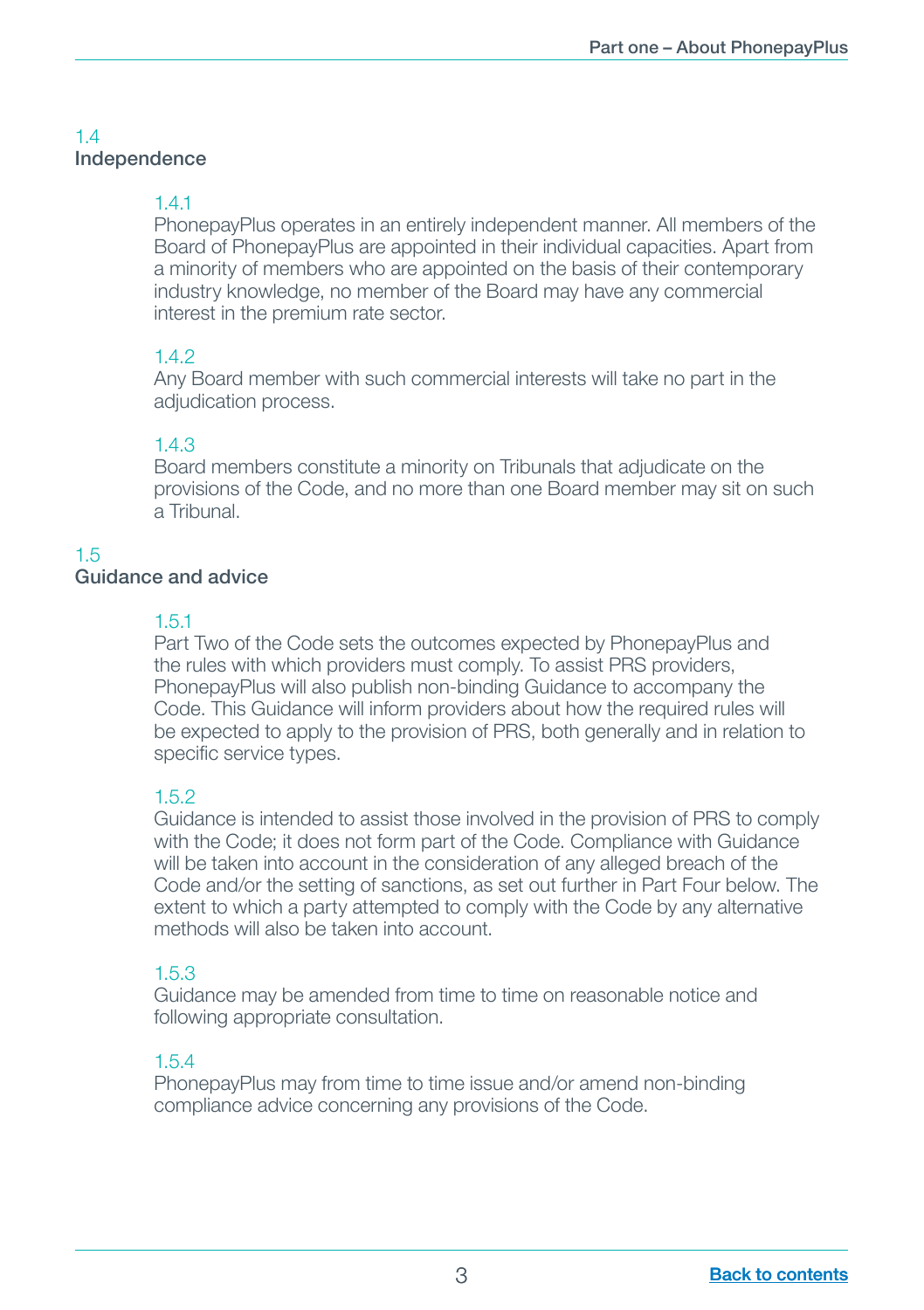# 1.6 **Confidentiality**

Confidential information (such confidentiality being judged on an objective basis) received by PhonepayPlus will be kept in confidence by PhonepayPlus and will not be divulged to any third party other than PhonepayPlus employees, officers, professional advisors and Ofcom or other proper authority without consent (such consent not being unreasonably withheld or delayed). PhonepayPlus may divulge confidential information if it is necessary for it to do so in order to discharge its responsibilities under the Code. Confidential information may also be disclosed in response to a request from a regulator or other lawful authority, or shared with law enforcement agencies for the purpose of investigating fraud or other offences, or if it enters the public domain or becomes lawfully available from a third party free from any confidentiality restriction.

# 1.7

#### Reach of the Code

# 1.7.1

 Save as is provided below, this Code applies to all PRS which are accessed by a user in the United Kingdom or provided by a Level 1 or Level 2 provider which is situated in the United Kingdom.

# 172

Some PRS may also be 'information society services' in which case enforcement of the Code will be subject to Directive 2000/31/EC. This is further set out in Part Five below. These services are typically PRS which are available on the internet.

This Code is approved by the Office of Communications (Ofcom) for the purposes of sections 120 and 121 of the Communications Act 2003.

This Code was notified in draft to the European Commission in accordance with Directive 98/34/EC as amended by Directive 98/48/EC.

#### General, compliance and media enquiries

| Switchboard<br>Fax<br>Web | 020 7940 7474<br>020 7940 7456<br>www.phonepayplus.org.uk |
|---------------------------|-----------------------------------------------------------|
| Compliance Team           | compliance@phonepayplus.org.uk                            |
| Media Office              | 020 7940 7440<br>pressoffice@phonepayplus.org.uk          |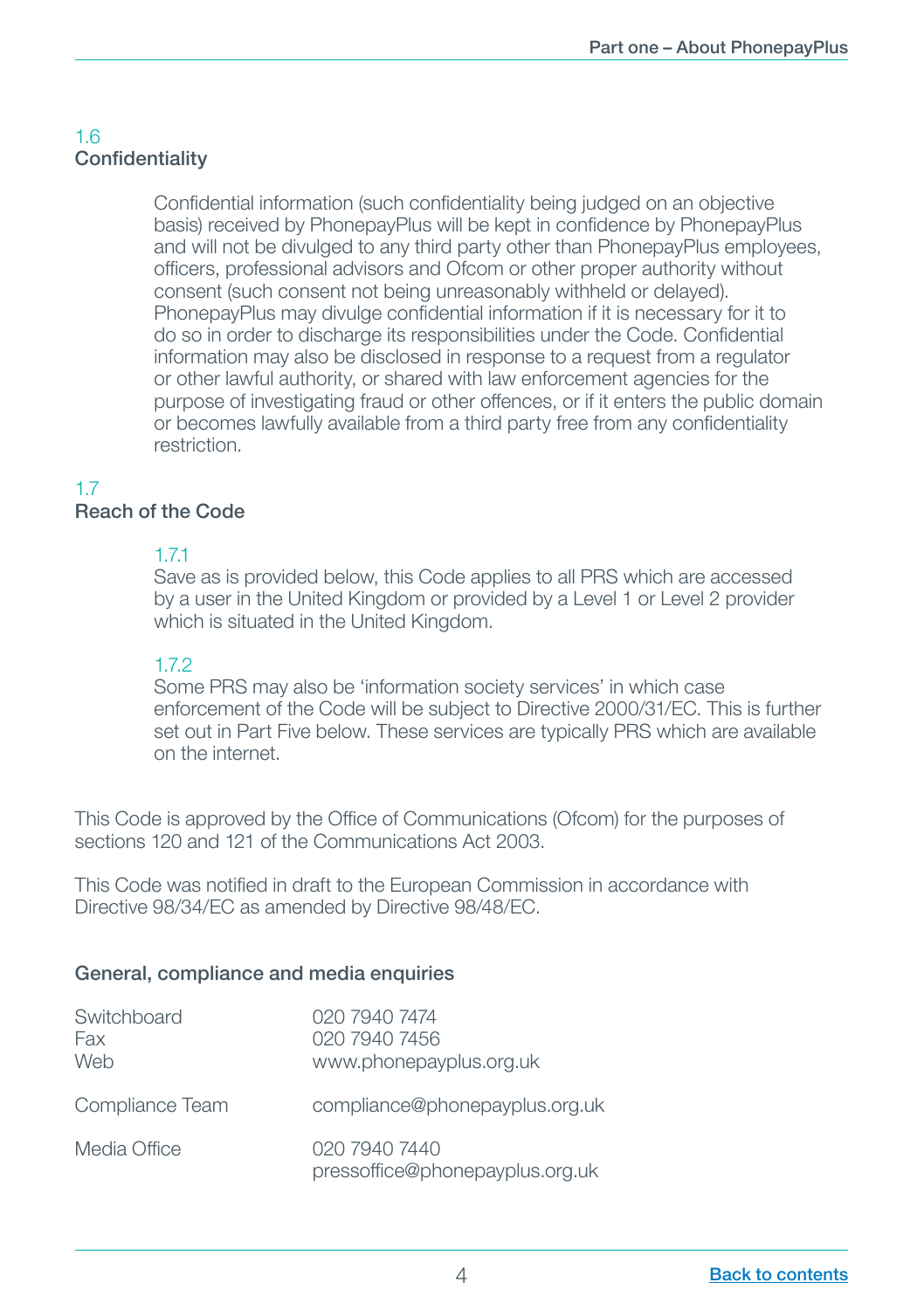# <span id="page-6-0"></span>Part two – Outcomes and Rules

# 2.

# Required outcomes and rules relating to all premium rate services

 The outcomes which PRS are expected to achieve are set out below. They are followed by sets of rules which have to be complied with.

 References to a PRS or services in this Code include all aspects of a service including content, promotion and marketing and any technical matters including those relating to delivery and quality of sound or picture.

 Level 2 providers have responsibility for achieving these outcomes by complying with the rules in respect of the provision of the relevant premium rate service. All Network operators and Level 1 providers involved in providing PRS must take all reasonable steps in the context of their roles to ensure the rules are complied with<sup>1</sup> .

#### 2.1 **Legality**

#### **Outcome**

"That PRS comply with the law."

#### Rules

2.1.1

PRS must comply with the law.

#### $21.2$

 PRS must not contain anything which is in breach of the law, nor omit anything which the law requires.

#### 2.1.3

PRS must not facilitate or encourage anything which is in any way unlawful.

#### 2.1.4

PRS providers and relevant individuals engaged in the provision of a service must hold all licences, permissions and qualifications required by law.

# $2.2<sub>2</sub>$

#### Transparency and Pricing

#### **Outcome**

 "That consumers of PRS are fully and clearly informed of all information likely to influence the decision to purchase, including the cost, before any purchase is made."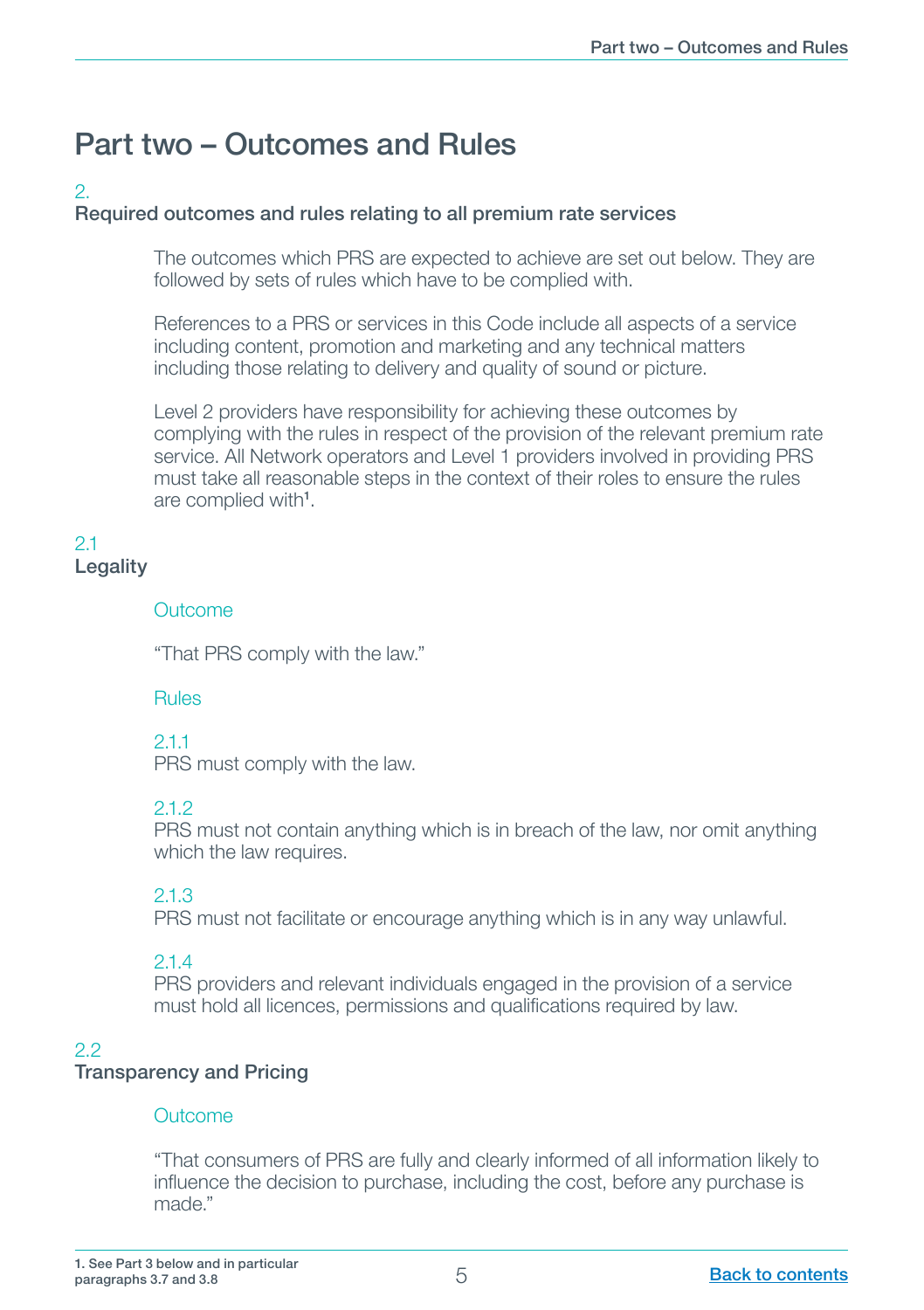Consumers of PRS must be fully and clearly informed of all information likely to influence the decision to purchase, including the cost, before any purchase is made.

# 22

 Promotional material must contain the name (or brand if part of the name) and the contact details of the Level 2 provider of the relevant PRS except where otherwise obvious. If the contact details include a telephone number, it must be a UK number and not at premium rate.

#### 2.2.3

 PhonepayPlus may specify categories of promotions in respect of which promotional material must contain reference to the Level 2 provider's registration with PhonepayPlus and its registration number. PhonepayPlus shall publish a list of any such specified categories on its website.

#### $22<sub>4</sub>$

 All written information which is material to the consumer's decision to purchase a service must be easily accessible, clearly legible and presented in a way which does not make understanding difficult. Spoken information must be easily audible and discernable.

# 2.2.5

 Where a PRS promotes or is promoted by a non-premium rate electronic communications service both services will be considered as one where, in the opinion of PhonepayPlus, it is reasonable to do so.

#### 2.2.6

 Unless a service is available 24 hours a day, its hours of operation must be stated in UK time on the promotional material.

#### Rules relating to pricing

#### 2.2.7

 In the course of any promotion of a PRS, written or spoken or in any medium, the cost must be included before any purchase is made and must be prominent, clearly legible, visible and proximate to the premium rate telephone number, shortcode or other means of access to the service.

#### 228

 Any messages that are necessary for a consumer to access, use or engage with a service but are provided separately from the service itself must be free of charge.

# 2.2.9

 Where a service involves a consumer being charged for an international call this must be made clear in any promotional material.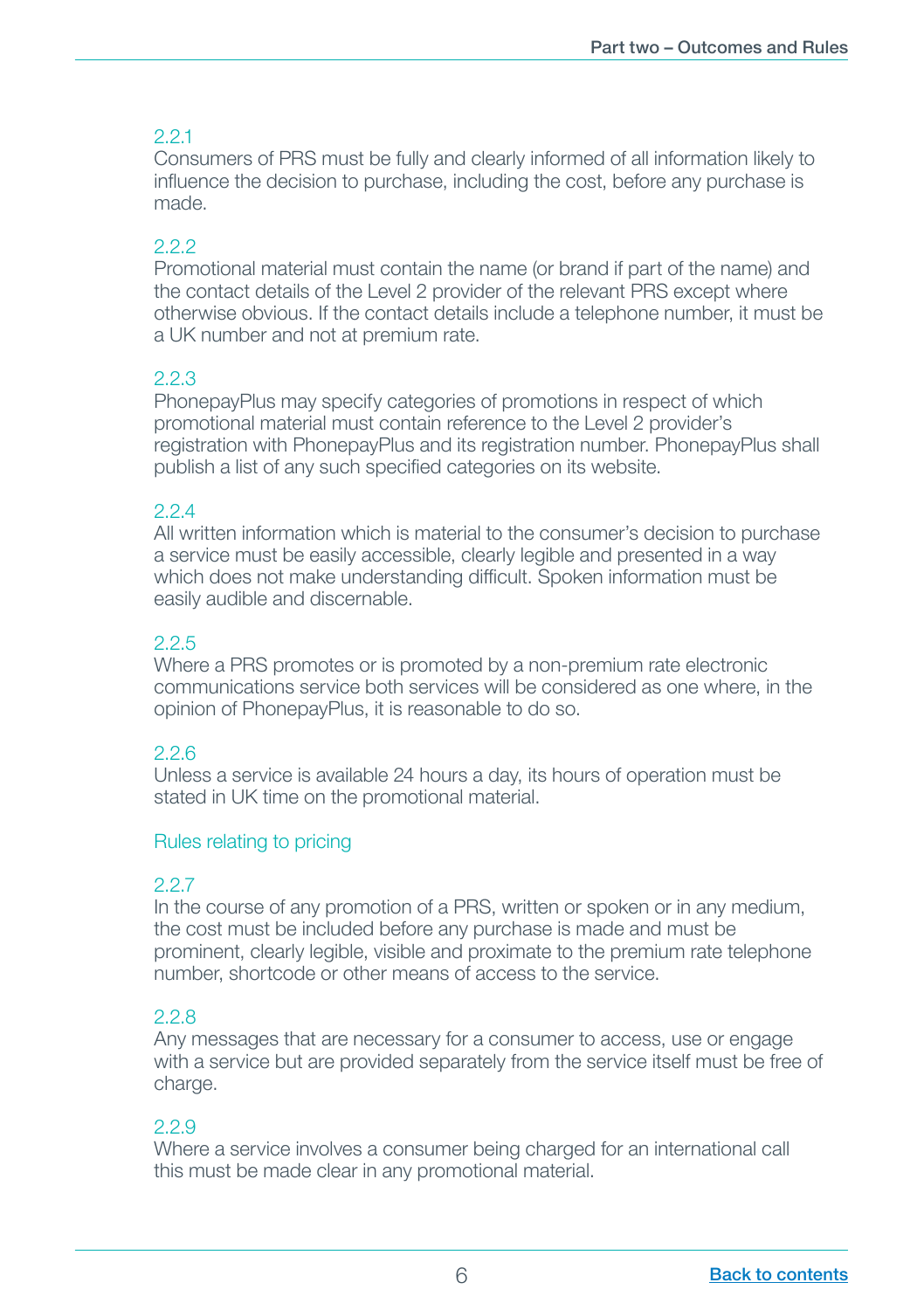# 2.3 Fairness

#### **Outcome**

"That consumers of PRS are treated fairly and equitably."

#### Rules

#### 2.3.1

Consumers of PRS must be treated fairly and equitably.

#### 2.3.2

PRS must not mislead or be likely to mislead in any way.

#### 2.3.3

 Consumers must not be charged for PRS without their consent. Level 2 providers must be able to provide evidence which establishes that consent.

#### 2.3.4

 PRS must be provided without undue delay after the consumer has done what is necessary to connect with the service and must not be unreasonably prolonged.

### 2.3.5

 PRS must not be of a nature which encourages unauthorised use by non billpayers.

#### 2.3.6

 Level 2 providers must take reasonable and prompt steps to identify excessive use of its service or services by any consumer and to inform the relevant consumer of that usage.

#### 2.3.7

 Level 2 providers of sexual entertainment services must take all reasonable steps to discourage use by non-bill payers and to prevent use by those under 18 years of age.

#### 2.3.8

 Level 2 providers of virtual chat services must take all reasonable steps to discourage use by non-bill payers and to prevent use by those under 18 years of age. However, non-sexual entertainment text and picture-based virtual chat services may be used by those aged 16-17 provided that no advertising for the service has occurred in media where the target audience is below 16 years of age.

#### 2.3.9

 PRS must not directly appeal to children to purchase products or take advantage of children's potential credulity, lack of experience or sense of loyalty.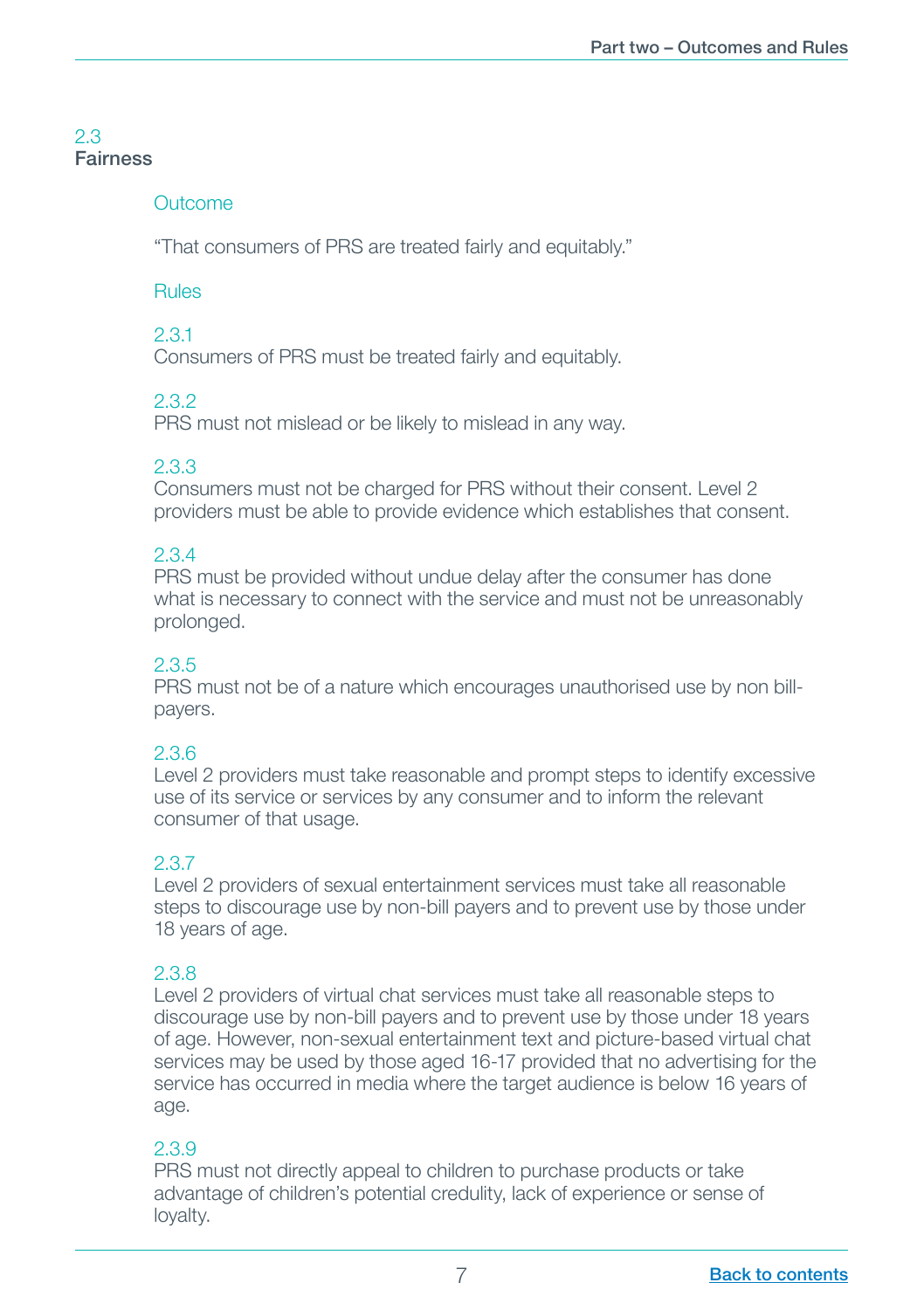PRS must not be promoted or provided in such a way that it results in an unfair advantage being taken of any vulnerable group or any vulnerability caused to consumers by their personal circumstances where the risk of such a result could have been identified with reasonable foresight.

#### 2.3.11

 Where the means of termination is not controlled by the consumer there must be a simple method of permanent exit from the service, which the consumer must be clearly informed about prior to incurring any charge. The method of exit must take effect immediately upon the consumer using it and there must be no further charge to the consumer after exit except where those charges have been legitimately incurred prior to exit.

#### 2.4 Privacy

#### **Outcome**

"That PRS do not cause the unreasonable invasion of consumers' privacy."

#### Rules

### 2.4.1

 Level 2 providers must ensure that PRS do not cause the unreasonable invasion of consumers' privacy.

#### $212$

 Consumers must not be contacted without their consent and whenever a consumer is contacted the consumer must be provided with an opportunity to withdraw consent. If consent is withdrawn the consumer must not be contacted thereafter. Where contact with consumers is made as a result of information collected from a PRS, the Level 2 provider of that service must be able to provide evidence which establishes that consent.

#### 2.4.3

 Level 2 providers must ensure that consumers' personal information is not collected without their consent or passed to any other person other than for the sole purpose of facilitating a refund to a consumer.

#### $244$

 Where services involve the collection of any personal information such as names, postal and email addresses and telephone numbers, the purpose for which the information may be used must be made clear to consumers before the information is collected.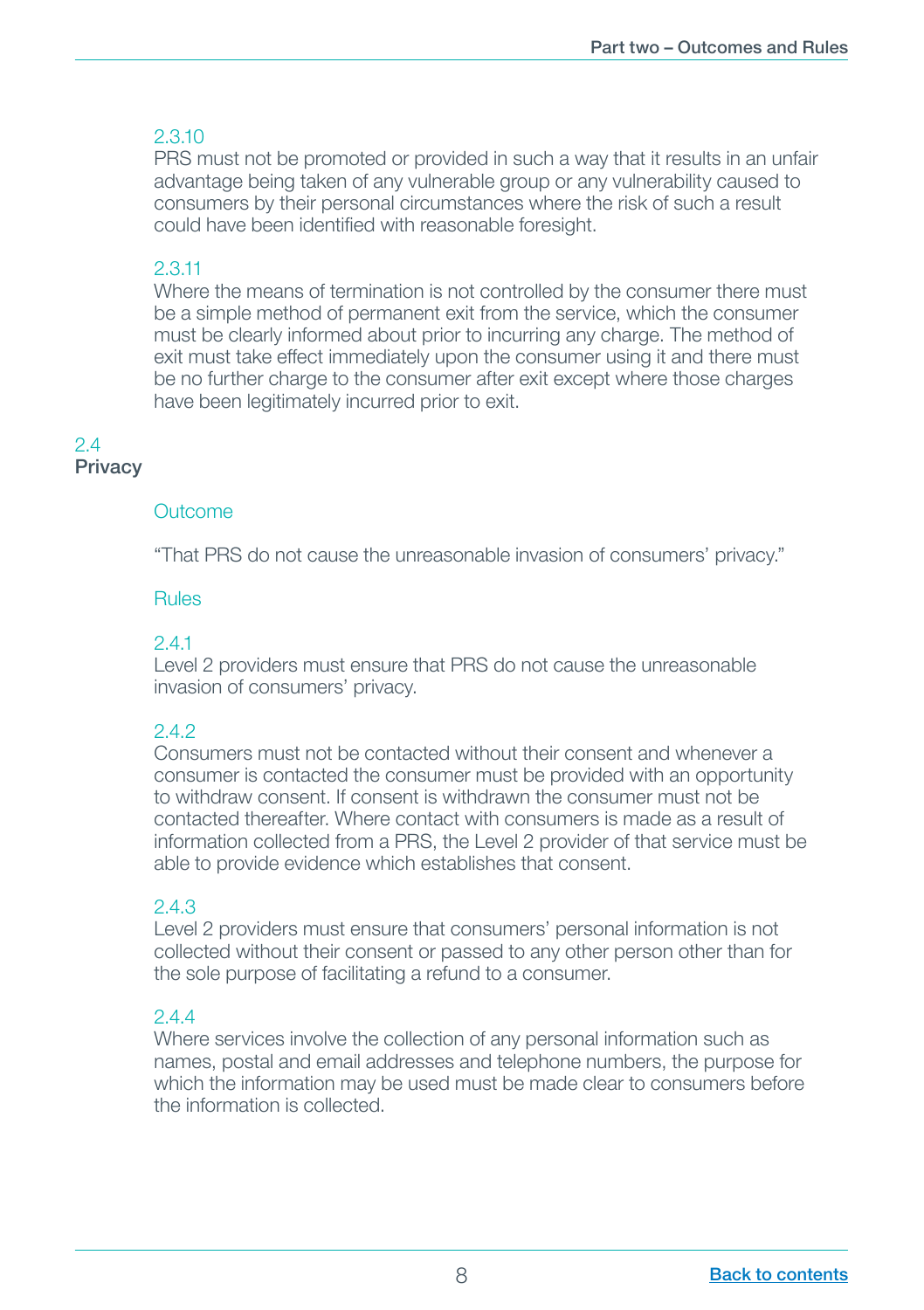# 2.5 Avoidance of harm

#### Outcome

"That PRS do not cause harm or unreasonable offence to consumers or to the general public."

#### Rules

#### 2.5.1

PRS must not cause or be likely to cause harm or unreasonable offence to consumers or to the general public.

#### 2.5.2

 PRS must not promote or incite or be likely to promote or incite hatred in respect of any group or individual identified by age, disability, gender, race, religion or belief, sexual orientation or transgender status.

#### 2.5.3

 PRS must not encourage or be likely to encourage consumers to put themselves or others at risk.

# 2.5.4

PRS must not promote or facilitate prostitution.

#### 2.5.5

 PRS must not induce and must not be likely to induce an unreasonable sense of fear, anxiety, distress or offence.

#### 2.5.6

 Level 2 providers must ensure that their services are not promoted in an inappropriate way.

#### 2.5.7

 Level 2 providers must use all reasonable endeavours to ensure that promotional material is not targeted at or provided directly to those for whom it, or the service which it promotes, is likely to be regarded as being offensive or harmful.

#### 2.5.8

 PRS aimed at or likely to be particularly attractive to children must not contain anything which a reasonable parent would not wish their child to see or hear in this way.

#### 2.5.9

 Where PRS involve the possibility that two or more consumers might be able to exchange contact details or make arrangements to meet, then clear advice should be given regarding appropriate safeguards, in line with any generally available police advice.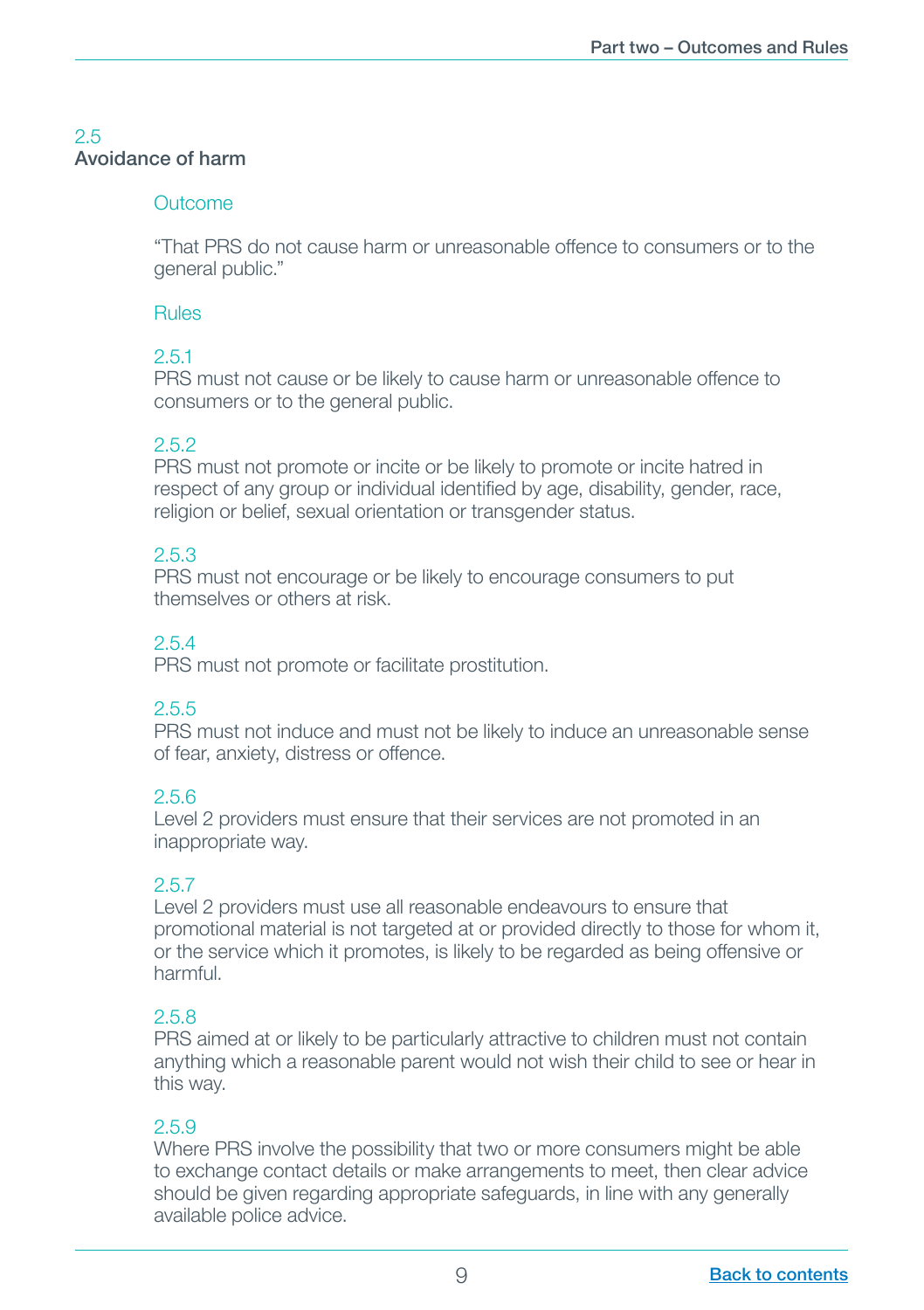# 2.6 Complaint handling

#### **Outcome**

 "That consumers are able to have complaints resolved quickly and easily by the Level 2 provider responsible for the service and that any redress is provided quickly and easily."

#### Rules

#### 2.6.1

Level 2 providers must ensure that consumers of their services are able to have complaints resolved quickly, easily and fairly and that any redress is provided quickly and easily.

#### 2.6.2

Level 2 providers must provide an appropriate and effective complaints process which is free or low-cost.

#### 2.6.3

Consumer complaints must be handled promptly at all stages within a process which is clear to the consumer.

# 2.6.4

Where refunds are provided to consumers they must be provided promptly and in an easily accessible manner.

# 2.6.5

Consumers who remain dissatisfied with the handling of their complaint must be informed that they may complain to PhonepayPlus and be provided with its contact details.

#### 2.6.6

Level 2 providers must provide upon request to PhonepayPlus such information that allows examination of how they have handled any consumer complaint.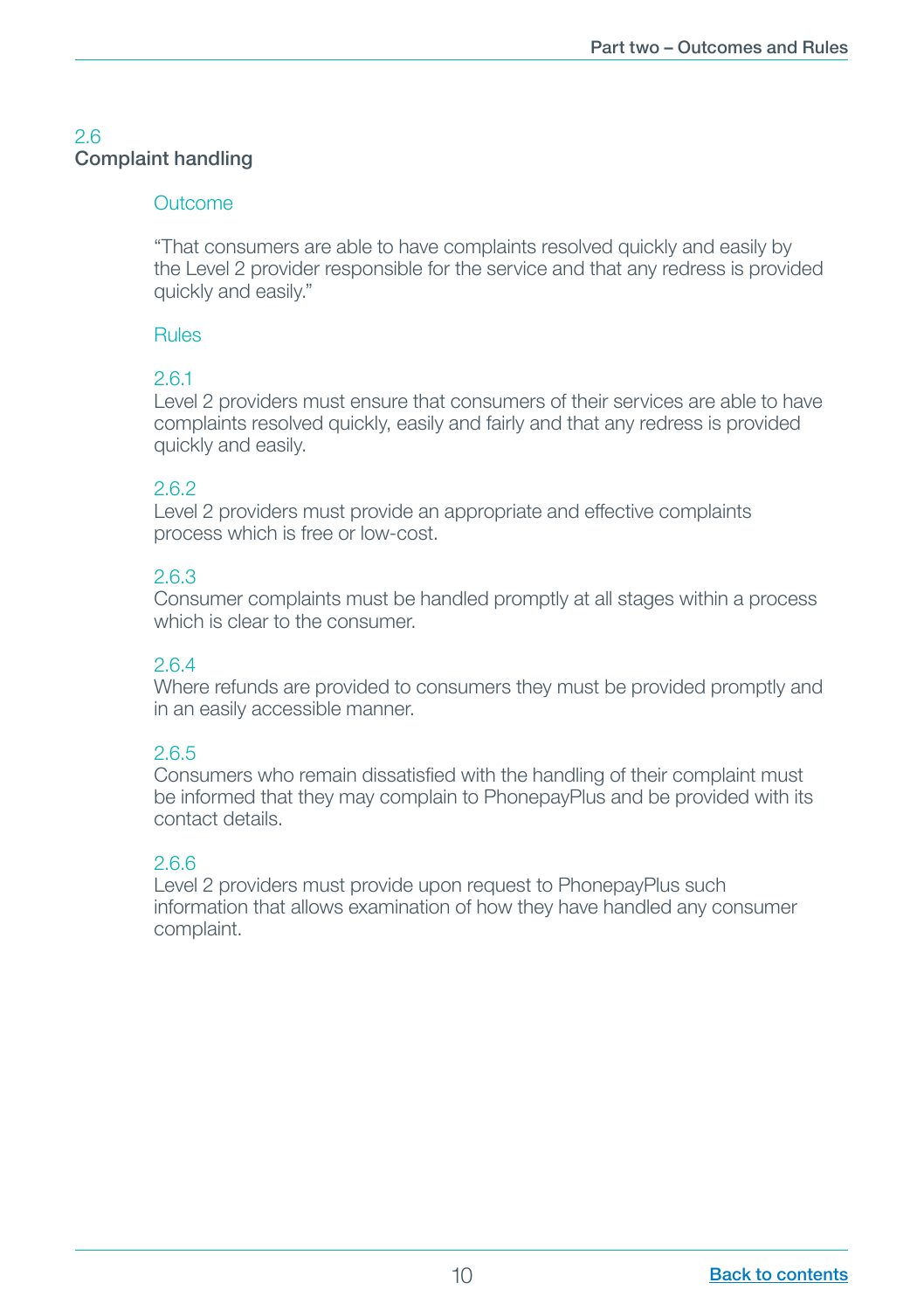# <span id="page-12-0"></span>Part three – General Responsibilities

# 3.1

### All Network operators, Level 1 and Level 2 providers must:

### 3.1.1

ensure that PhonepayPlus regulation is satisfactorily maintained by: (a) taking all reasonable steps in the context of their roles, including the

adoption and maintenance of internal arrangements to ensure that the rules set out in Part Two are complied with and the outcomes achieved in respect of all PRS with which they are concerned, and

(b) carrying out their own obligations under the Code promptly and effectively, and

 (c) taking all reasonable steps to prevent the evasion of, and not to undermine, the regulation of PRS, and

 (d) taking all reasonable steps to ensure that consumer complaints are resolved quickly and fairly and that any redress is provided quickly and easily.

# 3.1.2

have regard to the funding provisions which are set out in Annex 1 to the Code and comply with such provisions where so required.

# 3.1.3

assess the potential risks posed by any party with which they contract in respect of:

(a) the provision of PRS; and

 (b) the promotion, marketing and content of the PRS which they provide or facilitate

and take and maintain reasonable continuing steps to control those risks.

# 3.1.4

act on any direction, instruction, notice or request for information given by PhonepayPlus in pursuance of its duties as a regulator. Where PhonepayPlus specifies a timeframe for action or response that timeframe must be adhered to or an extension promptly requested in writing setting out clear reasons. Any such extension will be granted only in exceptional circumstances.

#### 3.1.5

not engage or permit the involvement in the provision of PRS of a Network operator, Level 1 or Level 2 provider and/or associated individual in respect of whom a sanction, which has been published, has been imposed under paragraphs 4.8.2(f), (g) or (h) or any previous version of those provisions so as to enable such person to operate in breach of that sanction.

#### 3.1.6

carry out reasonable monitoring of PRS provided by any Level 1 or Level 2 provider with which they have contracted.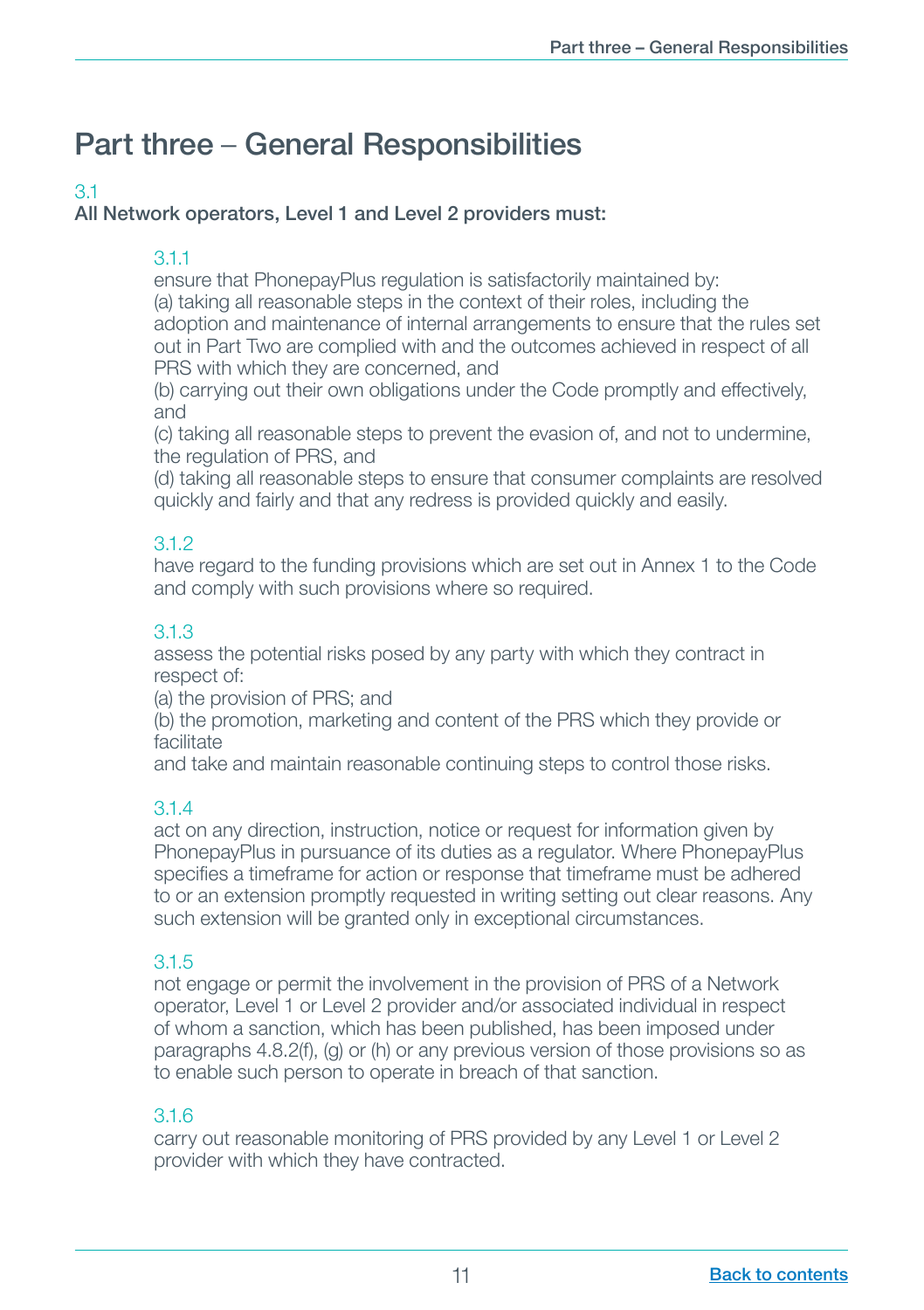# 3.1.7

use all reasonable endeavours in the context of their roles to ensure that all of the PRS with which they are involved are of adequate technical quality, including the mechanisms used to deliver services to and to enable exit from services by consumers.

# 3.2

# **Directions**

# 3.2.1

Any direction, instruction, notice or request for information issued by PhonepayPlus will be effective immediately upon being sent by fax or email to a fax number or email address provided by the relevant PRS provider for registration with PhonepayPlus. If a direction, instruction, notice or request for information is sent by PhonepayPlus by first class pre-paid post to an address provided by the relevant PRS provider for registration with PhonepayPlus, then it will be effective on the second working day after posting.

# 3.2.2

When directed to do so by PhonepayPlus all Network operators and Level 1 and Level 2 providers shall immediately:

 (a) terminate access to such PRS and/or numbers as PhonepayPlus may specify;

(b) terminate access to all numbers that are allocated to any specified Level 1 or Level 2 provider;

(c) terminate access to some or all numbers over which a specified PRS or type of service may be operated.

# 3.2.3

When directed to do so by PhonepayPlus all Network operators and Level 1 providers shall immediately:

 $(a)$ 

 (i) retain such amount of money as PhonepayPlus may require out of monies payable by any Network operator or Level 1 provider to a Level 1 or Level 2 provider until permitted by PhonepayPlus to do otherwise, or

(ii) retain some or all money payable to a specified Level 1 or Level 2 provider in respect of certain numbers or PRS (as may be specified) until permitted by PhonepayPlus to do otherwise, or

(iii) retain all money payable to a specified Level 1 or Level 2 provider until informed by PhonepayPlus that it may do otherwise;

 (b) pay over to PhonepayPlus such an amount of money retained pursuant to 3.2.3(a) or withheld pursuant to paragraph 3.5 below, as PhonepayPlus may require in order to satisfy outstanding fines and/or administrative charges, such payments to be made within 30 days of such direction;

 (c) pay refunds on behalf of Level 1 or Level 2 providers when so required by PhonepayPlus in accordance with paragraph 4.9.1 or 4.9.2 below.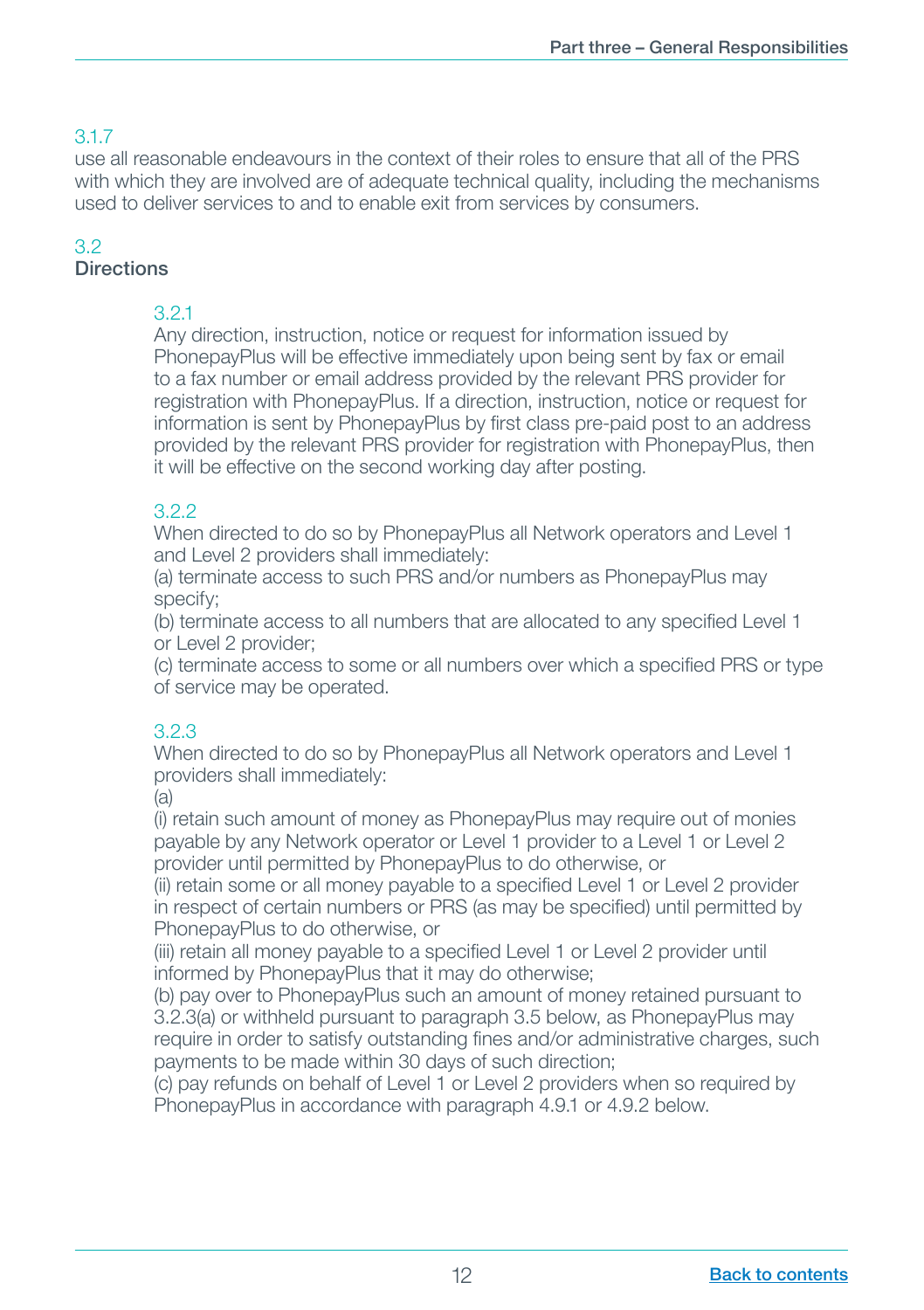# 3.3 **Contracts**

# 3.3.1

All Network operators and Level 1 providers must perform thorough due diligence on any party with which they contract in connection with the provision of PRS and must retain all relevant documentation obtained during that process for a period that is reasonable in the circumstances.

# 3.3.2

In connection with the provision of PRS which are not exempt services (see paragraph 3.4.2 below), Network operators, Level 1 and Level 2 providers must only contract with other Network operators, Level 1 or Level 2 providers which are registered with PhonepayPlus.

#### 3.3.3

Such contracts must include provisions that:

 (a) each party is bound to comply with the Code and any directions made by PhonepayPlus in accordance with it, and

 (b) by reference to section 1 of the Contracts (Rights of Third Parties) Act 1999 (or where the contract is not governed by English law, any other relevant law having equivalent effect) PhonepayPlus may directly enforce the relevant term(s) of that contract.

# 3.3.4

Any breach of these provisions concerning the obligations of Network operators and Level 1 and Level 2 providers in respect of contracts will be regarded as very serious Code breaches.

#### 3.4 **Registration**

#### 3.4.1

Before providing any PRS all Network operators, Level 1 and Level 2 providers must register with PhonepayPlus subject only to paragraph 3.4.3 below.

#### 3.4.2

PhonepayPlus may make exemptions from the duty to register in accordance with paragraph 3.4.3.

#### 3.4.3

PhonepayPlus may identify particular categories of Network operators, Level 1 or Level 2 providers and the circumstances in which the duty to register will not apply to them ("the exemption").

### 3.4.4

Network operators, Level 1 and Level 2 providers who provide a PRS that operates within an exemption under paragraph 3.4.3, are not, in relation to that service, required to register with PhonepayPlus.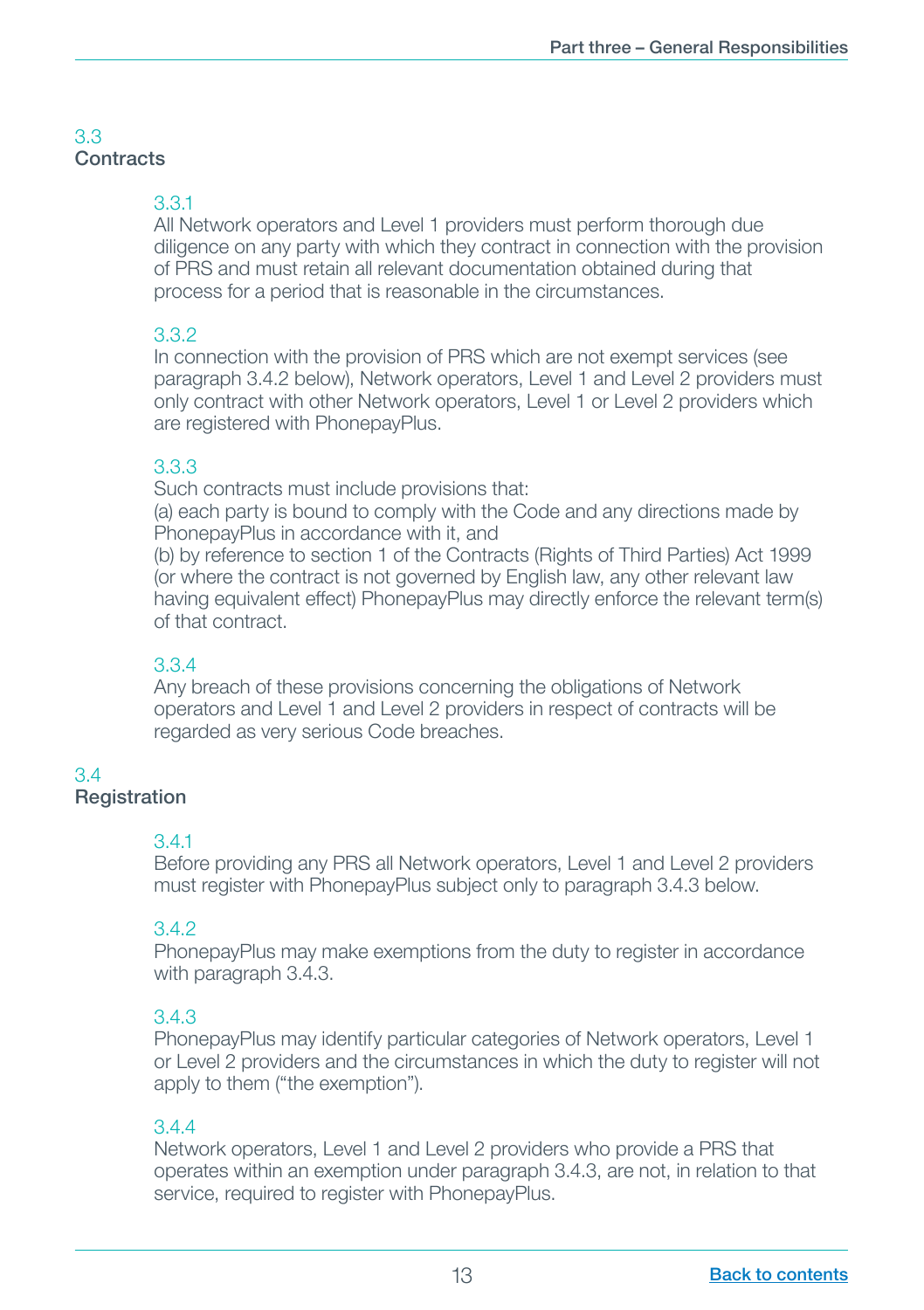# 3.4.5

PhonepayPlus will publish on their website a full up-to-date list of exemptions.

# 3.4.6

Registration will require the provision of such information as PhonepayPlus may from time to time require for the purpose of efficient and effective regulation of PRS.

### 3.4.7

Information provided to PhonepayPlus for the purposes of registration must be updated as soon as practicable.

# 3.4.8

Registration must be renewed annually or at intervals determined by PhonepayPlus.

### 3.4.9

PhonepayPlus will make a reasonable charge for such registration and for annual renewal of registration. PhonepayPlus will set the amount of the charge, giving reasonable notice to interested parties. All Network operators, Level 1 and Level 2 providers who wish to register must pay the charge.

# 3.4.10

All breaches and sanctions imposed under the Code (this edition and any previous editions) on any Network operator, Level 1 or Level 2 provider will be linked to that Network or provider's registered details together with any relevant information arising from adjudications concerning associated individuals or any other relevant information which is publicly held.

# 3.4.11

Certain categories of information held on the PhonepayPlus Register under this provision will be accessible at any time by relevant parties or regulators and any law enforcement agency with a legitimate interest.

#### 3.4.12

A registered party which is not providing any PRS or is providing a PRS which operates only within an exemption may de-register at any time but their details will continue to be held by PhonepayPlus for a reasonable period.

# 3.4.13

PhonepayPlus may make clear on the Register any sanction imposed under the Code (this edition and any previous editions) and any failure to renew registration within such period as PhonepayPlus may reasonably require and may identify any director partners or other associated individuals involved.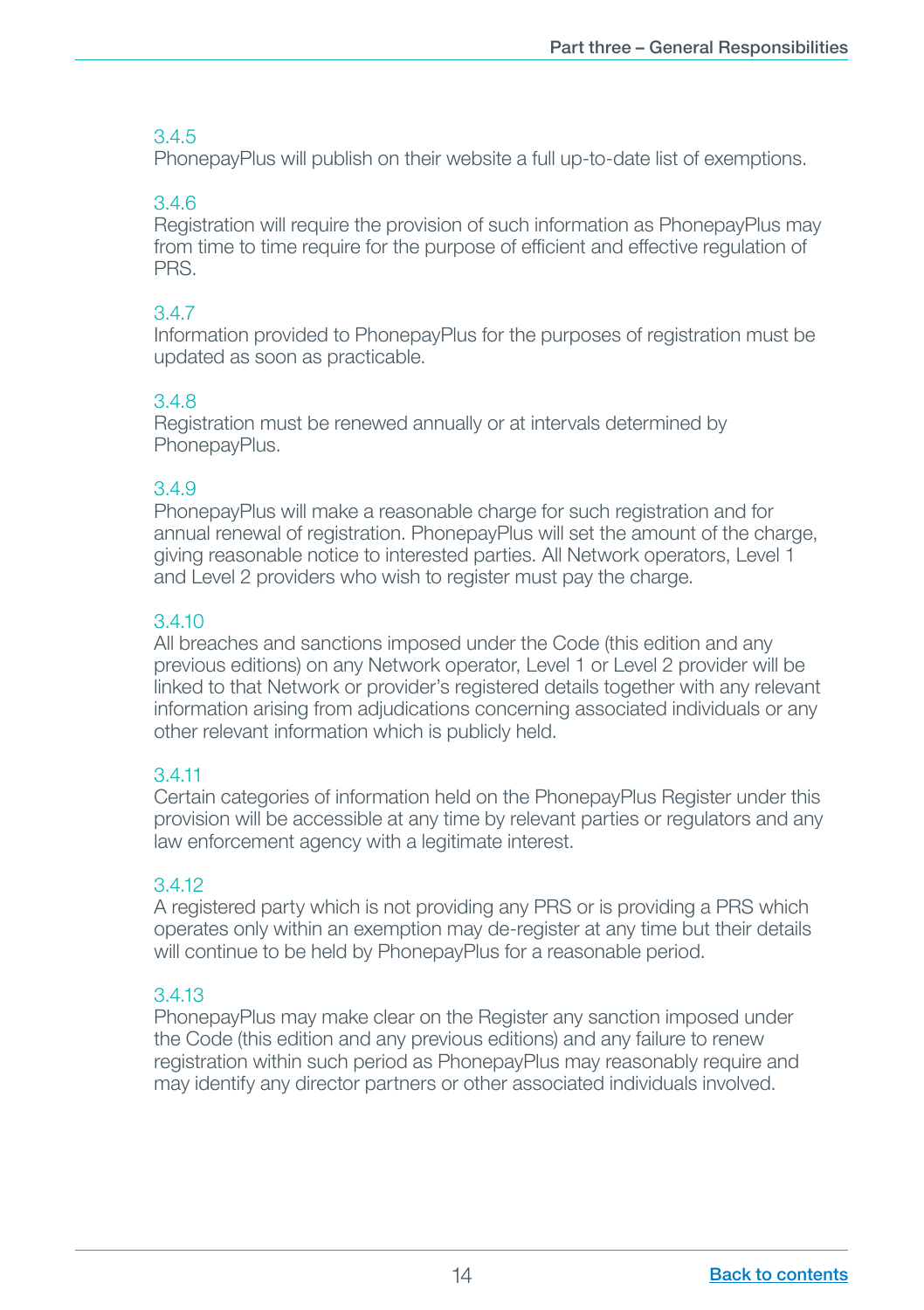### 3.4.14

#### Numbers

 (a) Level 2 providers must, within two working days of the service becoming accessible to consumers, provide to PhonepayPlus relevant details (including any relevant access or other codes) to identify services to consumers and must provide the identity of any Level 1 providers concerned with the provision of the service.

 (b) PhonepayPlus will include all such details on the PhonepayPlus register and those details will be available to be checked directly by consumers. (c) Whenever the information provided under sub-paragraph 3.4.14(a) above changes, the updated information must be provided to PhonepayPlus within two working days of the change.

#### 3.5 Withhold

# 3.5.1

Network operators shall not make, and shall withhold, payments due to any provider for a period of at least 30 days after the use of the PRS to which the payments relate.

# 3.5.2

Where PhonepayPlus so directs, in accordance with the provisions of this Code, payments must be retained for a period in excess of 30 days.

# 3.5.3

Any Network operator who pays money to any provider, contrary to the obligation to withhold payments pursuant to paragraph 3.5.1 or after receipt of a direction by PhonepayPlus to retain money from that provider, may be directed by PhonepayPlus to pay to it an amount no more than the amount of the fines, administrative charges or refunds that have not been paid by, or on behalf of, the provider when due without prejudice to any other action which might be taken by PhonepayPlus against that Network operator.

# 3.5.4

The amount payable by the Network operator to PhonepayPlus under paragraph 3.5.3 shall be no more than the amount that should have been withheld or retained by the Network operator in accordance with the Code.

#### 3.6 Data Protection

# 3.6.1

All Network operators, Level 1 and Level 2 providers: (a) must make a notification to the Office of the Information Commissioner under the Data Protection Act 1998 and must, in their notification: (i) disclose PhonepayPlus as the potential recipient of personal data; and (ii) state that data collected from consumers may be used by PhonepayPlus for regulatory purposes.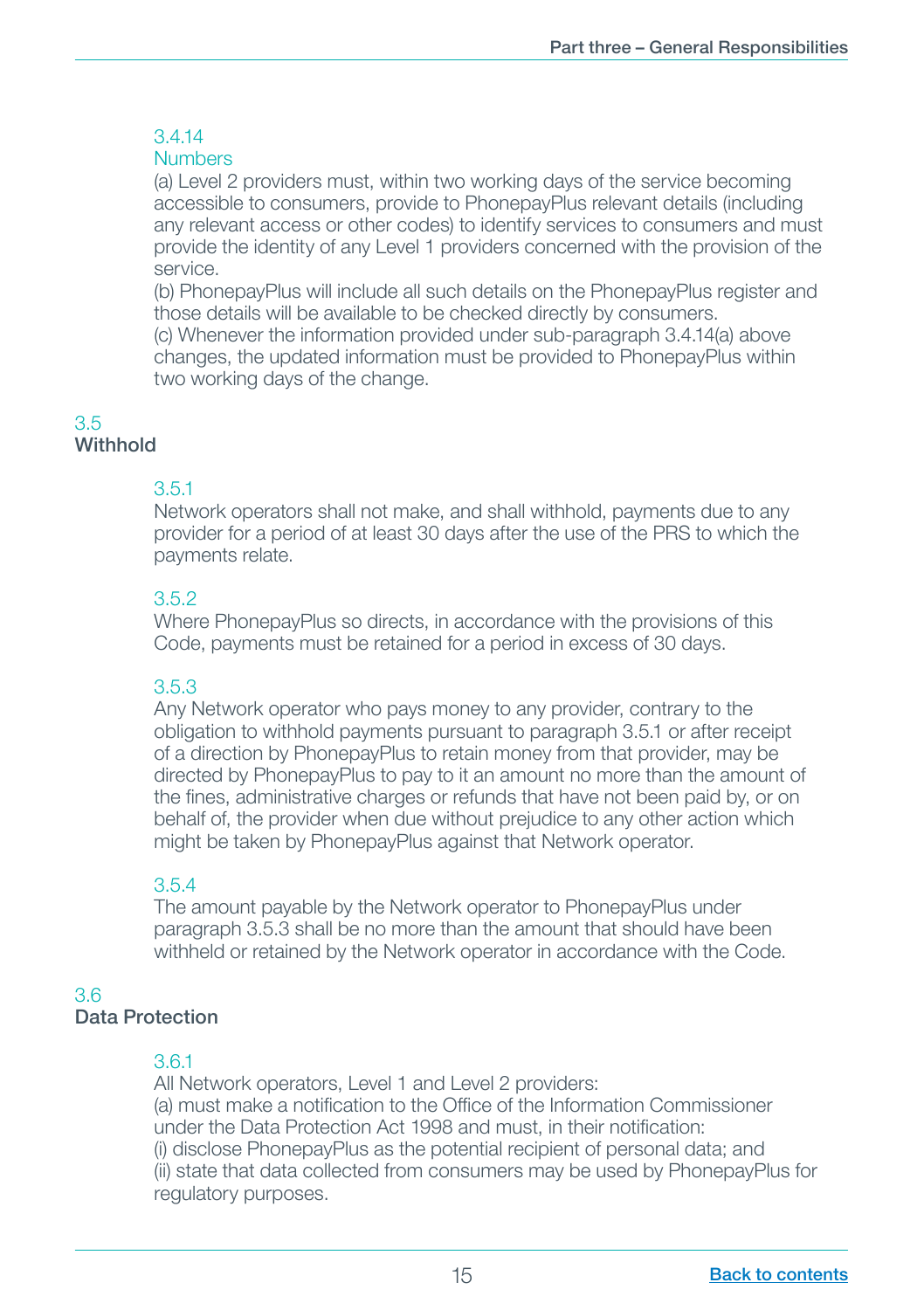(b) must not give any undertaking to consumers, suppliers, other Networks Operators, Level 1 or Level 2 providers or others which could preclude any information being given to PhonepayPlus in confidence. Level 1 and Level 2 providers must warn consumers that any data collected may be passed to PhonepayPlus.

#### 3.6.2

Services which involve the collection of personal information, such as names, addresses and phone numbers (which includes the collection of Calling Line Identification (CLI) or caller display information), must make clear to consumers the purpose for which the information is required and may be used in the future. The service must also identify the data controller (if different from the Network operator, Level 1 or Level 2 provider) in any different use to which the personal information might be put and give the consumer a clear opportunity to prevent such usage.

#### 3.7

#### Responsibilities of Network operators

#### 3.7.1

Prior to commencement of any PRS Network operators must supply PhonepayPlus with such information as it may require and which will establish that the Network operator meets the criteria necessary to be recognised as a Network operator for the purposes of the Code.

#### 3.7.2

If a Network operator provides any part of a PRS which directly impacts on consumers, whether in respect of its promotion or otherwise, the Network operator shall be responsible for compliance with the rules and obligations set out in this Code in relation to the functions it performs in respect of that PRS.

#### 3.7.3

If pursuant to an investigation carried out under Part 4 of the Code PhonepayPlus considers that a Network operator is involved in a breach of the Code in relation to its own functions in respect of a premium rate service then PhonepayPlus may raise a breach of the Code against that Network operator and proceed against it. It shall be treated in all respects concerning that breach of the Code as though it was a Level 2 provider.

#### 3.7.4

#### Number Exportation

 (a) Network operators must maintain a record of premium rate numbers which, having been allocated or exported to them, are exported by them to another Network operator or over which they cease to have control for any reasons. (b) Network operators must supply to PhonepayPlus on request without any delay in relation to any number to which paragraph 3.7.4(a) applies, the name of the Network operator to whom the number has been exported or who has control over it and, if known, the name of the Level 2 provider.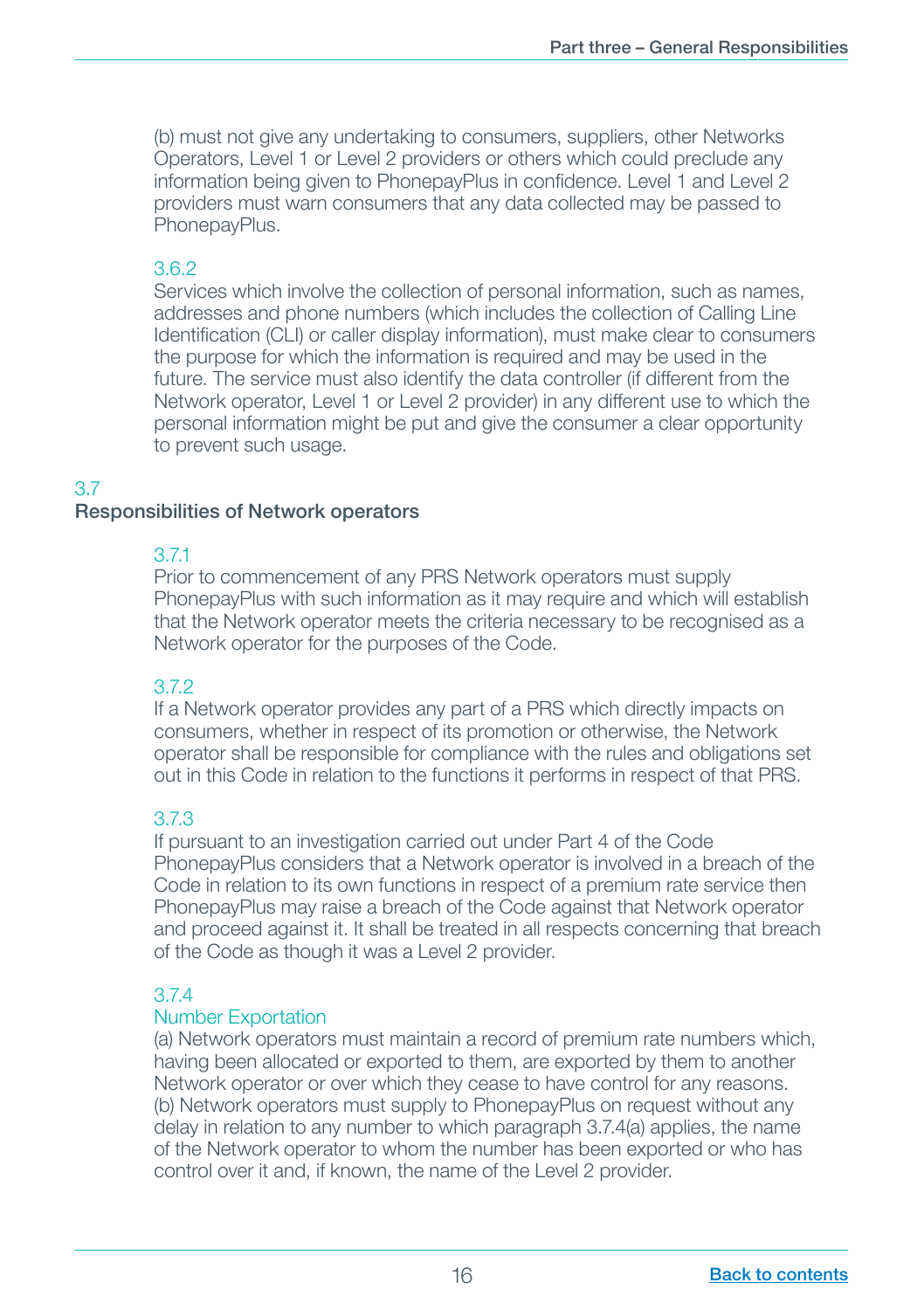# Responsibilities of Level 1 providers

# 3.8.1

If a Level 1 provider provides any part of a PRS which directly impacts on consumers, whether in respect of its promotion or otherwise, the Level 1 provider shall be responsible for compliance with the rules and obligations set out in this Code in relation to the functions it performs in respect of that PRS.

# 3.8.2

If pursuant to an investigation carried out under Part Four of the Code PhonepayPlus considers that a Level 1 provider is involved in a breach of the Code in relation to its own functions in respect of a PRS then PhonepayPlus may raise a breach of the Code against that Level 1 provider and proceed against it. It shall be treated in all respects concerning that breach of the Code as though it was a Level 2 provider.

# 3.9

# Responsibilities of Level 2 providers

# 3.9.1

Before promoting or providing services, Level 2 providers must have readily available all documentary and other evidence necessary to substantiate any factual claims made. This material, together with a statement outlining its relevance to the factual claim in question must be provided without delay if requested by PhonepayPlus.

# 3.9.2

Where certain premium rate number ranges, shortcodes or other means of access to services have been designated by either Ofcom or a Network operator for use only for particular purposes or for the provision of particular categories of service, or where Ofcom or a Network operator has restricted certain premium rate number ranges, shortcodes or other means of access to services from being used for particular purposes or for the provision of particular categories of service, those number ranges, shortcodes or means of access must not be used in contravention of these restrictions. Ofcom's designations will have precedence over any issued by a Network operator.

#### 3.10 Prior Permission

# 3.10.1

PhonepayPlus may require that particular categories of service must not be provided without its prior written permission. PhonepayPlus will give reasonable notice of such requirement and the category of service to which it applies, and will publish a full list of such service categories on its website from time to time.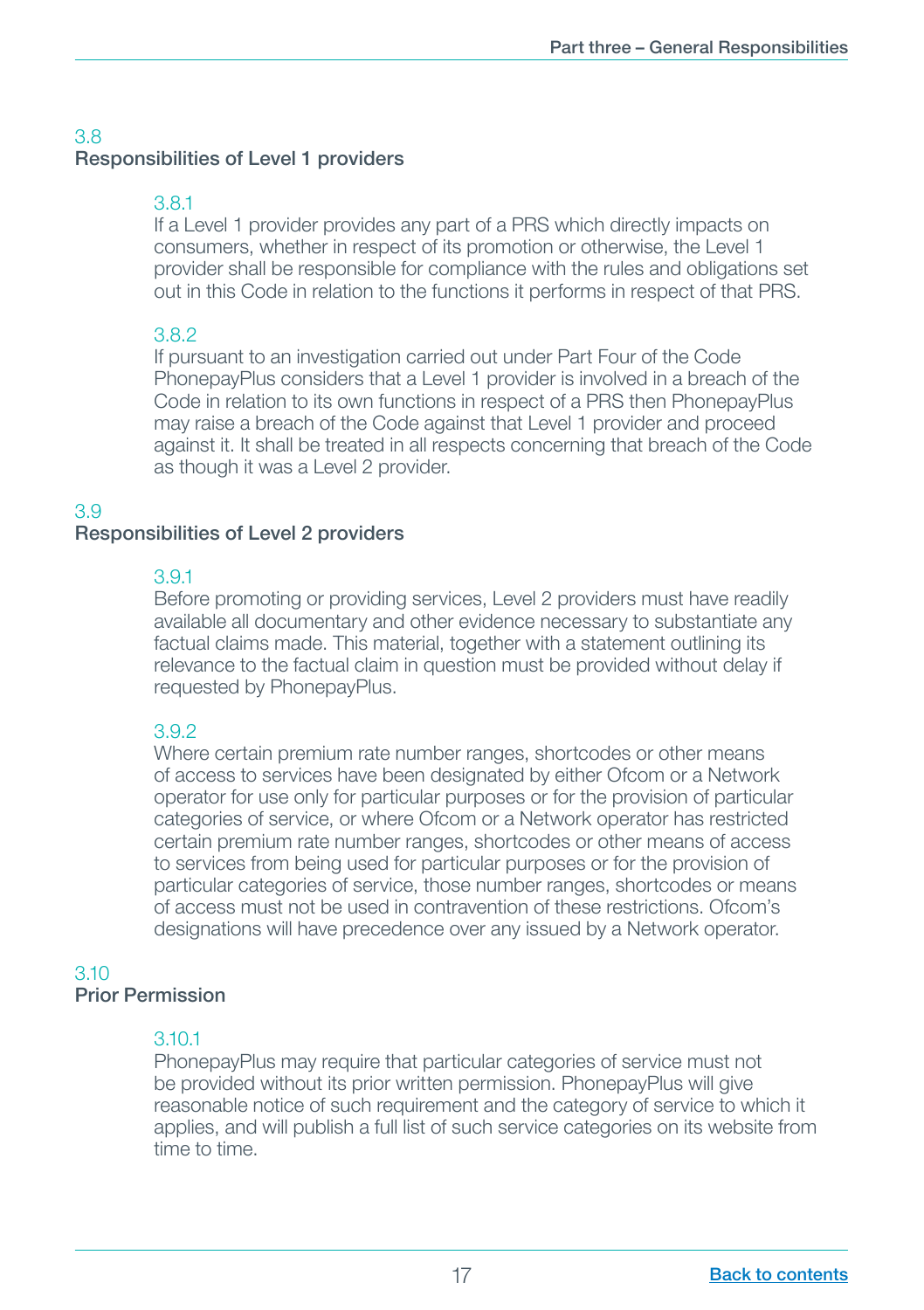#### 3.10.2

Prior permission may be refused or granted by PhonepayPlus subject to the imposition of additional conditions following consideration of all relevant factors including the compliance record of those concerned with the provision of the service. Prior permission may be withdrawn or varied upon reasonable grounds and with notice in writing.

#### 3.10.3

If a party who has applied for prior permission is not satisfied with any aspect of the determination made by PhonepayPlus it may apply to the Chair of the CCP for a review of the determination.

#### 3.10.4

(a) Where a Level 1 or Level 2 provider can demonstrate to the satisfaction of PhonepayPlus in relation to a particular service that any objective of the Code can be adequately satisfied by means other than strict adherence to the Code provisions, PhonepayPlus may give prior written permission (which may be given subject to conditions) for the service to be provided by such alternative means. Such permission may be withdrawn or varied by PhonepayPlus subject to the giving of reasonable notice.

 (b) Where PhonepayPlus considers following reasonable consultation that any objective of the Code can be adequately satisfied by means other than strict adherence to the Code provisions it may issue a Statement of Application which will set out such alternative means and any conditions applicable. A Statement of Application may be withdrawn or varied by PhonepayPlus on the provision of reasonable notice.

#### 3.10.5

Whenever PhonepayPlus grants permission under sub-paragraph 3.10.4 (a) it will publish on its website prior to the permission taking effect the details of the permission, the relevant parts of the Code to which it applies and any conditions attached to it, but shall not be required to publish commercial confidential information.

#### 3.10.6

A breach of any condition imposed in connection with prior permission granted by PhonepayPlus in accordance with the Code shall be a breach of the Code.

#### 3.10.7

PhonepayPlus may require the payment of reasonable charges in respect of dealing with applications for prior permission.

#### 3.11

#### Special conditions

#### 3.11.1

Where PhonepayPlus is satisfied there is or is likely to be a risk of: (a) a significant level of consumer harm; or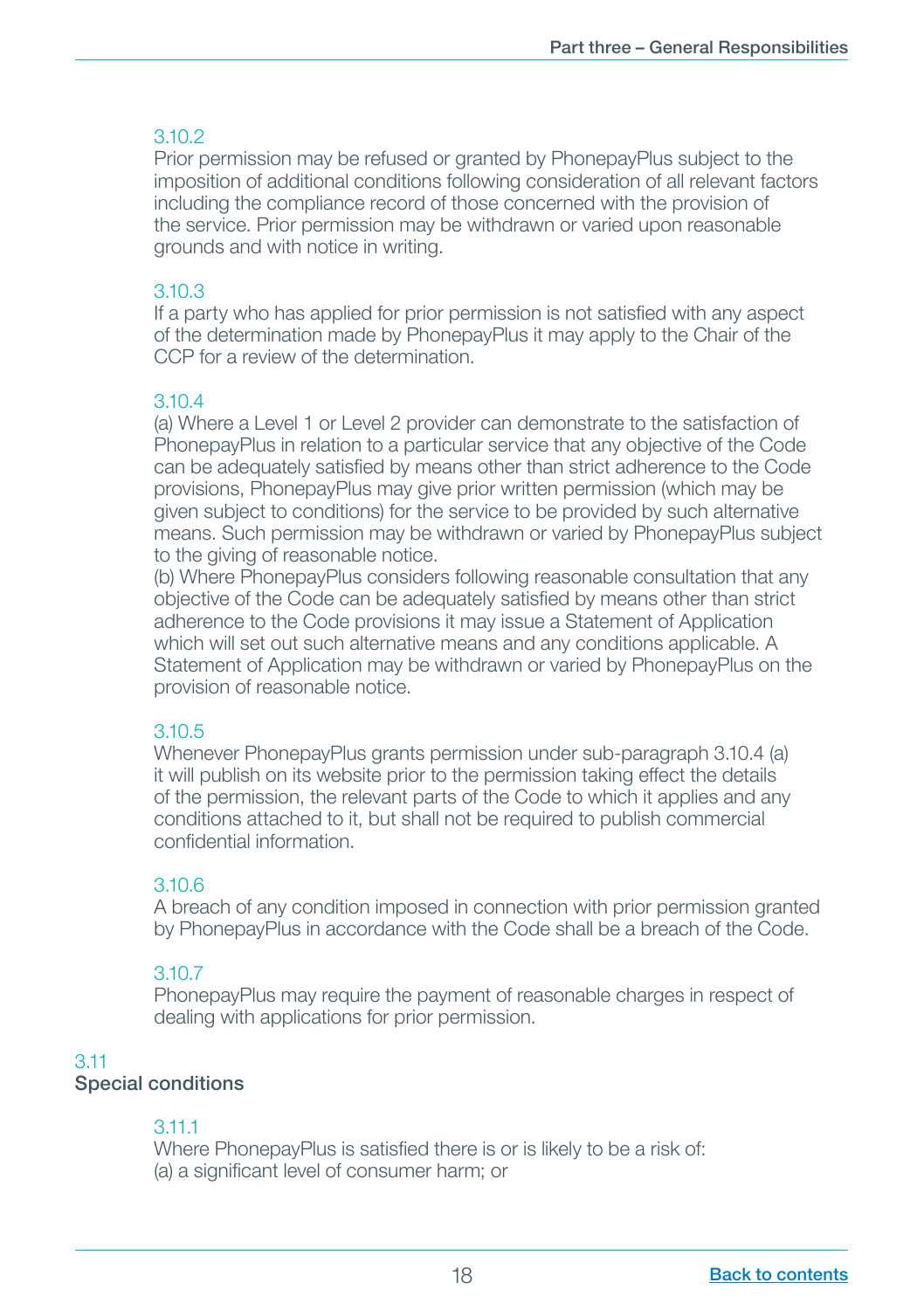(b) unreasonable offence to the general public, arising from a particular category of premium rate service ("a high risk service"), it may impose conditions ("special conditions") for the purpose of ensuring compliance with the Code's outcomes. The conditions which may be imposed are the conditions set out in Annex 2 and any related conditions which are necessary for the proper functioning of those conditions.

#### 3.11.2

Before imposing any conditions under paragraph 3.11.1 PhonepayPlus will consult with relevant stakeholders and consider their representations where made within the period specified for comment. In urgent circumstances and notwithstanding paragraph 3.12.4, PhonepayPlus may carry out the consultation after imposition of the special conditions and, within a reasonable period, consider whether or not the conditions should be maintained, amended or removed in light of any consultation responses.

#### 3.11.3

Any reference to compliance with the rules or obligations under this Code shall include compliance with obligations imposed under the special conditions. A breach of any special condition in respect of a high risk service imposed under paragraph 3.11.1 shall be a breach of the Code.

#### 3.11.4

Upon determining to attach special conditions to a category of high risk services PhonepayPlus shall forthwith publish on its website a description of the relevant category of high risk service and the special conditions which will apply.

#### 3.12

#### Specified Service Charges and Durations of Calls

#### 3.12.1

PhonepayPlus may, in relation to the service categories set out in paragraph 3.12.2 below, specify:

 (a) the service charges which may be spent per call or calls taken together in any 24 hour period or monthly billing cycle,

(b) the duration permitted for a call or calls to a service in any specified time period,

(c) the actions which must be taken at specified intervals, or after specified service charges or call duration have been reached, including but not limited to: i. The provision of a spend or call duration reminders;

 ii. The immediate termination of the service after provision of a spend or call duration reminder unless the consumer positively confirms a wish to continue to use the service;

iii. The immediate termination of the service.

#### 3.12.2

The service categories to which paragraph 3.12.1 refer are:

(a) Sexual entertainment services;

(b) Virtual chat services;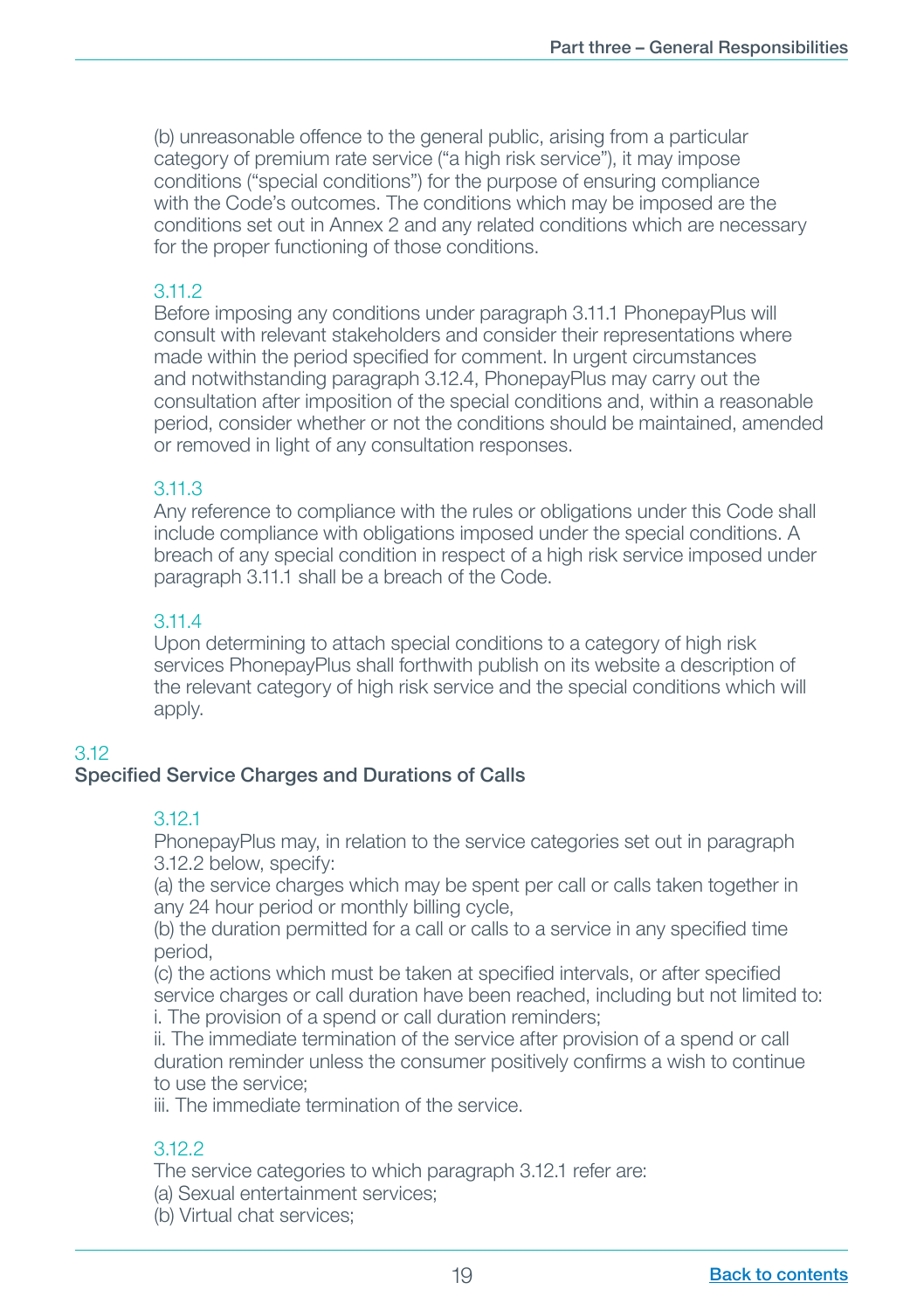(c) Live entertainment services (including sexual entertainment services);

(d) Chatline services;

(e) Remote gambling services;

(f) Professional advice services;

(g) Counselling services;

(h) Subscription services;

 (i) services aimed at, or which should have been expected to be particularly attractive to children; and

 (j) any services in respect of which special condition (d) at Annex 2 of the Code has been imposed.

#### 3.12.3

Any service charge, call duration, action or advertised cost under paragraph 3.12 must be fair and proportionate.

#### 3.12.4

Before any such amounts, call duration, action or advertised cost is specified under paragraph 3.12, PhonepayPlus will consider all factors that are relevant and within its reasonable contemplation, and will consult relevant stakeholders and consider every representation about the proposal that is made to it within the period specified for comment.

#### 3.12.5

Any reference to compliance with the rules or obligations under this Code shall include compliance with all specified amounts, call durations and actions set by PhonepayPlus under paragraph 3.12.1. A breach of any specified amount, duration or action set under that paragraph shall be a breach of the Code.

#### 3.12.6

PhonepayPlus shall publish a full list of all such specified amounts, call duration and actions and the service categories to which they relate on their website.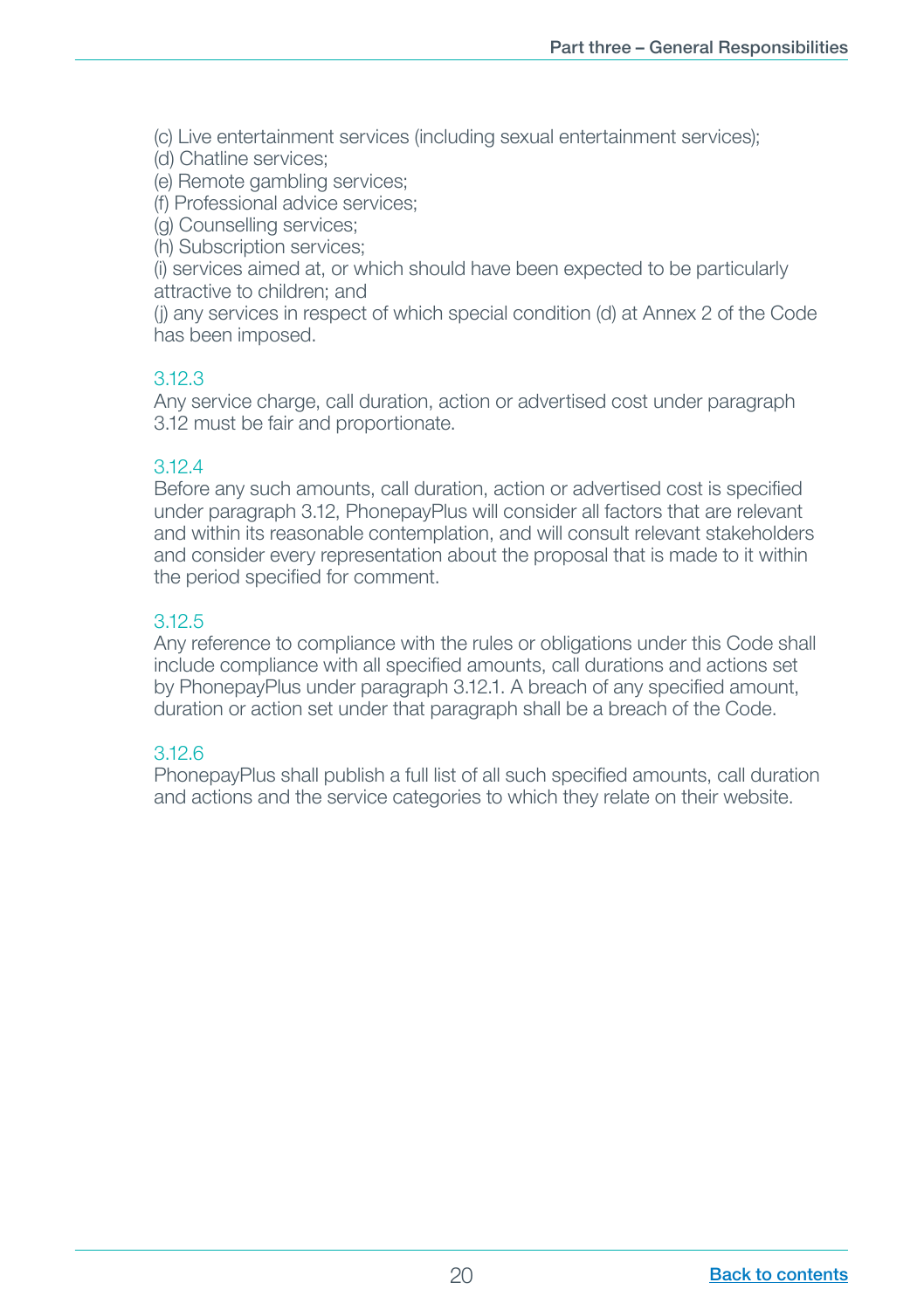# <span id="page-22-0"></span>Part four – Investigations, Procedures and Sanctions

#### 4.1 Tribunals

Details concerning the Code Compliance Panel ('CCP') and Tribunals are set out in 'Code Annex 3: The Code Compliance Panel and Tribunals' which is published on the PhonepayPlus website.

#### 4.2 **Investigations**

#### 4.2.1

PhonepayPlus will consider, and where appropriate investigate, all complaints which it receives, provided the complaint is made within a reasonable time from when it arose.

#### 422

PhonepayPlus monitors PRS, and may initiate an investigation itself where there appears to be a breach of the Code.

#### 4.2.3

During an investigation PhonepayPlus may direct any Network operator, Level 1 or Level 2 provider (referred to in this section as a party) to disclose, subject to the confidentiality provision set out in paragraph 1.6, and within a time period which PhonepayPlus may specify, any relevant information or copies of documents. This may include, but is not limited to:

(a) call volumes, patterns and revenues;

(b) details of numbers allocated to any relevant party;

(c) details of any services operating on any specified premium rate number, shortcode or other means of access;

- (d) evidence of consumer consents;
- (e) evidence of consumer complaint handling;
- (f) evidence of due diligence;

(g) evidence of risk assessment and control;

(h) arrangements between Network operator and PRS providers;

(i) arrangements between any PRS providers and any other relevant party.

#### 4.2.4

A party must not knowingly or recklessly conceal or falsify information, or provide false or misleading information to PhonepayPlus (either by inclusion or omission).

#### 4.2.5

A party must not fail to disclose to PhonepayPlus when requested any information that is reasonably likely to have a regulatory benefit in an investigation.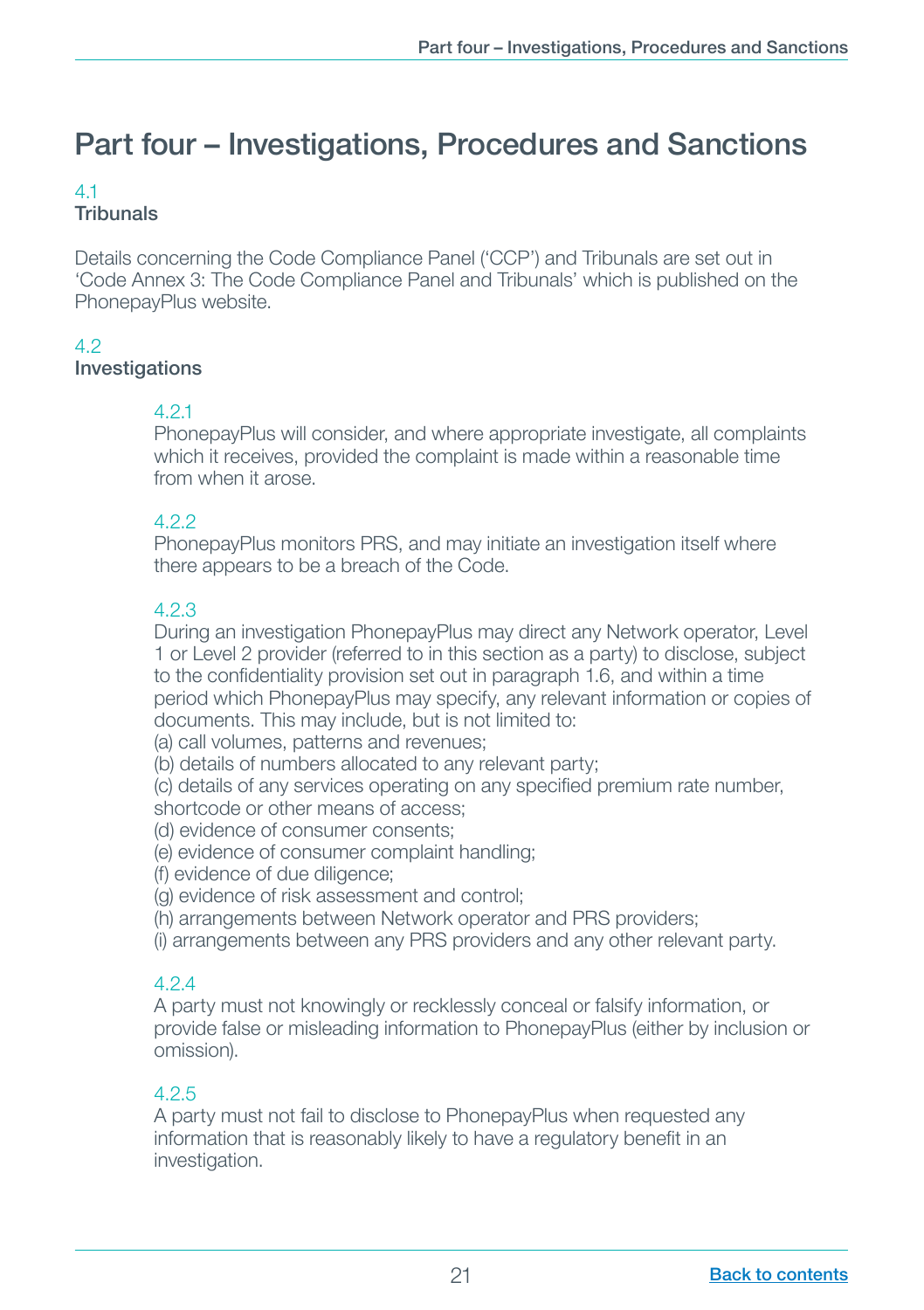# 4.2.6

Taking into account the severity of the consumer harm alleged, and the breach history of the party or parties concerned, PhonepayPlus will decide whether to use the Track 1, Track 2 or the Emergency procedure when conducting an investigation.

# 4.2.7

Where breaches are raised against more than one party as part of the same investigation, PhonepayPlus is not obliged to use the same investigation procedure for each party involved. It will decide the most appropriate procedure to use on a case by case basis, based on each party's involvement and history.

# 4.2.8

During or following an investigation, PhonepayPlus may raise breaches of the Code against any party it considers to be involved in breaching the Code.

#### 4.2.9

If further relevant information comes to light during the course of an investigation, and the case has not yet been placed before a Tribunal, PhonepayPlus may change the investigation procedure used, or withdraw an allegation of any or all breaches, at its discretion. If the investigation procedure is so changed PhonepayPlus shall allow adequate time to the party concerned to deal with the matter.

#### 4.3 Track 1 Procedure

 In appropriate cases, including where an apparent breach of the Code has caused little or no consumer harm or offence to the general public, PhonepayPlus may in its discretion use the Track 1 procedure.

Factors including the seriousness of the apparent breach and the case history (including any previous use of the Track 1 procedure) of the party under investigation ('the relevant party') will be taken into account when deciding whether the Track 1 procedure should be used.

In the event of the Track 1 procedure being used, the following will occur:

# 4.3.1

The relevant party will be contacted and informed of the apparent breach. PhonepayPlus will provide the relevant party with a set of actions which it believes is necessary to remedy the breach and prevent any repetition together with a deadline for the actions ('the action plan'). PhonepayPlus may invoice the relevant party for its reasonable administrative costs.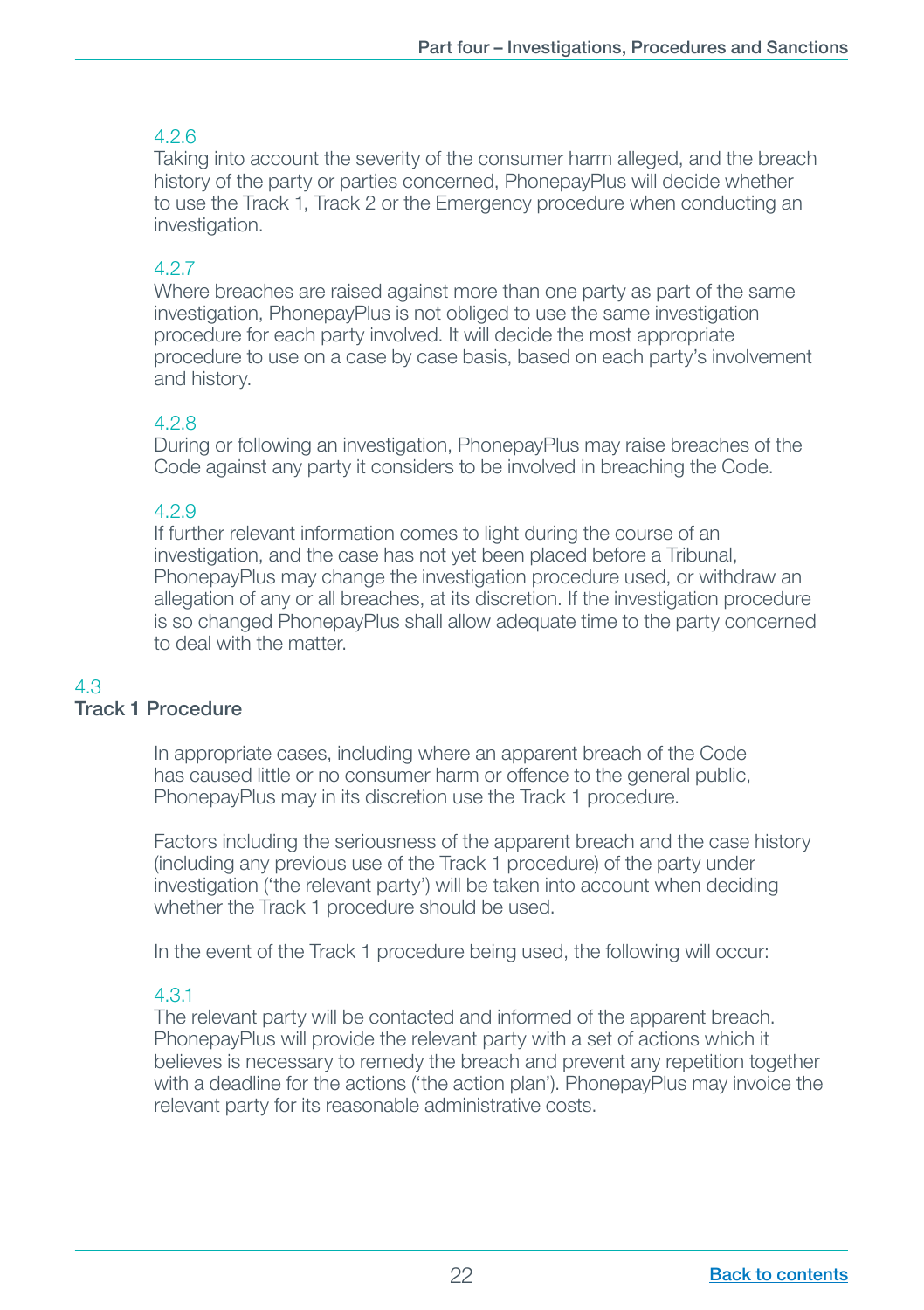If the action plan is accepted, the relevant party must demonstrate to PhonepayPlus that it has been followed and the breach remedied on or before the deadline. If this is not done PhonepayPlus will assume that the breach has not been remedied and the Track 2 procedure may be invoked.

# 4.3.3

Where the relevant party does not agree to any part of the action plan (including the deadline), it must clearly set out its disagreement in writing within five working days of receipt by it of the action plan. PhonepayPlus will consider such representations and may decide to alter the action plan as a result. If no agreement can be reached, the Track 2 procedure may be invoked.

# 4.3.4

If the relevant party disputes that a breach has occurred, the Track 2 procedure may be invoked.

# 4.3.5

PhonepayPlus will keep a record of the use of the Track 1 procedure. A Tribunal may take into account the previous use of the Track 1 procedure if considering any breaches by the same or any connected party in the future.

#### $44$ Track 2 Procedure

 When PhonepayPlus receives or initiates a complaint, the Track 2 procedure will usually be used:

# 4.4.1

PhonepayPlus will provide the relevant party with all necessary information about the alleged breach or breaches of the Code. This will include details of any service and/or promotional material and will refer to the relevant provisions of the Code.

#### 4.4.2

The relevant party will be given a reasonable period of time in which to respond and provide any information requested. A response will normally be required within 10 working days. In exceptional circumstances PhonepayPlus may set a shorter or longer time limit but it will never be less than one working day, nor longer than 15 working days.

# 4.4.3

If the relevant party fails to respond within the required period, PhonepayPlus will proceed with the case on the assumption that it does not wish to respond.

# 4.4.4

PhonepayPlus will prepare a report of its allegations and investigation including any responses from the relevant party, together with relevant supporting evidence, which will be placed before a Tribunal to adjudicate on the matter.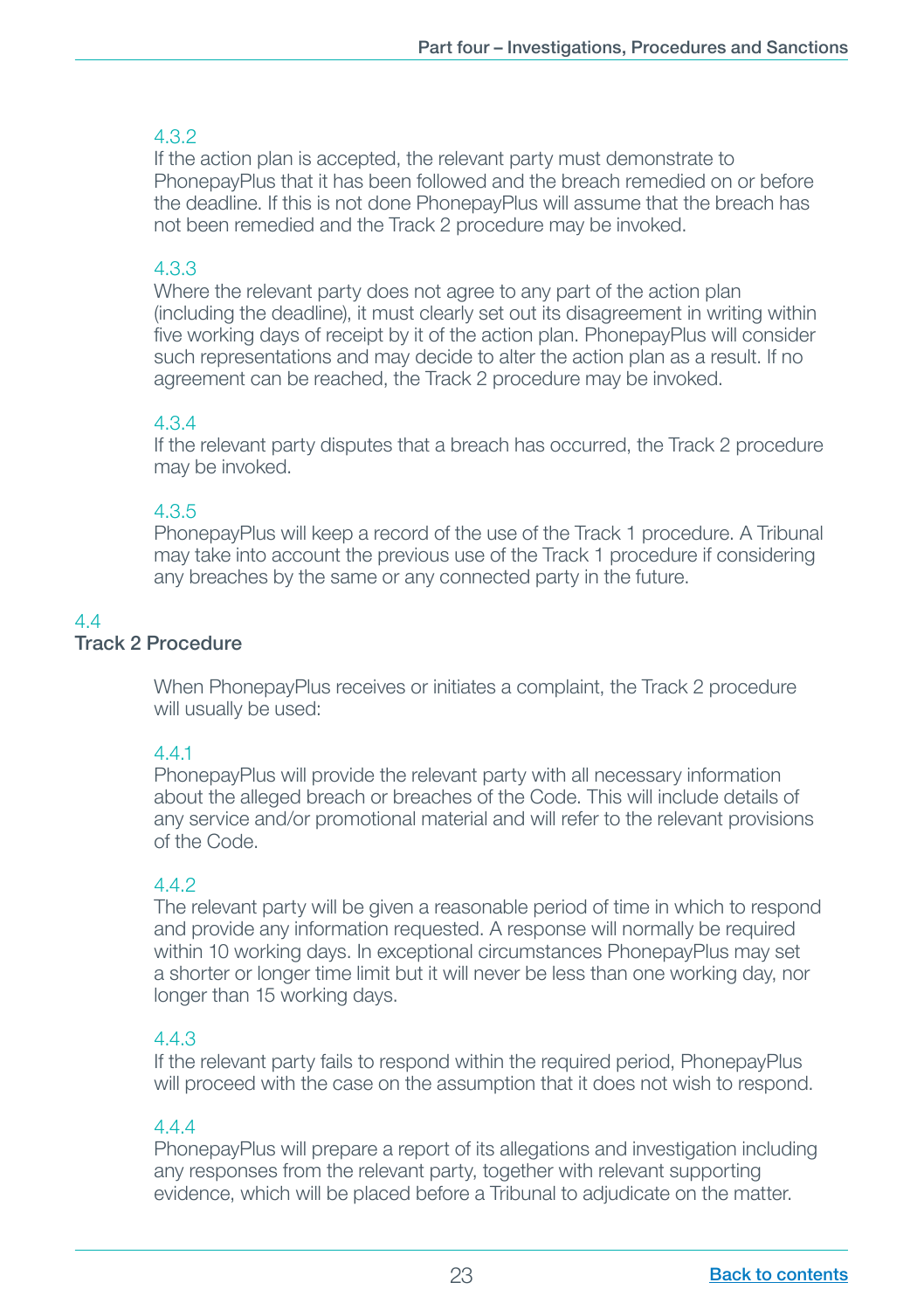# 4.4.5

The relevant party will be notified by PhonepayPlus of the date of the Tribunal consideration, and entitled to make informal representations to on that date in person in order to clarify any matter.

### 4.4.6

At any point during the course of the Track 2 procedure, PhonepayPlus may direct a Network operator or Level 1 provider to retain any outstanding payment relating to the service in question from the relevant party.

# 4.5

# Emergency Procedure

#### 4.5.1

Where an apparent breach of the Code has taken place which is serious and requires urgent remedy, PhonepayPlus may use the Emergency procedure. In such circumstances, there shall be the following procedural stages: (a) PhonepayPlus will conduct an immediate preliminary investigation. (b) On completion of its preliminary investigation, PhonepayPlus shall (unless there are important public interest reasons to the contrary) use its best endeavours to notify the relevant party of its initial findings and invite that party to make representations to PhonepayPlus. If PhonepayPlus decides to proceed, it will notify the three members of the CCP of its findings and of the representations, if any, provided by the relevant party. Where it has not been possible or appropriate to notify the relevant party prior to notifying the three members of the CCP, PhonepayPlus will use its best endeavours to provide the three members of the CCP with all facts material to its decision including any material which it considers might reasonably have been relied upon by the relevant party. The three members of the CCP notified will decide whether the situation is sufficiently serious and urgent to warrant the use of the Emergency procedure.

 (c) If all three people agree on the use of the Emergency procedure, PhonepayPlus will use its best endeavours to inform the relevant party that its service appears to be in breach of the Code and that the Emergency procedure is being used. PhonepayPlus will, as far as is deemed appropriate and proportionate, also take the following actions:

(i) Direct the relevant party to suspend the service immediately.

 (ii) Direct any relevant Network operator or Level 1 provider to retain any payments outstanding in respect of the service under investigation.

 (iii) Direct any relevant Network operator or Level 1 provider to bar access to the relevant service or numbers immediately if the party under investigation cannot be contacted or does not immediately suspend the service.

(iv) Publish its use of the Emergency procedure in such manner as it sees fit. (d) Once the service has been suspended, PhonepayPlus will provide the relevant party with all necessary information about the alleged breaches of the Code. This will include details of the service and/or promotional material and will refer to the relevant sections of the Code.

(e) The relevant party will then have five working days in which to respond and provide any information requested. In exceptional circumstances, PhonepayPlus may set a shorter time limit.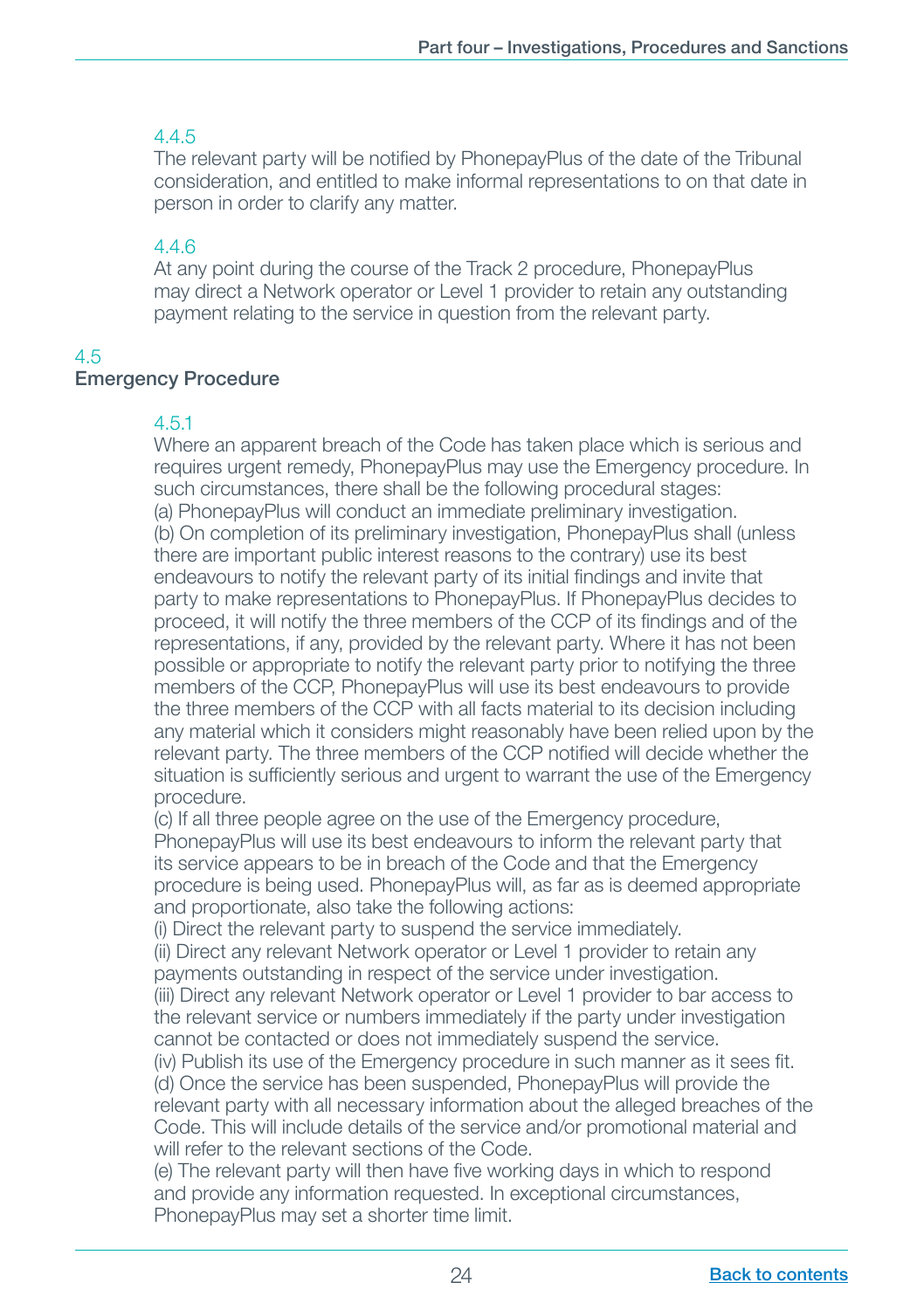(f) All relevant information, including any response from the party under investigation, will be placed before a Tribunal as soon as is reasonably practicable after the relevant party has responded, or the deadline for response has passed.

 (g) The relevant party will be informed by PhonepayPlus of the date of the Tribunal consideration and entitled to make informal representations to it on that date in person in order to clarify any matter.

#### 4.5.2

Review of Emergency procedure

 (a) Within two working days following the making of a direction under paragraph 4.5.1(c), or at any time prior to adjudication in the event that new information comes to light suggesting that the use of the Emergency procedure is not appropriate, the relevant party may apply to PhonepayPlus for an urgent review of the use of the Emergency procedure in the particular case.

 (b) The application for review must be made in writing, must include any supporting evidence and must set out:

 (i) the grounds on which the relevant party considers that the Emergency procedure should not have been used and/or;

 (ii) the grounds on which the relevant party considers that access to the service or numbers should no longer be prevented.

 (c) Subject to any requirement for further information, a Tribunal will consider the matter within two working days of receipt of an application for review and will decide, through whatever process it decides, whether the prevention of access to the services or numbers should continue pending completion of the normal Emergency procedure process, or whether access should be permitted to some or all of the services or numbers concerned, and if so upon what, if any, conditions. The Tribunal may also decide whether the Emergency procedure should be changed to a Track 2 procedure and/or whether PhonepayPlus should direct any relevant Network operator, Level 1 provider or Level 2 provider to cease retaining any payments outstanding in respect of the service under investigation.

#### 4.6 Adjudication

#### 4.6.1

The Tribunal will make a decision as to whether the Code has been breached on the basis of the evidence presented to it. When considering whether there has been a breach of the Code, a factor the Tribunal may take into account where relevant is the extent to which the relevant party followed any relevant Guidance published by PhonepayPlus. Relevant parties will be informed in writing of the outcome of the case. A full reasoned decision (the 'Tribunal decision') will be prepared and provided to the relevant party. The relevant party will be informed of its right under the Code to apply for a review and/or an oral hearing. The Tribunal decision will be published on the PhonepayPlus website, and in any other way that PhonepayPlus shall determine.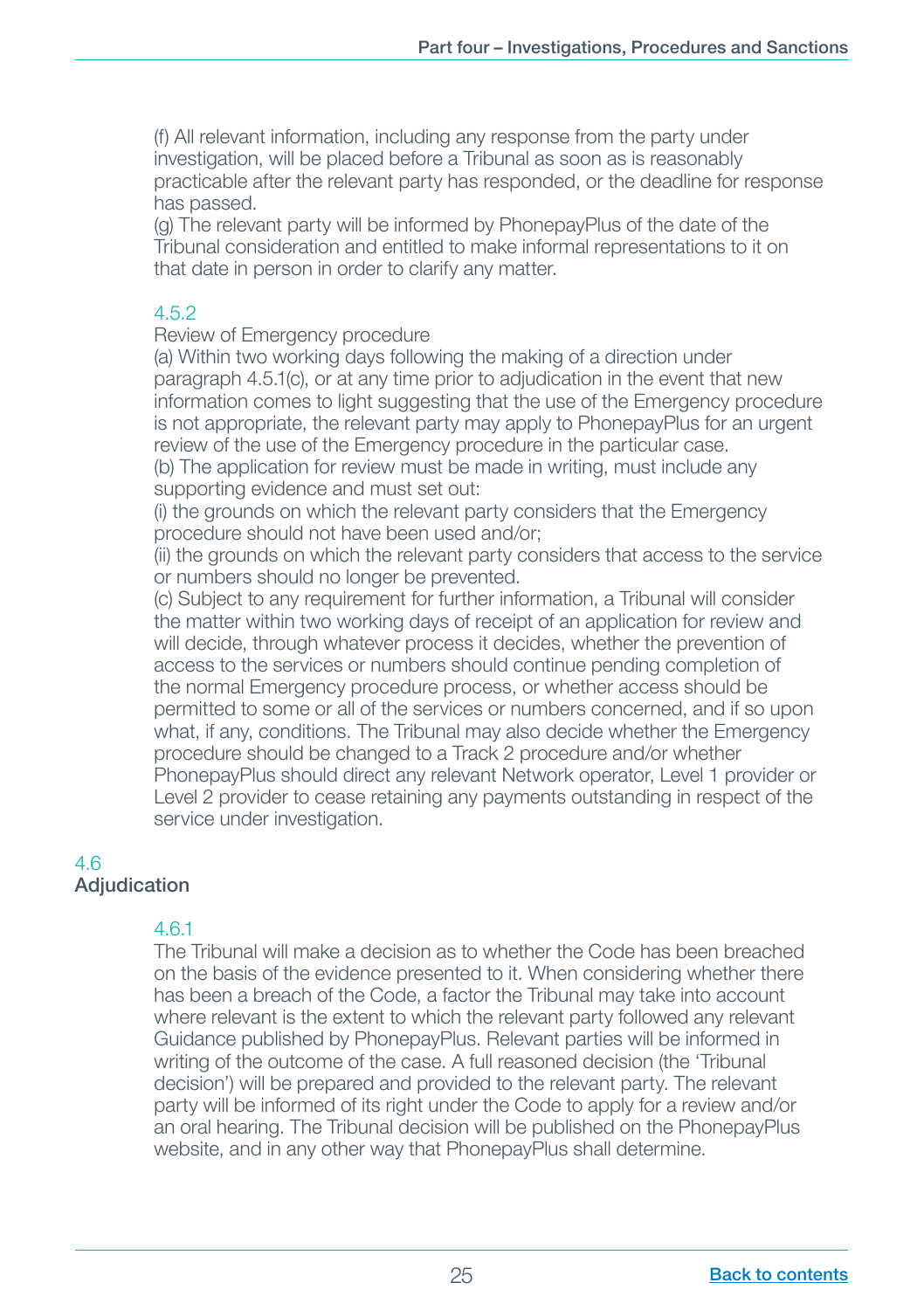# 4.7 Reviews

# 4.7.1

Tribunals may, at their discretion, review any determinations made in respect of applications for prior permission, adjudications, sanctions and/or administrative charges.

# 4.7.2

The relevant party or PhonepayPlus may request a review by setting out in writing the grounds for a review. Except where new information, not reasonably available at the time of the original determination, has come to light, a request for a review must be made within 10 working days of the publication of the relevant determination, or the sending to the relevant party of the prior permission decision or the administrative charge invoice. In any case, except in highly exceptional circumstances, a request for a review must be made within 30 days of the publication of the relevant determination, or receipt of the prior permission decision or the administrative charge invoice.

# 4.7.3

Where the application for a review is in respect of a determination made by a Tribunal, it must raise a new issue of fact or law that was not reasonably available at the time of the original Tribunal or demonstrate that the Tribunal came to a decision which was so unreasonable that no reasonable Tribunal could have reached it.

# 4.7.4

Having received a request for review, the Chair of the CCP (or other legally qualified member of the CCP) will consider the grounds of the application and decide whether the review is merited. If it is decided that the review is merited, a Tribunal will carry out a review of the relevant decision(s) as soon as is practicable.

# 4.7.5

The enforcement of sanctions imposed pursuant to an adjudication is not automatically suspended by written notice requiring a review. The relevant party may apply in writing to the Chair of the CCP setting out the grounds on which the sanction should be suspended. Unless the Chair (or other legally qualified member of the CCP) considers that there are exceptional reasons in the particular case to grant the application, he will only do so if he is satisfied that not to do so would give rise to undue hardship, and that to do so would not give rise to a significant risk of public harm. If a relevant party has not been granted a suspension of sanction and has failed to comply with any sanction, the Chair (or other legally qualified member of the CCP) may stay the review.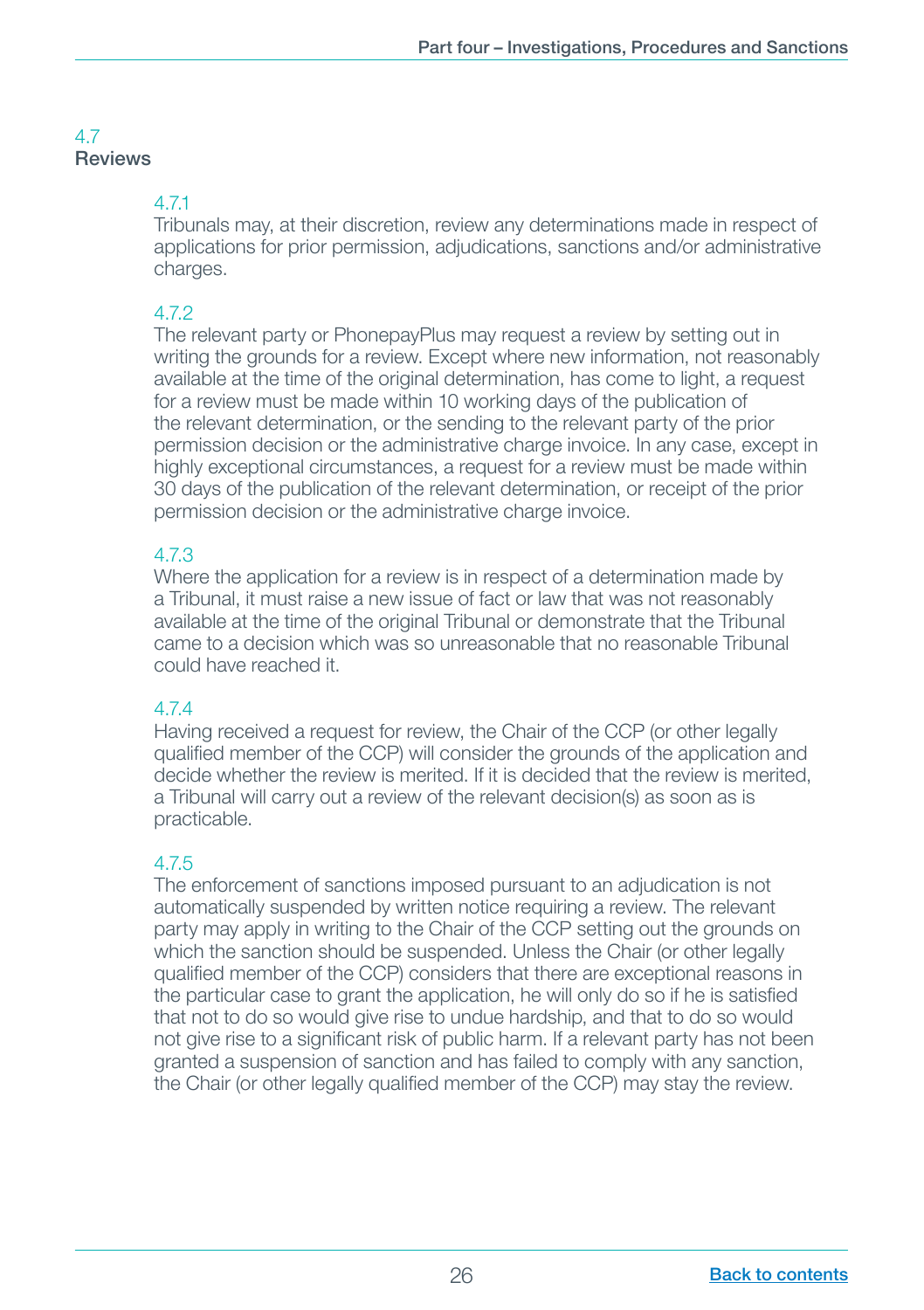# 4.8 **Sanctions**

#### 4.8.1

Once a Tribunal has determined that the Code has been breached, PhonepayPlus will put before it any breach history of the party in breach, any previous sanctions imposed, the revenue earned from the service or services and any other relevant information. This will include, but is not limited to, the extent to which the party in breach has followed any relevant Guidance published by PhonepayPlus and/or the extent to which the party in breach attempted to comply with the Code by any alternative methods. A Tribunal will generally consider failure to comply with Guidance combined with failure to consider alternative methods to comply with the Code to be a serious aggravating factor. Following Guidance will be considered a mitigating factor.

# 4.8.2

The Tribunal can apply a range of sanctions depending upon the seriousness with which it regards the breach(es) upheld. In considering the seriousness of the breaches and determining the sanctions to impose the Tribunal will have regard to any prevailing sanctions guide that has been published by PhonepayPlus. Having taken all relevant circumstances into account, the Tribunal may impose any of the following sanctions singularly or in any combination in relation to each breach as it deems to be appropriate and proportionate:

 (a) require the relevant party to remedy the breach (including requiring a party to register in the PhonepayPlus Register if it has not previously done so); (b) issue a formal reprimand and/or warning as to future conduct;

 (c) require the relevant party to submit some or all categories of service and/ or promotional material to PhonepayPlus for compliance advice or prior permission for a defined period. Any compliance advice given must be implemented within a specified period to the satisfaction of PhonepayPlus and a reasonable administrative charge for such advice may be charged to be paid to PhonepayPlus;

(d) impose a fine not exceeding the maximum amount permitted by law on the relevant party to be paid to PhonepayPlus;

 (e) require that access is barred to some or all of the relevant party's services or numbers for a defined period, or until compliance advice has been implemented to the satisfaction of PhonepayPlus, and direct any Network operator, Level 1 or Level 2 provider accordingly;

 (f) prohibit a relevant party and/or an associated individual found to have been knowingly involved in a serious breach or a series of breaches of the Code from providing, or having any involvement in, specified types of service or promotion for a defined period:

 (g) prohibit a relevant party and/or an associated individual found to have been knowingly involved in a serious breach or series of breaches of the Code from providing, or having any involvement in, any PRS or promotion for a defined period;

(h) prohibit a relevant party from contracting with any specified party registered (or which should be registered) in the PhonepayPlus Register save on specified terms or at all for a defined period;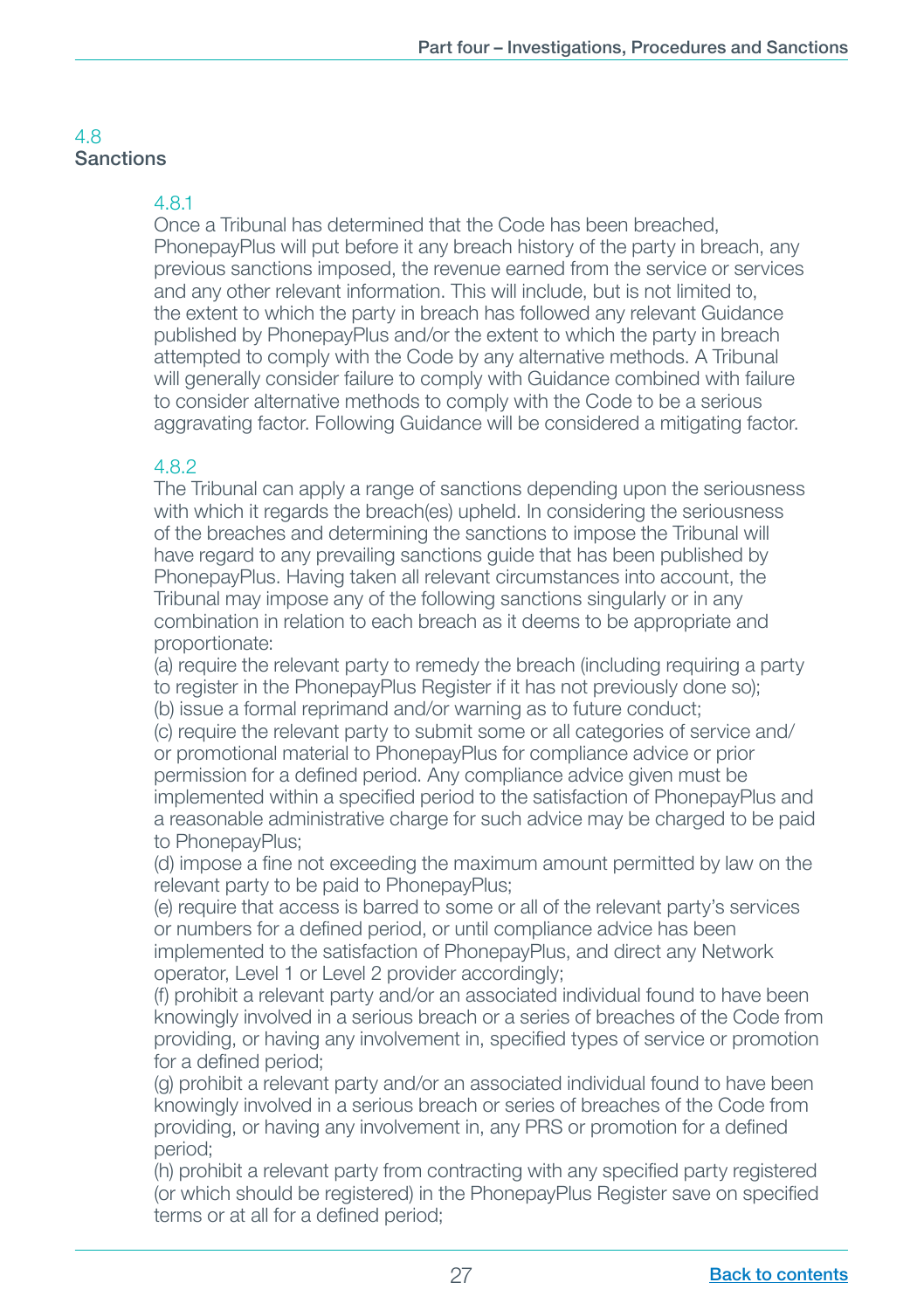(i) require that refunds are paid within a specified time period to all or any specified group of consumers who claim a refund, for the full amount spent by them for the relevant service or for a specified lesser amount, save where there is good cause to believe that such claims are not valid, and provide evidence to PhonepayPlus that such refunds have been made;

 (j) require in circumstances where there has been a serious breach of the Code and/or serious consumer harm, or unreasonable offence to the general public that refunds for the full amount spent or a specified lesser amount are paid within a specified time period to all or any specified group of consumers who have used the service, regardless of whether they have claimed a refund: (k) require the relevant party to submit to a compliance audit carried out by a third party approved, and to a standard prescribed, by PhonepayPlus, the costs of such audit to be paid by the relevant party. Such an audit must be completed and the recommendations implemented within a period specified by PhonepayPlus.

#### 4.8.3

Where refunds have been ordered under paragraph 4.8.2(i) they shall be credited directly to the consumer's account with his or her originating communications provider. Where there is no such originating communications provider account, consumers must be notified of their right to a refund and be given an easy method of obtaining the refund. Where it is not technically or legally possible to notify consumers of their right to a refund, PhonepayPlus may direct the relevant party to donate an amount of money equivalent to the refunds to an appropriate registered charity selected or approved by PhonepayPlus. Evidence must be provided to PhonepayPlus that refunds have been made or payment to the selected charity has been made.

#### 4.8.4

All breaches upheld and sanctions imposed against a Network operator, Level 1 or Level 2 provider under Track 2 or the Emergency procedure will be noted on the PhonepayPlus Register and will be available to public scrutiny.

#### 4.8.5

The failure of any relevant party to comply with any sanction within a reasonable time will result in:

 (a) PhonepayPlus issuing a direction to a Network operator, Level 1 or Level 2 provider to suspend access to some or all premium rate numbers, shortcodes and/or any other means of access to services or other codes allocated to the relevant party until full compliance with the sanction(s) has been achieved. Such suspension would also include any premium rate numbers, shortcodes or other means of access to services, or other codes allocated during the period of suspension; and/or

 (b) a further breach of the Code by the relevant party, which may result in additional sanctions being imposed; and/or

(c) PhonepayPlus taking such other action as it is entitled to do by law.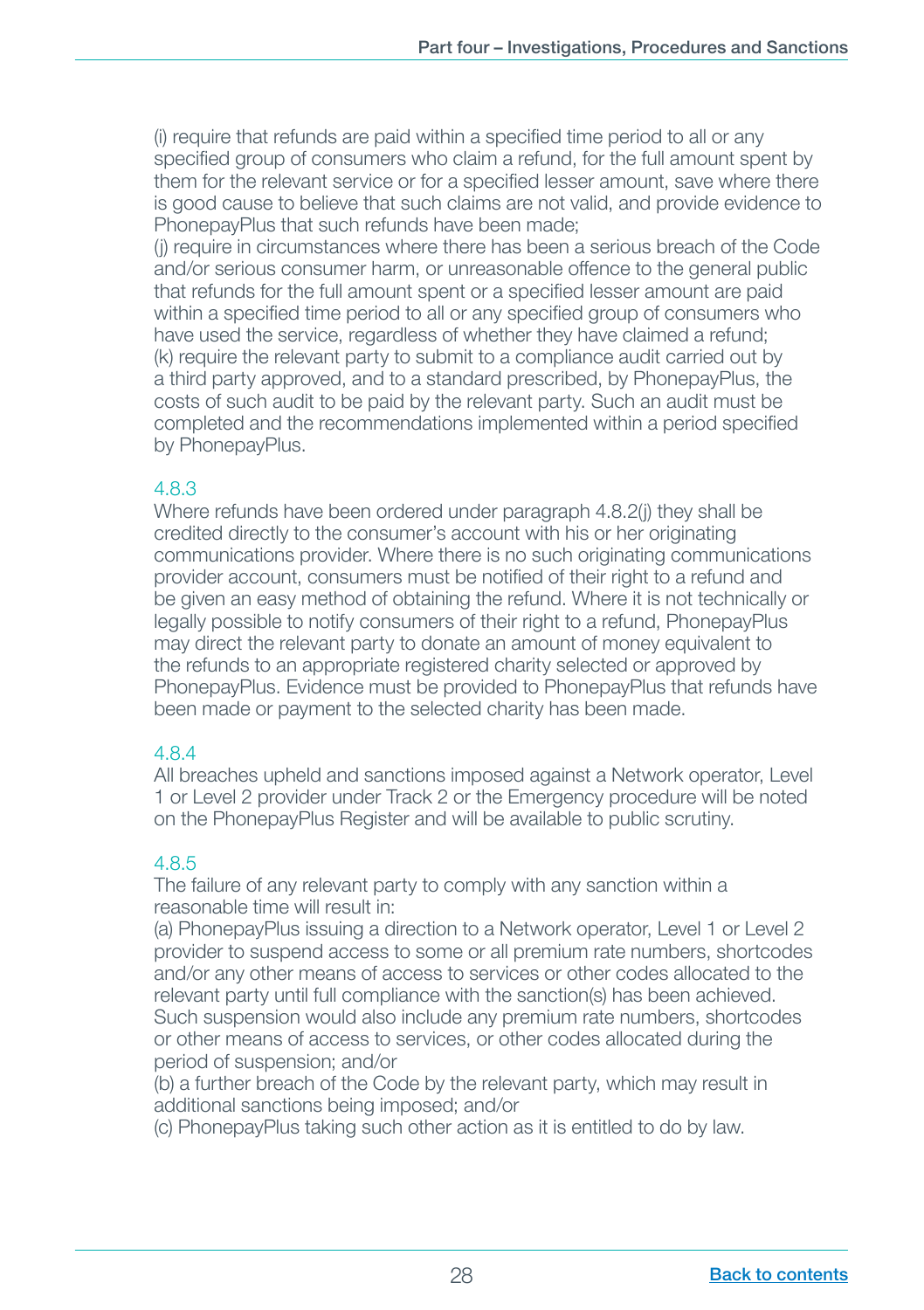# 4.8.6

If a Network operator fails to comply with a sanction direction issued following the process set out in this Part (including any appeal to the Independent Appeals Tribunal) PhonepayPlus may (without prejudice to any other action available to it) refer the matter to Ofcom in accordance with Section 120 of the Act for it to take such action as it shall see fit.

# 4.8.7

If a Tribunal considers that it may wish to make a prohibition under subparagraph 4.8.2(f), 4.8.2(g) or 4.8.2(h) in respect of any associated individual, PhonepayPlus shall first make all reasonable attempts to notify the individual concerned and the relevant party in writing. It shall inform each of them that any of them may request an opportunity to make representations in person to the Tribunal and of the right of any of them (or PhonepayPlus itself) to instead require an oral hearing.

#### 4.9 **Refunds**

# 4.9.1

Where a Tribunal has directed a relevant party to pay refunds to consumers, either under paragraph 4.8.2(i) or 4.8.2(j), and the relevant party can satisfy PhonepayPlus that it cannot do so without recourse to money which has been retained by a Network operator or Level 1 provider in response to a PhonepayPlus direction ('a retention'), then it may pass a list of consumers to whom refunds are due to the party which holds a retention, which will then make the payments due from the retention. In such cases, the relevant party will be responsible for any reasonable administration costs which the party who has a retention may incur. Those costs may be deducted from the remainder of a retention after all refunds are made.

#### 4.9.2

 If a relevant party fails promptly to pay refunds in response to a PhonepayPlus sanction, PhonepayPlus may (without prejudice to other action) direct a Network operator or Level 1 provider which holds a retention to make refunds from the retention. In such cases, the relevant party will be responsible for any reasonable administration costs which the party with a retention incurs as a result of making payments on its behalf. Those costs may be deducted from the retention after all refunds are made.

#### 4.9.3

The obligation on any party holding a retention to make refunds on behalf of a party in breach of the Code shall end if PhonepayPlus has not issued a direction as set out in paragraph 4.9.2 by four months after the completion of the adjudication process, provided that any reasonable time for any appeals has also passed.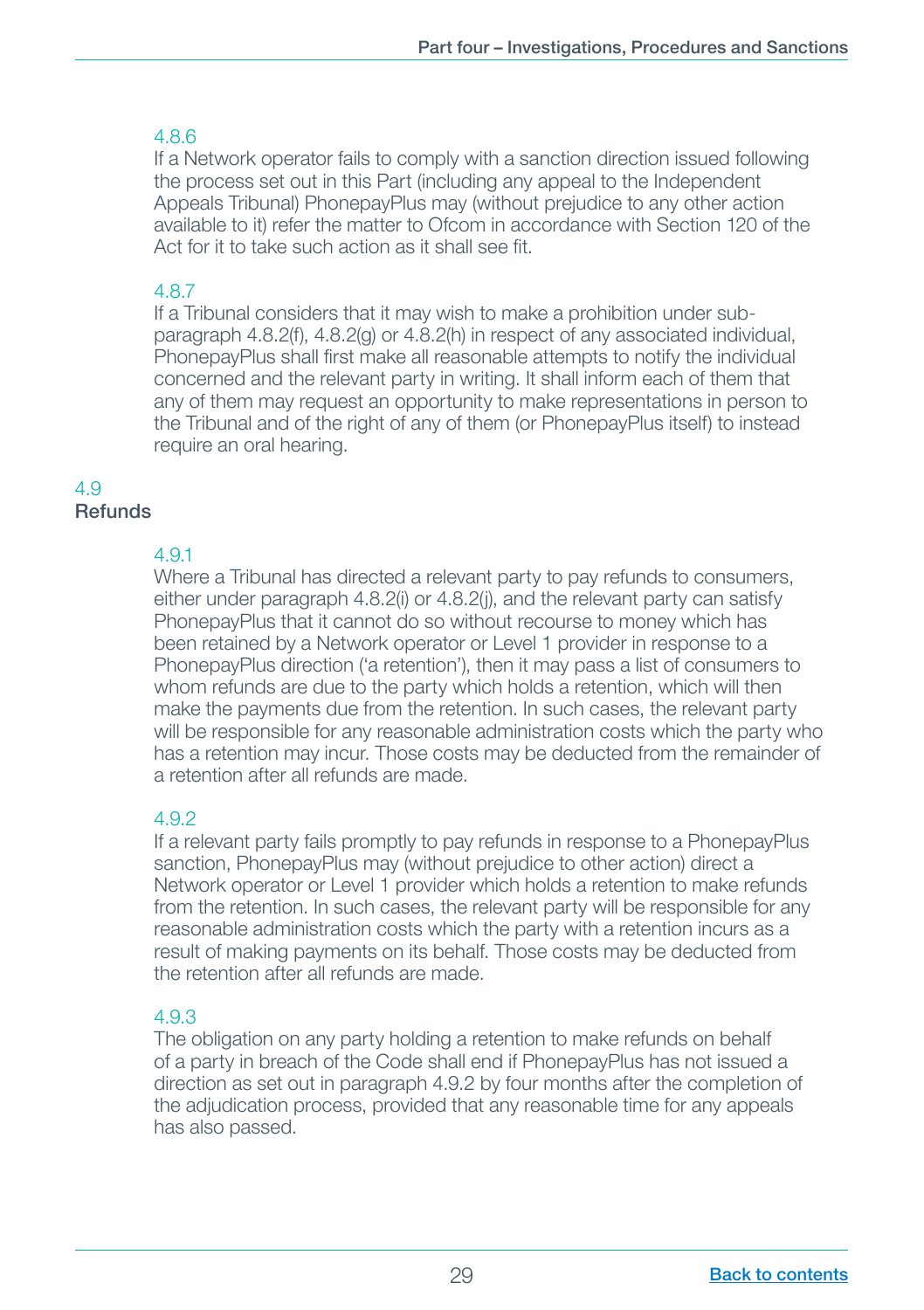# 4.9.4

If funds from a retention remain following the payment of all refunds, or after the four month period mentioned above, it must be used to pay in whole or in part any outstanding PhonepayPlus fines or administrative charge owed by the party in breach.

# 4.10

#### Administrative charge

#### 4.10.1

A relevant party found to be in breach of the Code may be invoiced for the administrative and legal costs of work undertaken by PhonepayPlus ('the administrative charge').

# 4.10.2

Non-payment of the administrative charge within the period specified by PhonepayPlus will be considered a breach of the Code and may result in further sanctions and/or legal action.

# 4.10.3

PhonepayPlus may instruct a relevant Network operator or Level 1 provider to retain revenue, and/or not to provide further numbers, until the administrative charge is paid.

# 4.10.4

PhonepayPlus may direct the relevant Network operator or Level 1 provider to pass any previously retained funds to it up to the value of the administrative charge owed.

# 4.10.5

If a relevant party considers that an administrative charge invoiced to it is excessive it may challenge the level of the administrative charge by requesting a review in accordance with the process set out at paragraph 4.7 above.

# 4.11

# Oral Hearings

#### 4.11.1

A relevant party or PhonepayPlus can require that an oral hearing by a Tribunal takes place whenever PhonepayPlus has made an allegation that the relevant party has breached the Code or within 10 working days of the sending of a Tribunal decision to the relevant party. The matter will then be considered afresh.

# 4.11.2

An oral hearing may also be required by a relevant party following a review (applied for or carried out) in respect of prior permission or the attachment of conditions, to it or in the circumstances set out in paragraph 4.8.6 above.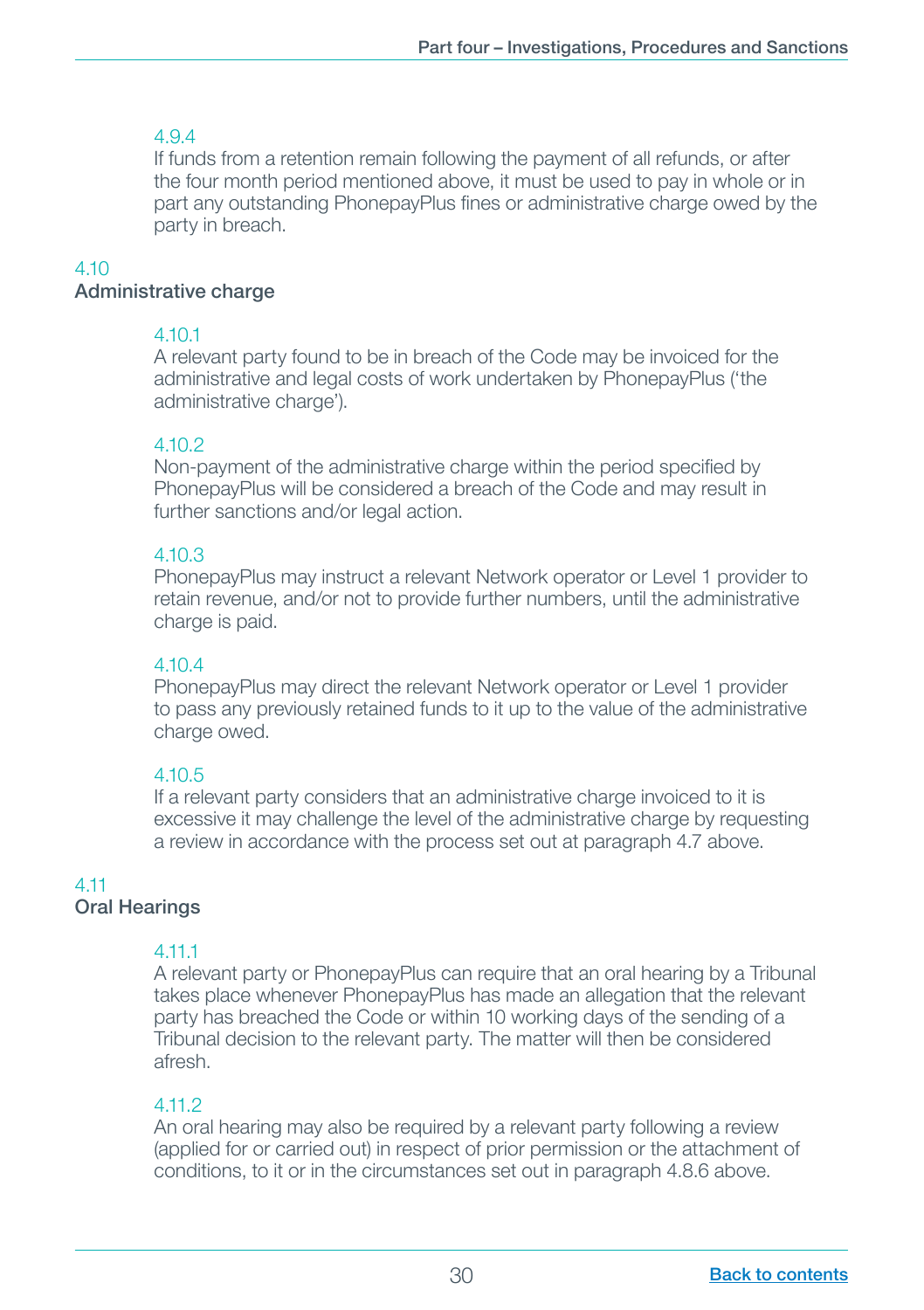# 4.11.3

Details of the procedures governing oral hearings are set out in 'Code Annex 3: The Code Compliance Panel and Tribunals' which is published on the PhonepayPlus website, and in Guidance which is also published on the PhonepayPlus website.

# 4.12

#### Appeals

# 4.12.1

Level 1 and Level 2 providers, applicants for prior permission, associated individuals and Network operators ('appellants') may, after an oral hearing at which the appellant or his representative has appeared, appeal to the Independent Appeals Body ('IAB') against Tribunal decisions and adjudications (other than any adjudication by consent).

# 4.12.2

PhonepayPlus may also appeal to the IAB against Tribunal decisions and adjudications (other than any adjudication by consent).

# 4.12.3

Appeals may be made on the following grounds:

(a) The disputed decision was based on error of fact;

- (b) The disputed decision was wrong in law; or
- (c) The Tribunal exercised its discretion incorrectly in reaching its decision.

# 4.12.4

The powers and procedures of the IAB are set out in 'Code Annex 4: The Independent Appeals Body' which is published on the PhonepayPlus website.

# 4.13

# Publication of Decisions

 All adjudications, whether reached by written or oral process, will be published by PhonepayPlus and may identify any party. Adjudications will be published on the PhonepayPlus website and in any other way that PhonepayPlus shall determine.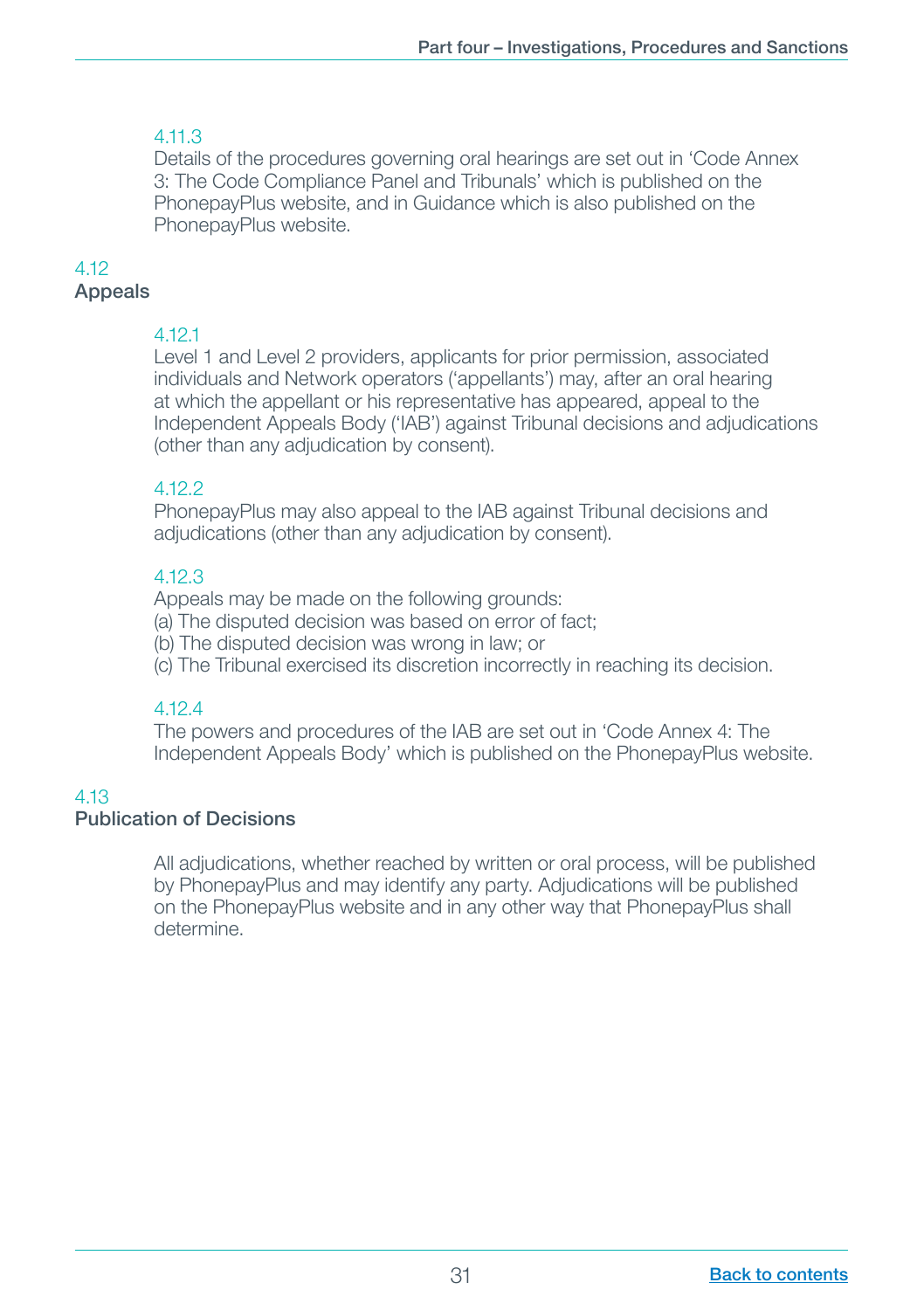# <span id="page-33-0"></span>Part five – Framework

#### 5.1

#### Delegation of powers

#### 5.1.1

The Board may delegate its powers to employees of PhonepayPlus and/or the Code Compliance Panel ('CCP') as it sees fit. Delegated powers may not be sub-delegated.

#### 5.2

# Reach of the Code

#### 5.2.1

'Information society services'

(a) Some PRS may also be 'information society services' (see definition at paragraph 5.3.22 below). Information society services are required to be regulated in accordance with Directive 2000/31/EC on Electronic Commerce ('the E-Commerce Directive'). The Code may be enforced in respect of such services when the Level 1 or Level 2 provider responsible for the provision of those services under the Code is:

i. established in the United Kingdom; or

 ii. established in another EEA member state, and the services are being accessed or may be accessed from within the United Kingdom.

 (b) If a Level 1 or 2 provider's establishment and provision of such services fall within paragraph 5.2.1(a)(ii) above, the Code may only be enforced where the conditions set out in Article 3.4 (read, as appropriate, in accordance with Article 3.5) of the E-Commerce Directive are satisfied.

# 5.2.2

Nothing in the Code shall be construed as requiring any person, or as enabling PhonepayPlus to require any person, to provide any information in circumstances where:

 (a) the requiring of that person to provide information would be, or (b) the making of provision in the Code for PhonepayPlus to be able to require that person to provide that information would have been,

contrary to Directive 2000/31/EC including Article 15 thereof.

#### 5.3

#### Definitions Framework

#### 5.3.1

'Premium rate service' has the meaning set out in Section 120 of the Communications Act 2003 ("the Act").

#### Subsection (7) provides:

"A service is a premium rate service if:

- (a) it is a service falling within subsection (8);
- (b) there is a charge for the provision of the service;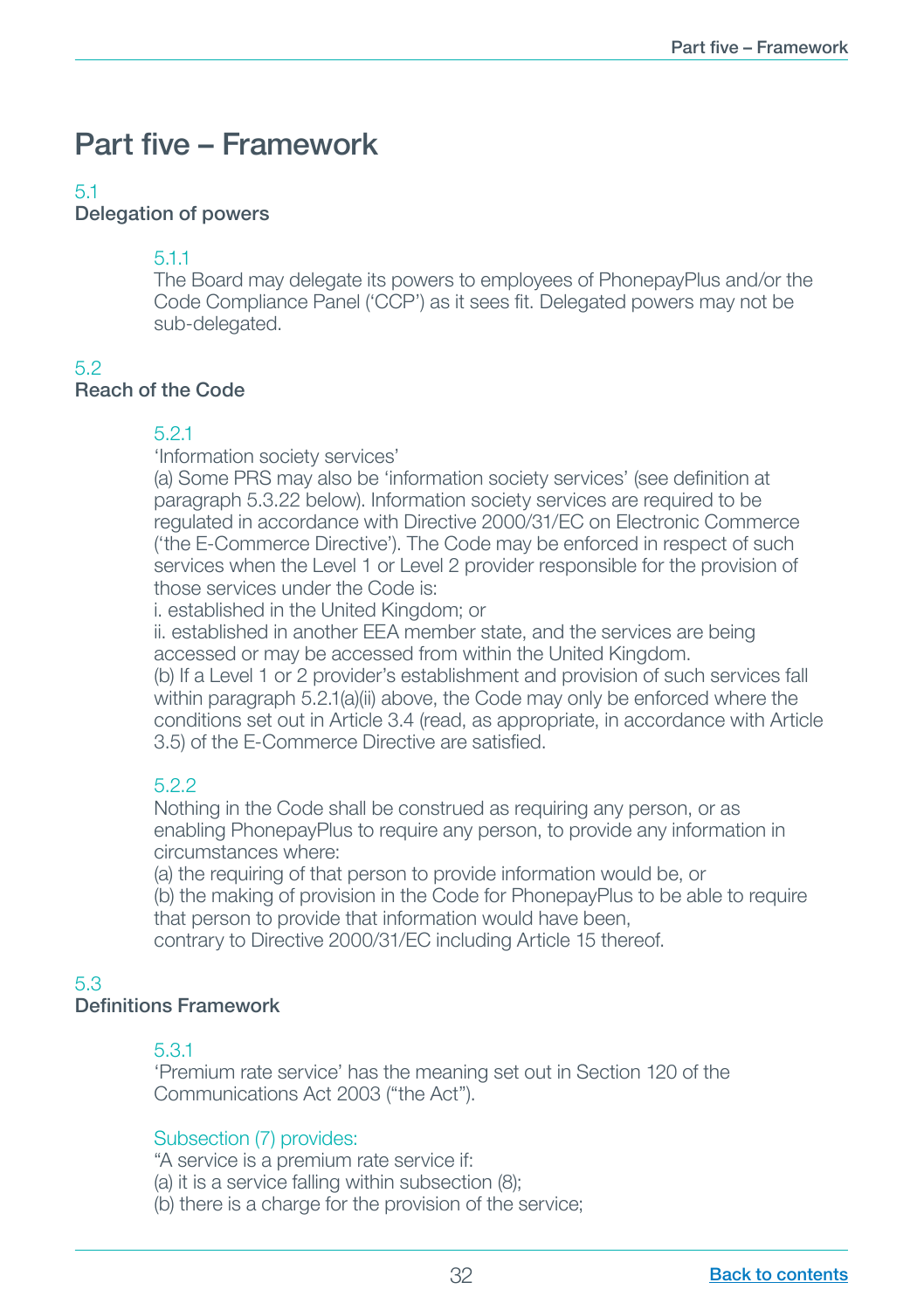(c) the charge is required to be paid to a person providing an electronic communications service by means of which the service in question is provided; and

 (d) that charge is imposed in the form of a charge made by that person for the use of the electronic communications service."

#### Subsection (8) provides:

"A service falls within this subsection if its provision consists in: (e) the provision of the contents of communications transmitted by means of an electronic communications network;

 (f) allowing the user of an electronic communications service to make use, by the making of a transmission by means of that service, of a facility made available to the users of the electronic communications service."

#### Subsection (14) provides:

"References in this section to a facility include, in particular, references to: (g) a facility for making a payment for goods or services;

(h) a facility for entering a competition or claiming a prize; and

(i) a facility for registering a vote or recording a preference."

#### 5.3.2

'Controlled premium rate service' has the meaning set out in and is to be construed in accordance with the Condition issued by Ofcom under Section 120 of the Act effective from time to time. At the date of publication of this Code the Condition provides that 'Controlled premium rate service' means: "a premium rate service (other than a service which is only accessed via an International Call or a service which is delivered by means of an Electronic Communications Service and is provided by the person who is also the provider of the Electronic Communications Service) which falls within one or more of the following categories:

(i) until the Effective Date, the service is obtained through a Special Services Number (except an 0843/4 number), and the charge for the call by means of which the service is obtained or the rate according to which such call is charged is a charge or rate which exceeds 5 pence per minute for BT customers inclusive of value added tax; or

(ii) from and including the Effective Date, the service is obtained through a PRS Number and the Service Charge for the call by means of which the service is obtained is a rate which exceeds 5.833 pence per minute or 5.833 pence per call, exclusive of value added tax;

 (iii) the service is obtained other than through a Special Services Number, or a PRS Number, and the charge for the call by means of which the service is obtained or the rate according to which such call is charged is a charge or rate which exceeds 10 pence per minute inclusive of value added tax (and which also includes, for the avoidance of any doubt, a service delivered by means of an Electronic Communications Service which is charged by means of a Payment Mechanism and for which the charge exceeds 10 pence inclusive of value added tax);

(iv) the service is a Chatline Service;

(v) the service is Internet Dialler Software operated; or

(vi) the service is a Sexual Entertainment Service."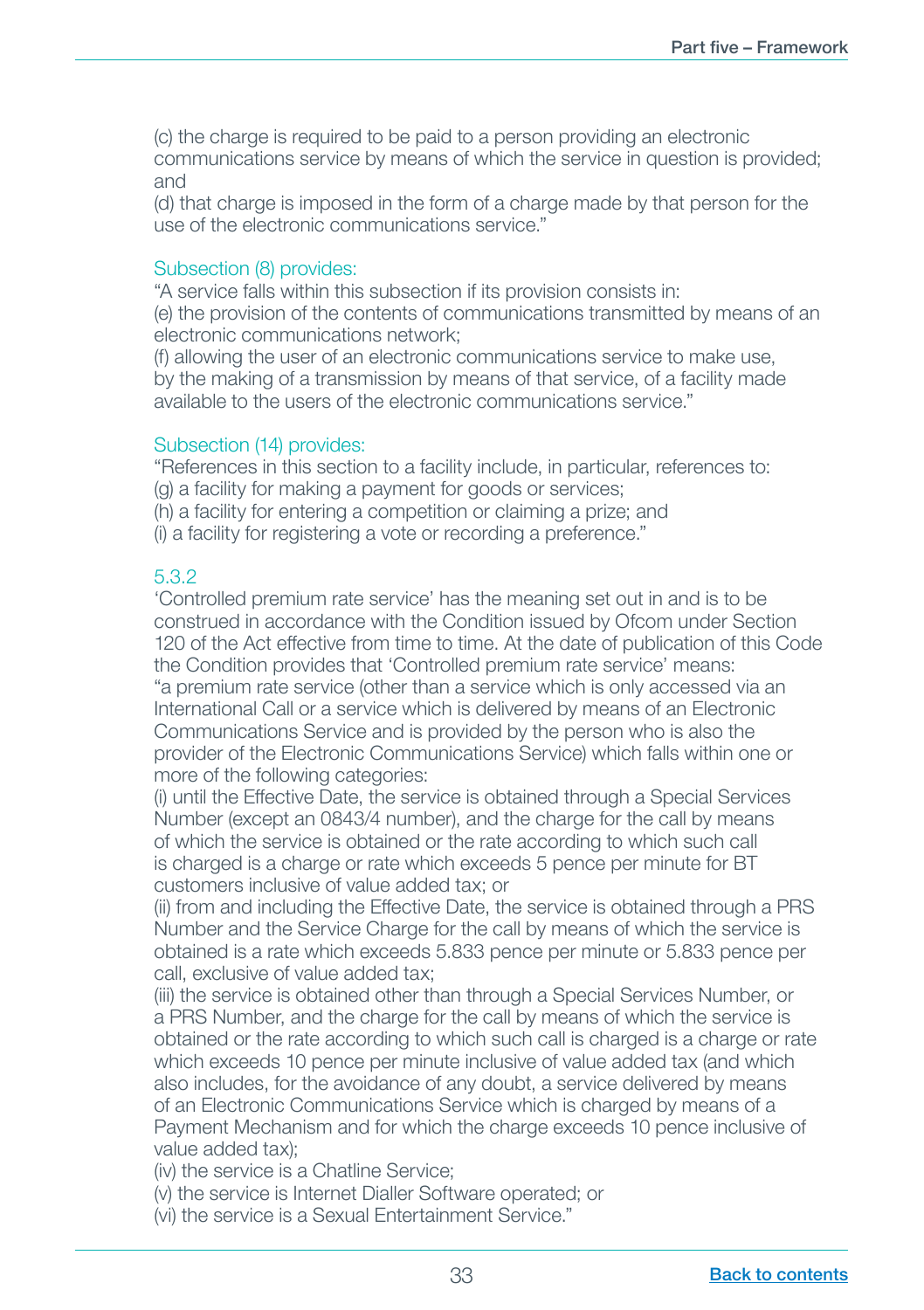'General conditions of entitlement' means the general conditions set by Ofcom pursuant to Section 45 of the Act which are applicable at the material time. 'Total metering and billing system' has, for the purposes of this Code, the same meaning as in Condition 11 of the general conditions of entitlement. 'A lead network' means an electronic communications network provider who is obliged to obtain approval for its total metering and billing system in accordance with Condition 11 of the general conditions of entitlement.

# 5.3.4

Subject to paragraphs 5.3.5 and 5.3.6 below, 'Network operator' means, for the purposes of this Code in respect of any PRS, a person who falls within Section 120(10) or Section 120(11) of the Act and:

(a) who is a lead network; or

 (b) has a direct network connection and has direct billing arrangements in respect of that connection with the lead network; or

 (c) through arrangements made with a lead network, provides electronic communication services to the public and bills the public directly, and can perform or can require the performance of all the obligations that are set out in Section 3 of the Code; or

 (d) if no-one falls within (a), (b) or (c) above, the Network operator shall be the person who falls within Section 120(10) or (11) and, in respect of the PRS or services in question, provides or has, in the reasonable opinion of PhonepayPlus, the closest or most substantial connection with the provision of the communications network used for the provision of the premium rate service.

 A direct network connection exists when a person provides switching equipment (to currently accepted industry standards), which by interconnection arrangements made between that person and the lead network, enables the conveyance of signals between the lead network and that person.

# 5.3.5

If a PRS is provided which is accessible only through the use of VoIP technology or in any other form so that, in respect of that service, there is no Network operator identifiable under paragraph 5.3.4 above, then the Network operator, for the purposes of this Code, is the person who provided the facility through which the user gained access to the service.

# 5.3.6

If the primary function of a person is to aggregate or collate content of services for third parties and/or acquire network access through wholesale arrangements which it then provides to third parties on a retail basis, that person is a Level 1 provider for the purposes of this Code and is not a Network operator, unless there is no other Network operator identifiable who is involved in the provision of the relevant premium rate service.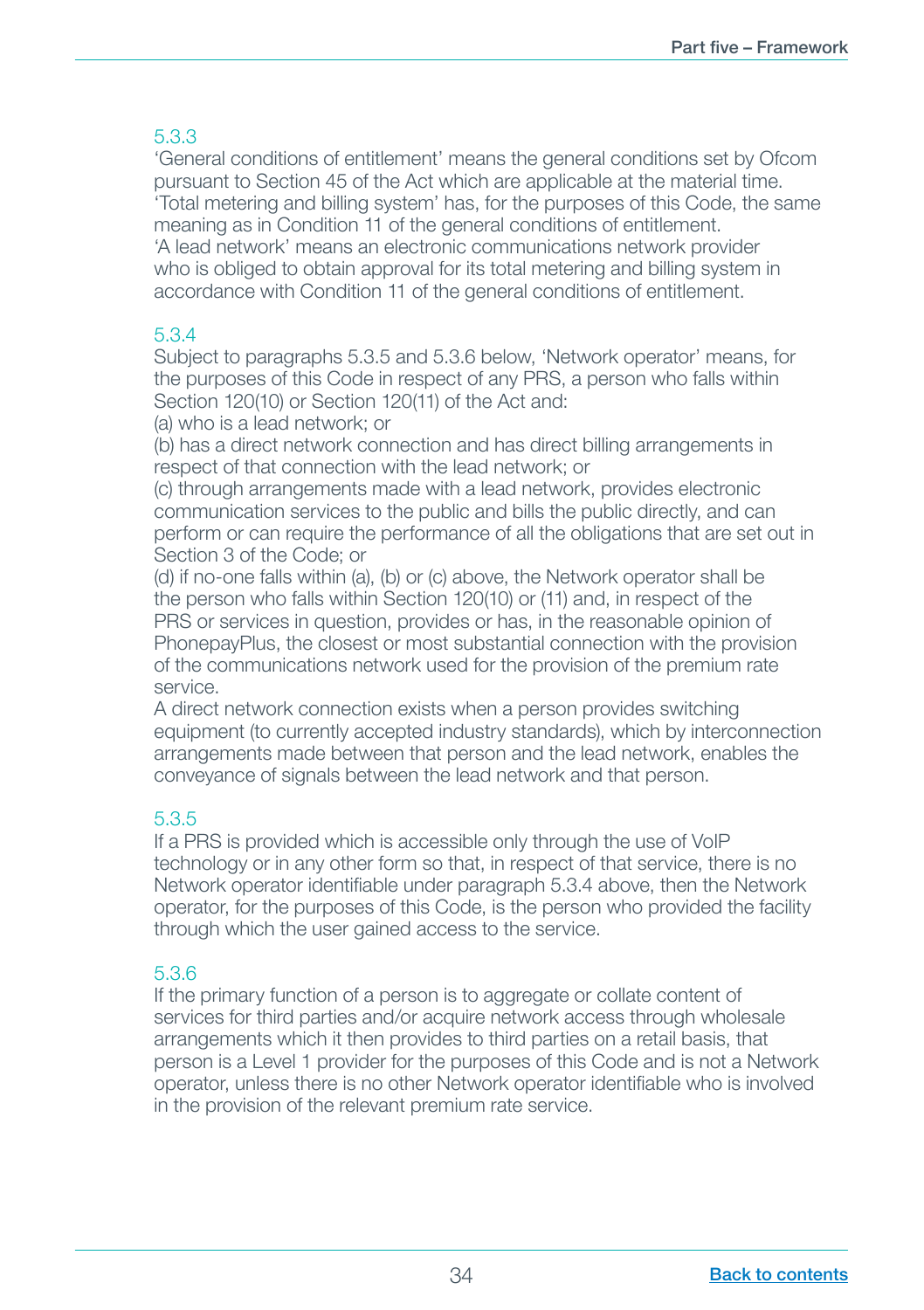#### Level 1 and Level 2 providers

# 5.3.7

Any person who falls within Section 120(9)(a)-(d) or Section 120(10) or (11) of the Act who is engaged in the provision of a PRS ("the relevant PRS") and who is not a Network operator in respect of that service may be a Level 1 and/or Level 2 provider.

#### 5.3.8

(a) A Level 1 provider is a person who provides a platform which, through arrangements made with a Network operator or another Level 1 provider, enables the relevant PRS to be accessed by a consumer or provides any other technical service which facilitates the provision of the relevant premium rate service.

 (b) A Level 2 provider is the person who controls or is responsible for the operation, content and promotion of the relevant PRS and/or the use of a facility within the PRS.

 (c) In respect of any relevant PRS where PhonepayPlus considers there to be a material doubt whether a person involved in any way in the provision of the service and/or who receives directly or indirectly any part of the charges made to the consumer for provision of the relevant PRS is a PRS provider falling within (a) or (b) above PhonepayPlus shall determine whether that person is a PRS provider and whether the person is a Level 1 or Level 2 provider with reference to Guidance which it shall issue from time to time.

#### General

#### 5.3.9

'Associated individual' is any sole trader, partner or director or manager of a premium rate service provider, anyone having day to day responsibility for the conduct of its relevant business and any individual in accordance with whose directions or instructions such persons are accustomed to act, or any member of a class of individuals designated by PhonepayPlus.

#### 5.3.10

'Board' means the board of directors of PhonepayPlus.

# 5.3.11

'Call' means any communication which passes through an electronic communications network whether initiated by a user or initiated by or facilitated by a PRS provider and 'caller' shall be construed accordingly.

#### 5.3.12

'Chair of the Independent Appeals Body' is the person, being a qualified solicitor or barrister of not less than 10 years' standing, appointed to be Chair of the Independent Appeals Body.

#### 5.3.13

'Chatline service' has the meaning set out in the Condition issued by Ofcom under Section 120 of the Act effective from time to time.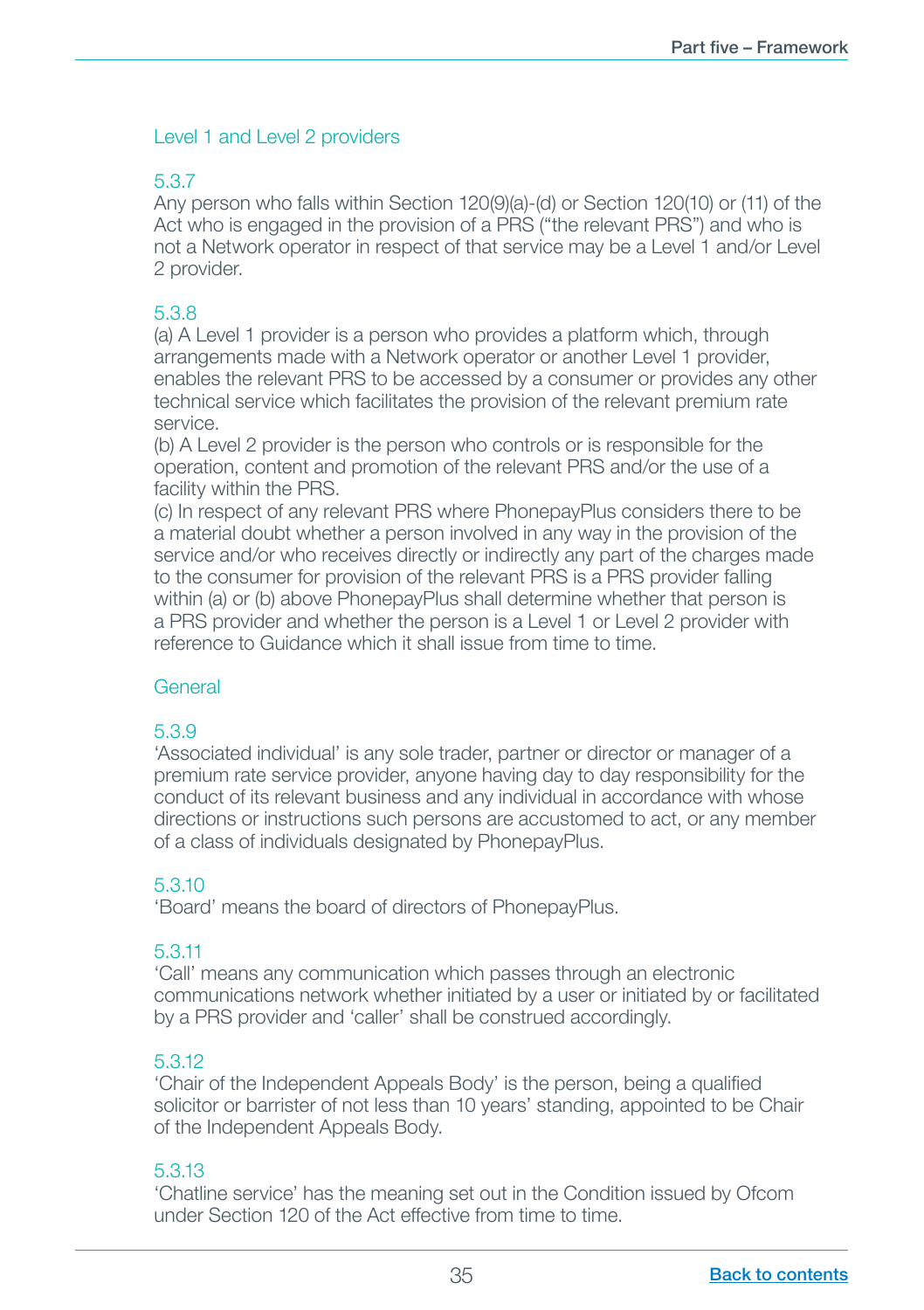'Child' or 'Children' means a person/people under 16 years of age.

#### 5.3.15

'Compliance audit' is the process of thorough examination of the internal procedures a PRS provider has in place to ensure that its obligations under the Code are complied with.

#### 5.3.16

'Connected company or person' means any company or person connected within the meaning of Section 839 Income and Corporation Taxes Act 1988.

# 5.3.17

'Counselling service' means a service whereby a caller is seeking advice in relation to a personal problem such as marital, relationship, emotional and other such personal problems. The service may consist of actual advice as to the personal problem or information as to where the caller may obtain advice.

# 5.3.18

'Data controller' means a person who (either alone or jointly or in common with other persons) determines the purposes for which and the manner in which any personal data are, or are to be, processed (as set out in the Data Protection Act 1998).

#### 5.3.19

'Electronic communications network' has the meaning given to it in Section 32(1) of the Act.

#### 5.3.20

'Electronic communications service' has the meaning given to it in Section 32(2) of the Act.

#### 5.3.21

'Independent Appeals Body' is a body of persons, independent of PhonepayPlus, appointed to hear appeals after an oral hearing has taken place in respect of Tribunal decisions and adjudications (other than any adjudication by consent).

#### 5.3.22

'Information society services' are any services normally provided for remuneration, at a distance, by electronic means and at the individual request of a recipient of services (as defined in Article 1.2 of Directive 98/34/EC as amended by Directive 98/48/EC), subject to the exceptions set out in the Directive.

# 5.3.23

'Live entertainment service' means a service which allows the caller to speak live with a live operator or one or more other consumers for entertainment purposes, including, but not limited to, one-to-one Chatline (sexual or nonsexual), psychic or tarot services.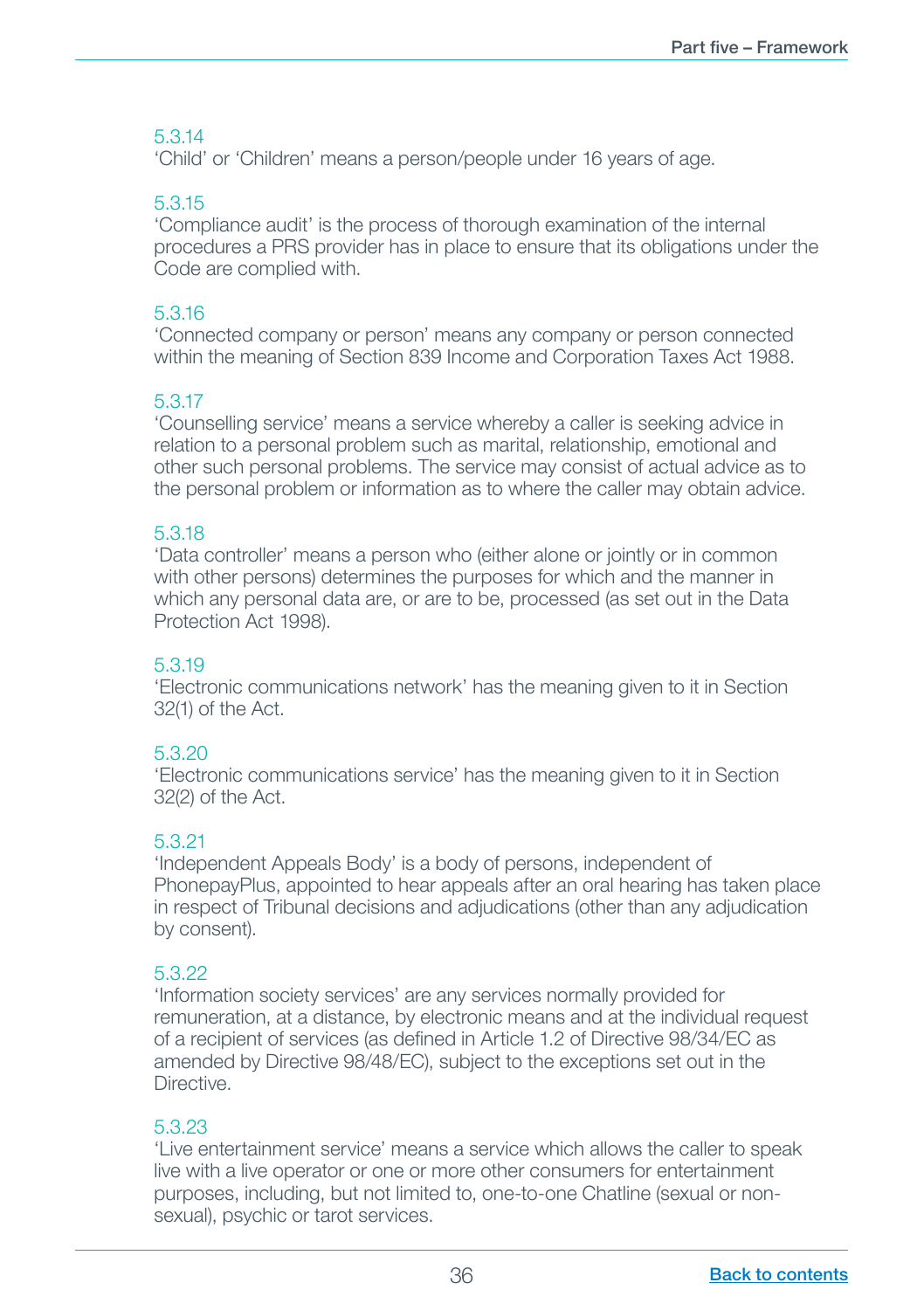'Ofcom' is the Office of Communications. References to Ofcom and to any statutory authority or other regulatory body include any replacement successor bodies.

#### 5.3.25

'Person' means any natural or legal person.

#### 5.3.26

'Personal data' means data which relate to a living individual who can be identified (a) from those data, or (b) from those data and other information which is in the possession of, or is likely to come into the possession of, the data controller, and includes any expression of opinion about the individual and any indication of the intentions of the data controller or any other person in respect of the individual (as set out in the Data Protection Act 1998).

#### 5.3.27

'Personal information' is any information about a person, including but not limited to names, addresses, telephone numbers, other contact details, occupations and other personal details.

#### 5.3.28

'PhonepayPlus' means the employees of PhonepayPlus save where the context otherwise requires.

#### 5.3.29

'PhonepayPlus Register' is the online database maintained by PhonepayPlus which contains such information about PRS providers as PhonepayPlus may require for the purpose of efficient and effective regulation of PRS.

#### 5.3.30

'Premium rate service provider' means any Network operator, Level 1 or Level 2 provider.

#### 5.3.31

'Professional advice service' means a service that consists of the provision of specialist advice to consumers, that is, advice which requires knowledge and skill obtained through extensive study and specialised training (including, but not limited to, that required of doctors, lawyers, vets and accountants) and in relation to which membership of a professional body is normally required.

#### 5.3.32

'Promotion' means anything where the intent or effect is, either directly or indirectly, to encourage the use of PRS, and the term promotional material shall be construed accordingly.

#### 5.3.33

'Remote gambling service' means a PRS which enables gaming or betting to take place remotely, that is delivered at a distance electronically or by voice telephony not including prize competition services or betting tipster services.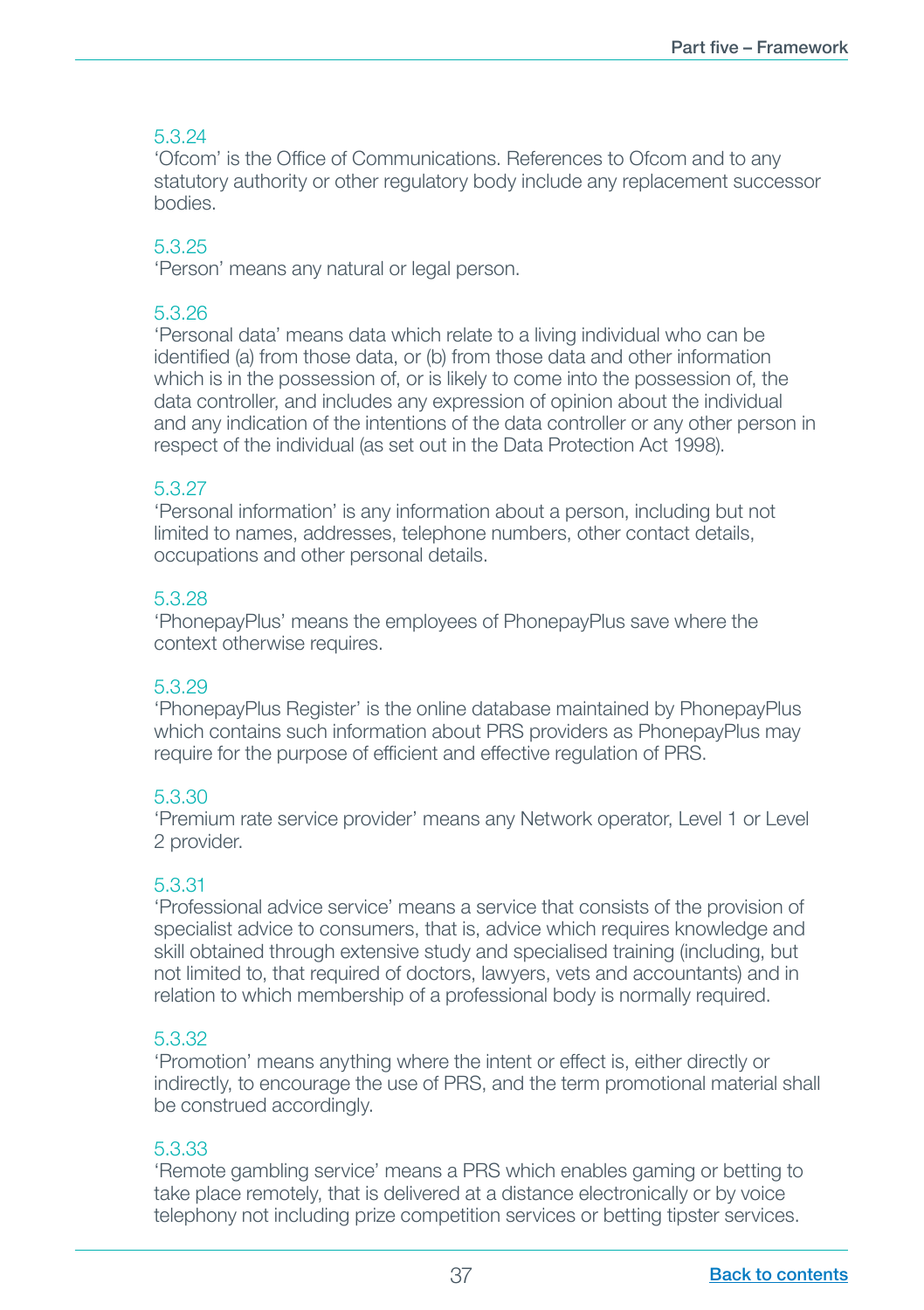'Retention' is an outstanding payment due to a Network Operator, Level 1 or Level 2 provider which has been retained by a Network Operator, Level 1 or Level 2 provider in response to a PhonepayPlus direction. 'Retain', 'retaining' and 'retained' shall be construed accordingly.

#### 5.3.35

"Service Charge" has the meaning set out in the Condition issued by Ofcom under section 120 of the Act effective from time to time."

#### 5.3.36

'Sexual entertainment service' has the meaning set out in the Condition issued by Ofcom under section 120 of the Act effective from time to time.

# 5.3.37

'Special condition' means a condition imposed under paragraph 3.11.1.

#### 5.3.38

'Special Services Number' means a UK telephone number beginning 08.

#### 5.3.39

'Subscription services' are services which incur a recurring premium rate charge.

#### 5.3.40

'VAT' means value added tax at the rate applicable from time to time.

#### 5.3.41

'Virtual chat services' are not live conversation services but enable two or more users to exchange separate messages, whether by recorded voice, text or pictures, while engaged in the service.

#### 5.3.42

'Withhold' refers to payments held by a Network Operator or Level 1 provider in accordance with the 30 day rule, as set out in paragraph 3.5.1.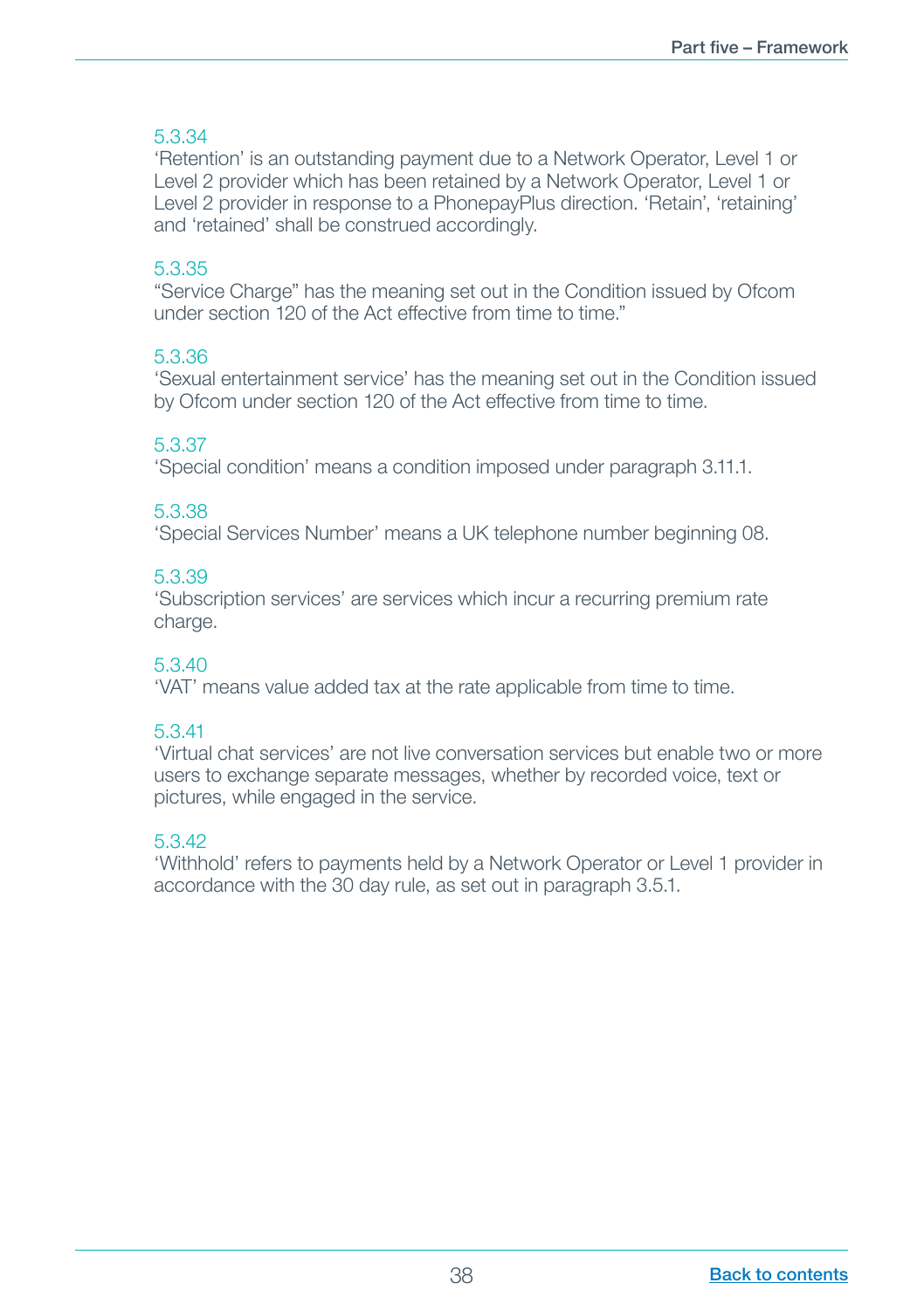# <span id="page-40-0"></span>Annex one – General Funding Arrangements

#### 1.

# General provisions

#### 1.1

Information obtained by PhonepayPlus under these provisions shall be confidential, save that PhonepayPlus may share it with Ofcom to the extent that is reasonable for the proper regulation of PRS.

# 1.2

For the purposes of these funding provisions, the following definitions shall apply:

 (a) 'Outpayments' are sums payable by Network operators to Level 1 or Level 2 providers in respect of revenue generated by PRS.

 (b) 'Revenue' is the sum received by a Network operator in respect of or attributable to the provision of a PRS, gross of any sum that may be due to third parties arising out of the provision of the said service.

(c) 'Financial year' means the financial year of PhonepayPlus as set from time to time, which at the date of publication of this edition of the Code is 1st April to 31st March.

 (d) 'Own service' is any PRS provided by a Network operator operating as a Level 2 provider itself or through any associated company or any connected company or person.

# 1.3

The provisions of the Code apply to this Annex. In particular the General Responsibilities in paragraphs 3.1.4 and 3.1.5 of the Code are applicable to the funding provisions of this Annex.

# $\overline{2}$

# Timetable

#### 2.1

PhonepayPlus will publish a timetable for its annual budgetary and forecasting procedures as set out below. It will specify the dates by which various activities should be carried out by Network operators and/or PhonepayPlus.

# 2.2

PhonepayPlus may, upon giving reasonable notice to interested parties, vary some or all of the dates set out in the timetable.

# 3.

#### Budget and activity plan

# 3.1

As far as is practicable, by 31 December each year, PhonepayPlus will publish a proposed budget and activity plan for the forthcoming financial year for wide consultation and scrutiny.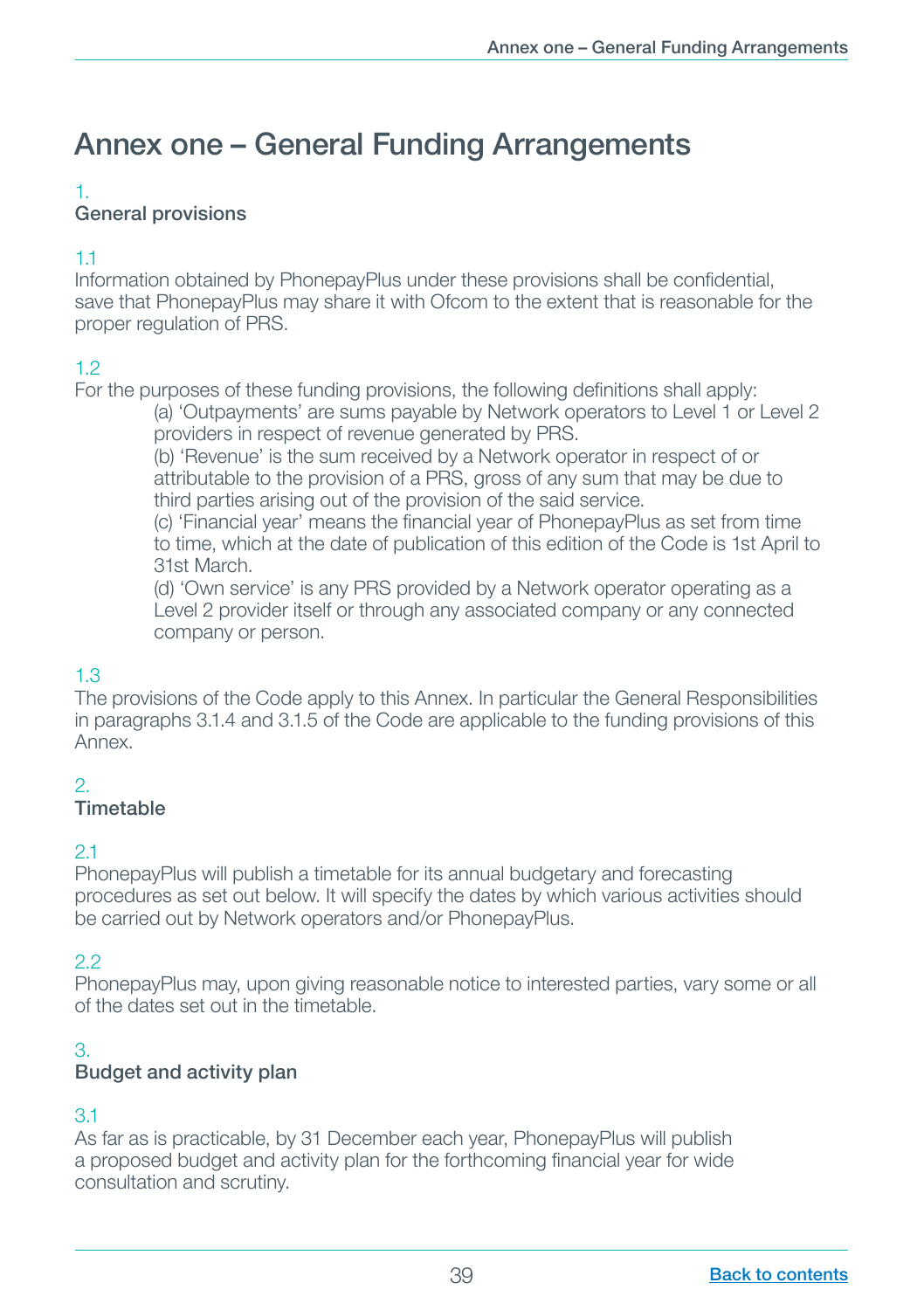Having considered the comments received under paragraph 3.1, PhonepayPlus will review and then present its proposed budget and activity plan to Ofcom for comment and approval.

# 3.3

PhonepayPlus will then announce its proposed budget, specifying the amount it intends to collect ('the Budgeted Figure') for the forthcoming financial year through the levy, as defined below, having regard to its available and required reserves.

# 4.

# Forecasting

# 4.1

Network operators may provide PhonepayPlus by the date specified in the timetable with a forecast of the value of outpayments (gross of the levy – see Section 5 below) to be made by the relevant Network operator and of any own service revenue anticipated during the forthcoming financial year and such forecast shall be used for calculating levy payments under paragraph 6.2 below.

# 4.2

In the absence of a forecast in accordance with paragraph 4.1 above, or by agreement PhonepayPlus will issue a direction to the Network operator requiring the provision of a forecast and/or may make its own forecast of the outpayments likely to be made by the relevant network operator and of own service revenue during the forthcoming financial year. This will be based on such information as PhonepayPlus may have concerning the Network operator's outpayments and own service revenue in previous years, information received from other Network operators and PhonepayPlus' own knowledge of the market and the industry.

# 4.3

Own service revenue forecasted will be multiplied by the industry standard outpayment margins as determined by PhonepayPlus in order to identify the Network operators' receipts as a Level 1 or Level 2 provider for the purposes of this Annex ("own receipts").

# $\overline{44}$

Where a Network operator has provided PRS over its own electronic communications network or service for a period longer than 3 months in the first financial year of service provision, PhonepayPlus will forecast for the following financial year the outpayments likely to be made and the likely level of own service revenue by reference to the revenue likely to be generated by such services multiplied by the industry standard outpayment margins as determined by PhonepayPlus.

# 4.5

Where a Network operator intends to provide PRS over its electronic communications network or service and has not previously done so or has not done so for more than 3 months in the current financial year, no forecast will be made and payment of the levy will be made in accordance with paragraph 6.4 below.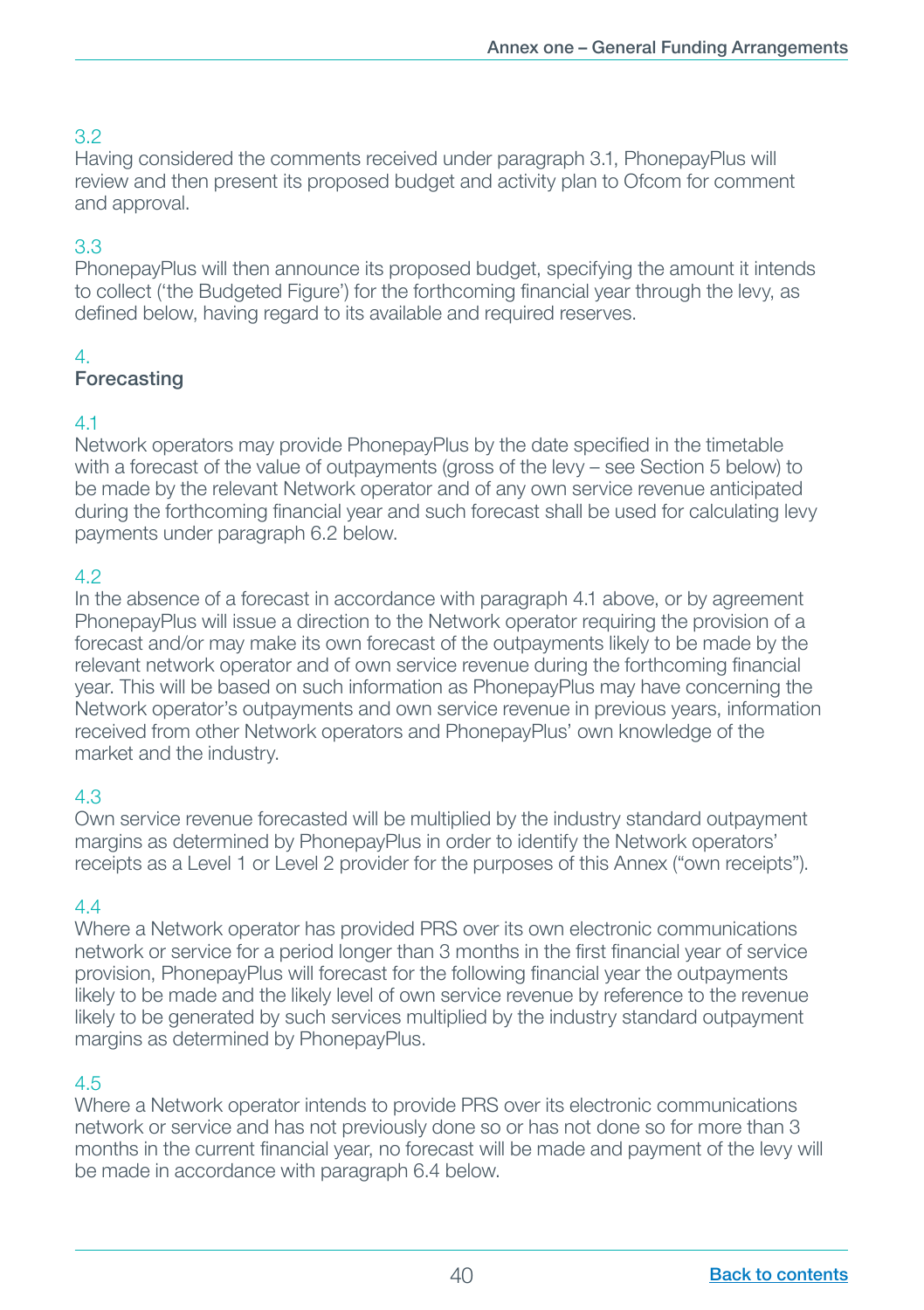# Levy

# 5.1

PhonepayPlus will determine the proportion of every outpayment and own receipts that need to be retained and paid to PhonepayPlus ('the levy'). PhonepayPlus may from time to time vary the rate or rates at which the levy is set to ensure that it continues to receive adequate funding to carry out its activities as the regulatory agency for PRS.

# 5.2

PhonepayPlus will advise Network operators (in writing) and other interested parties (by publication on its website) of the levy to be applied to outpayments from time to time and issue directions accordingly. The levy will be expressed as the proportion of each outpayment and own receipt that must be retained (e.g. 0.XX pence per £1).

# 5.3

Following receipt of notification under paragraph 5.2 above, Network operators must inform everyone to whom they make outpayments of the level at which the levy has been set and that they (the Network operator) will deduct the levy at source from every outpayment that is made and pay the deducted amount to PhonepayPlus.

# 5.4

Network operators are responsible for deducting the levy notified under paragraph 5.2 from every outpayment that they make. Where a Network operator fails to deduct the levy, the Network operator will remain liable to PhonepayPlus as though it had in fact deducted the levy.

#### 6.

#### **Payments**

#### 61

In accordance with the timetable, PhonepayPlus will advise each Network operator whose outpayments and/or own service revenue for the forthcoming year have been forecast under paragraph 4 of this Annex, of the total amount that the Network operator is expected to collect in the forthcoming financial year by the application of the levy notified for the time being under paragraph 5.2 ("its contribution").

# 6.2

Each Network operator's contribution will be calculated by multiplying its forecasted outpayments and own service receipts for the forthcoming year by the applicable levy for the time being (e.g.  $£1,000,000 \times 0.XX$ ).

# 6.3

Upon being advised of its contribution by PhonepayPlus pursuant to paragraph 6.1 above, a Network operator must pay its contribution to PhonepayPlus by 12 equal monthly instalments payable by the last day of each month commencing on the following 31st March. Wherever possible, Network operators should arrange to make payments by electronic transfer.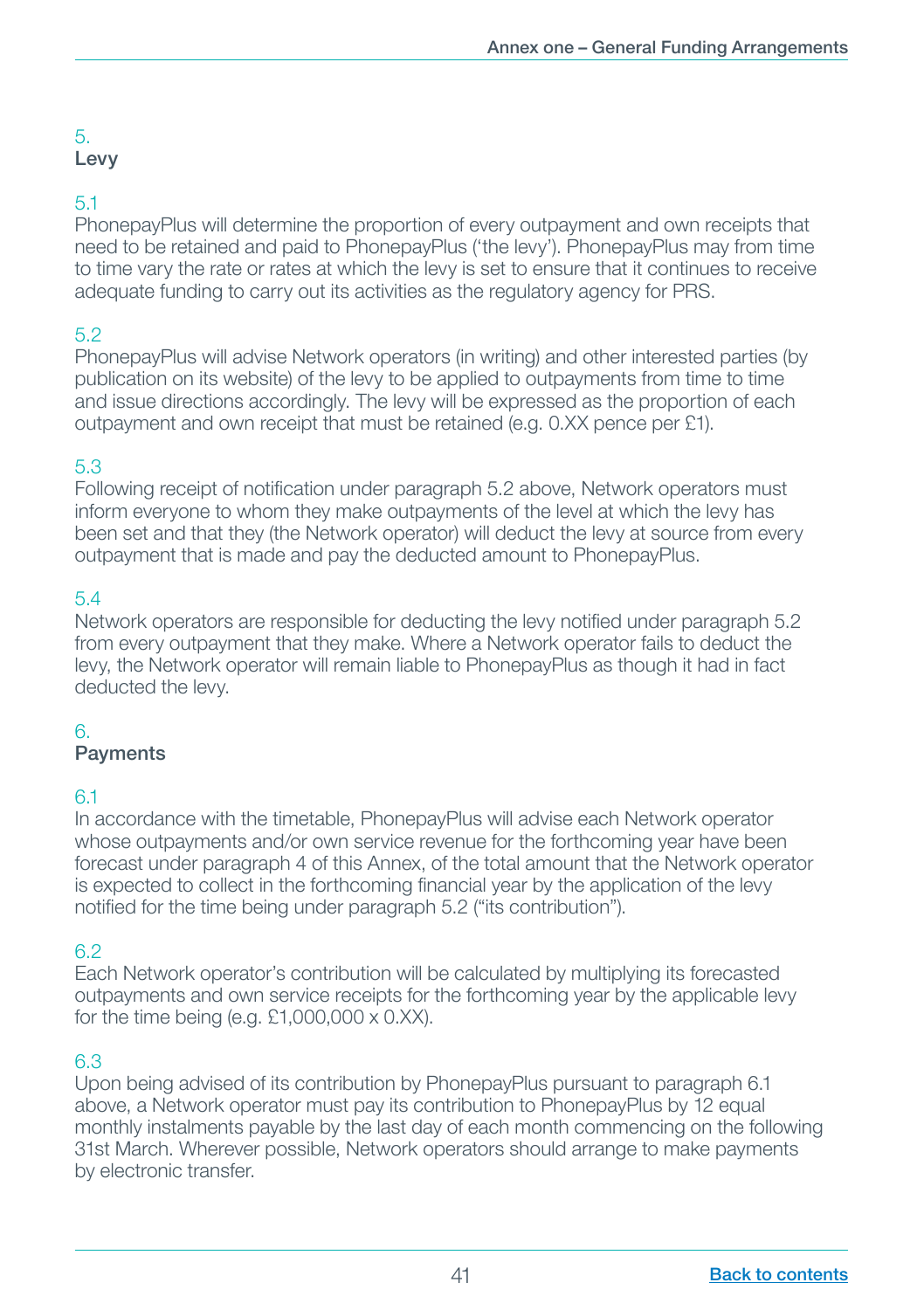Where a Network operator falls within paragraph 4.5 above the Network operator will, during the balance of the first financial year of service provision, make monthly payments to PhonepayPlus calculated by multiplying its actual outpayments each month by the applicable levy.

# 6.5

All invoices provided by PhonepayPlus to Network operators will add a charge for VAT where appropriate at the applicable rate.

# 6.6

All Network operators must provide PhonepayPlus with quarterly reports upon the actual levels of outpayments that they are making as soon as is reasonably practicable following 30th June, 30th September, 31st December and 31st March in each year.

# 6.7

Network operators may, in exceptional circumstances, seek PhonepayPlus' agreement to a recalculation of their forecasts and the consequential payments required of them under paragraph 6.3 above.

# 7.

#### Late payment

# 7.1

If a Network operator fails to pay to PhonepayPlus monies due in accordance with the timescales set out in this Code and/or in accordance with directions issued by PhonepayPlus, the Network operator will be liable to pay interest in respect of such monies at the rate of 3% above the prevailing base rate for the time being of HSBC plc from the date on which the relevant payment became due.

# 8.

# Adjustments

#### 8.1

At the end of each year and in any event by no later than 30th April, Network operators must provide PhonepayPlus with a statement of the actual aggregate outpayments that they have made, and the revenue that they have received in their capacity as a Network operator and their own service revenue during the preceding year. The statement must identify all cases in which the Network operator has provided PRS in respect of which there is no identifiable outpayment (see paragraph 10 of this Annex). Where it has supplied no such services, the Network operator must state this in the statement.

#### 8.2

Following receipt of the statement referred to in paragraph 8.1 above or an auditors' report pursuant to paragraph 9.1 below, PhonepayPlus will determine in respect of each Network operator the aggregate amount that ought to have been collected pursuant to paragraph 5.4 above and the aggregate amount that has been paid pursuant to paragraph 6 of this Annex by that Network operator.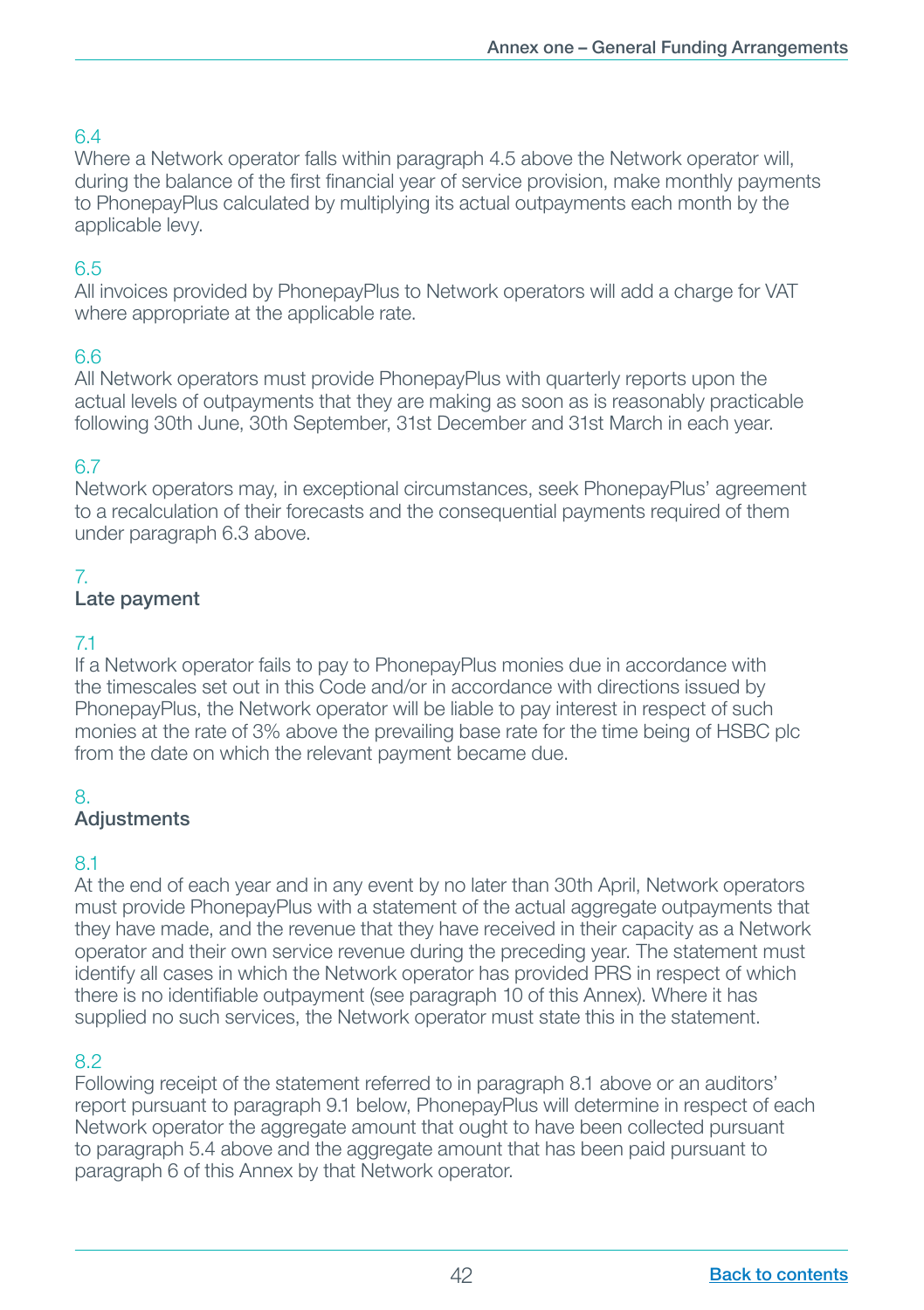Where a Network operator's payment to PhonepayPlus based on forecast outpayments exceeds actual outpayment levels, the Network operator will be entitled to have the excess amount repaid. PhonepayPlus will recalculate this sum based on information provided under paragraph 8.2 above.

# 8.4

Where PhonepayPlus concludes, pursuant to paragraph 8.2, that a Network operator ought to have collected an amount in excess of that actually paid to PhonepayPlus, the Network operator will be liable to PhonepayPlus for the difference which will be payable forthwith on demand.

# 8.5

PhonepayPlus will not make a calculation pursuant to paragraph 8.2 in respect of a Network operator which has not provided a declaration of its actual outpayments for the entire financial year pursuant to paragraph 8.1 above.

# 9.

# Auditors

# 9.1

The PhonepayPlus auditor for the time being ('the Auditors') have the power to request from a Network operator direct confirmation by audited statement of the actual level of outpayments it made and the actual revenue it retained in respect of PRS supplied by it as a Network operator during any relevant period. Such audited statement may be provided (by arrangement) by the Auditors, or by a Network operator's auditors who must provide such a statement within such reasonable time as the Auditors may request and/or PhonepayPlus may direct.

# 9.2

Network operators will not be subject to a request under paragraph 9.1 above more than once in every four years, save where previous audited statements have revealed significant inconsistencies or where information provided to or obtained by PhonepayPlus or the Auditors may give the Auditors cause for concern.

# 9.3

A Network operator or a Network operator's auditors shall, at the request of the Auditors, supply such further information and/or explanation of such matters as the Auditors may consider necessary to satisfy themselves as to the accuracy of the Network operator's figures in such a format as may be prescribed (including by further statement).

# 9.4

If an auditors' report obtained under paragraph 9.1 above indicates that the actual outpayments made by a Network operator during the relevant year were different from those declared under paragraph 8.1 above, the Auditors will make such adjustments as are necessary pursuant to paragraph 8.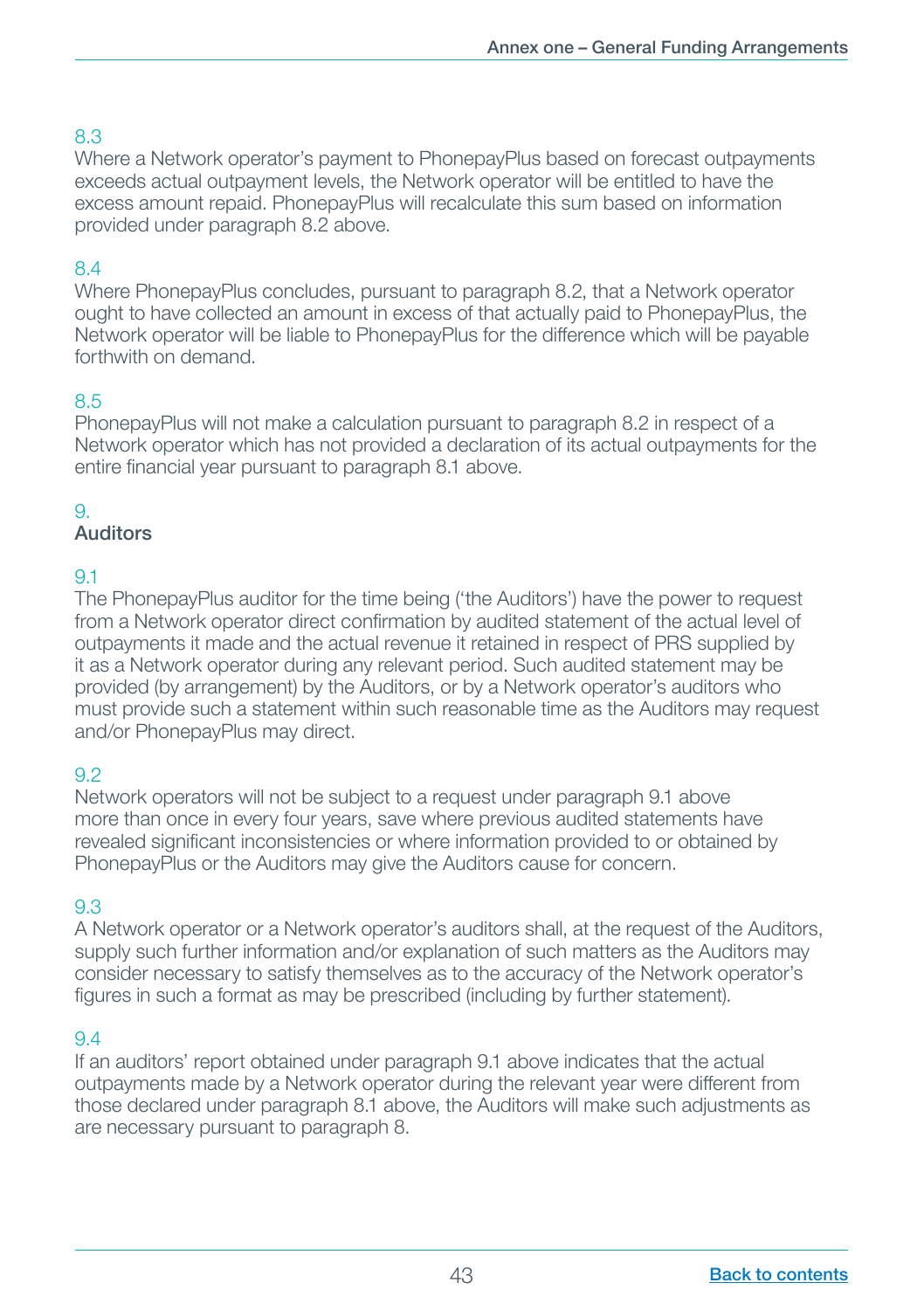If the Auditors advise it to be necessary for the proper administration of this part of the Code, PhonepayPlus may direct that a Network operator subjects itself to assessment by an agreed independent auditor for the purpose of establishing whether the Network operator has fully complied with its obligations under this part of the Code. The costs of any such assessment shall be borne by PhonepayPlus unless the independent auditor concludes that the Network operator was not in all material respects complying with its obligations under this part of the Code or where the independent auditor was unable to reach any conclusion because of non-co-operation by the Network operator, in which case the costs will be borne by the Network operator.

# 9.6

Where an audit conducted under paragraphs 9.1 or 9.5 above has revealed material inconsistencies in the information previously supplied to PhonepayPlus by a Network operator, PhonepayPlus may take enforcement action under the Code.

# 10.

# No identifiable outpayment

# 10.1

Where PhonepayPlus has received notification under paragraph 8.1 above that a Network operator has supplied service(s) for which there is no identifiable outpayment, it may direct the relevant Network operator to explain the reasons for the lack of any identifiable outpayment(s) and/or to supply details of the level of revenue it has generated in respect of those services.

# 10.2

If PhonepayPlus considers it appropriate to do so, it will direct the Network operator to treat the revenue it has generated in respect of such service(s) or such a portion of that revenue as PhonepayPlus may determine as though it were in fact an outpayment.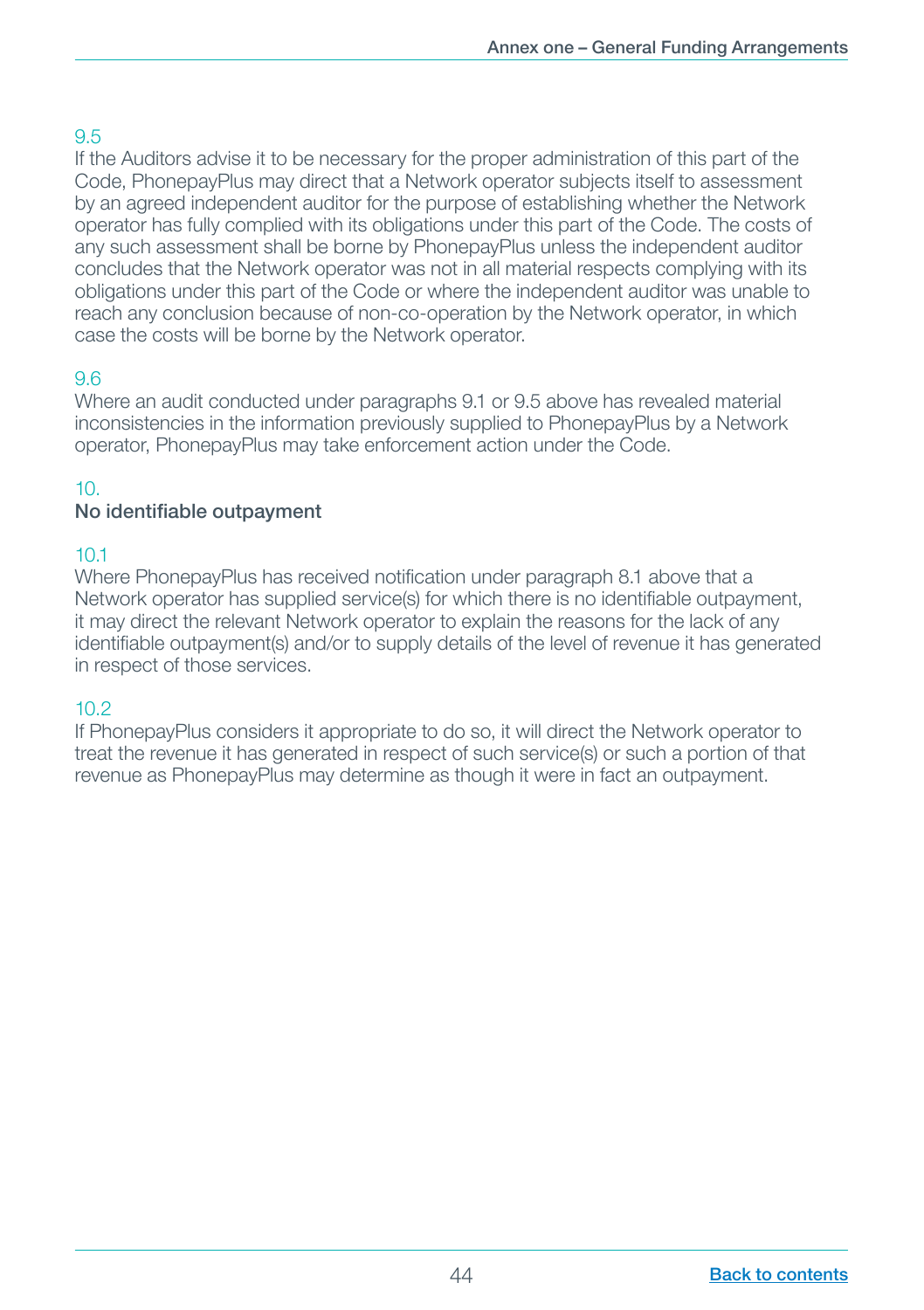# <span id="page-46-0"></span>Annex two – Special Conditions

#### 1. Special conditions

1.1 The conditions referred to in paragraph 3.11.1 are:

 (a) requirements as to contractual arrangements and the management of roles across a chain of providers in relation to a high risk service;

 (b) requirements as to the mechanism and processes used to deliver services to, and to enable exit from services by, consumers;

 (c) requirements to ensure that there is an adequate technical quality to the provision of the high risk service;

(d) the specification of maximum service charges, length of calls and specified action to be taken once those limits have been met;

(e) specified action required in order to and as a consequence of verifying or a failure to verify the age of callers;

 (f) steps to be taken to ensure that a high risk service is not used by or promoted in such a way as to make it particularly attractive to persons under the age of 18 years old or younger;

 (g) the denying of access by users under the age of 18 years old to a high risk service or by all users where the relevant handset is not verified as being owned by someone aged 18 years old or over;

 (h) promotional material aimed at persons aged 18 or younger not to be displayed or presented in close proximity to or within promotional material aimed at adults;

 (i) required recording equipment of voice based high risk services and the use and standard of that equipment:

 (j) the retention of such recordings and their provision with related information to PhonepayPlus;

(k) information that is required to be given to callers in promotional material or at various stages before and during provision of a high risk service (including as to receipts);

 (l) Callers not being charged more than once for services they have already received;

(m) the provision of defined information to PhonepayPlus and the intervals at which it is to be given and the manner to which it is provided:

 (n) requirements for caller agreement before a high risk service proceeds before the caller is charged:

 (o) membership of professional bodies, training and supervision to have been and be undertaken and qualifications, licences and insurance required to be held by relevant providers or relevant individuals engaged in the provision of the high risk services and the evidence of such that may need to be provided to PhonepayPlus;

 (p) compliance with the requirements of relevant regulators and professional bodies;

 (q) the monitoring of the use of high risk services and in particular the information to be given to callers and action to be taken in the course of such monitoring;

 (r) PhonepayPlus' access to premises in order to monitor the compliance of a high risk service with the Code and any relevant special conditions;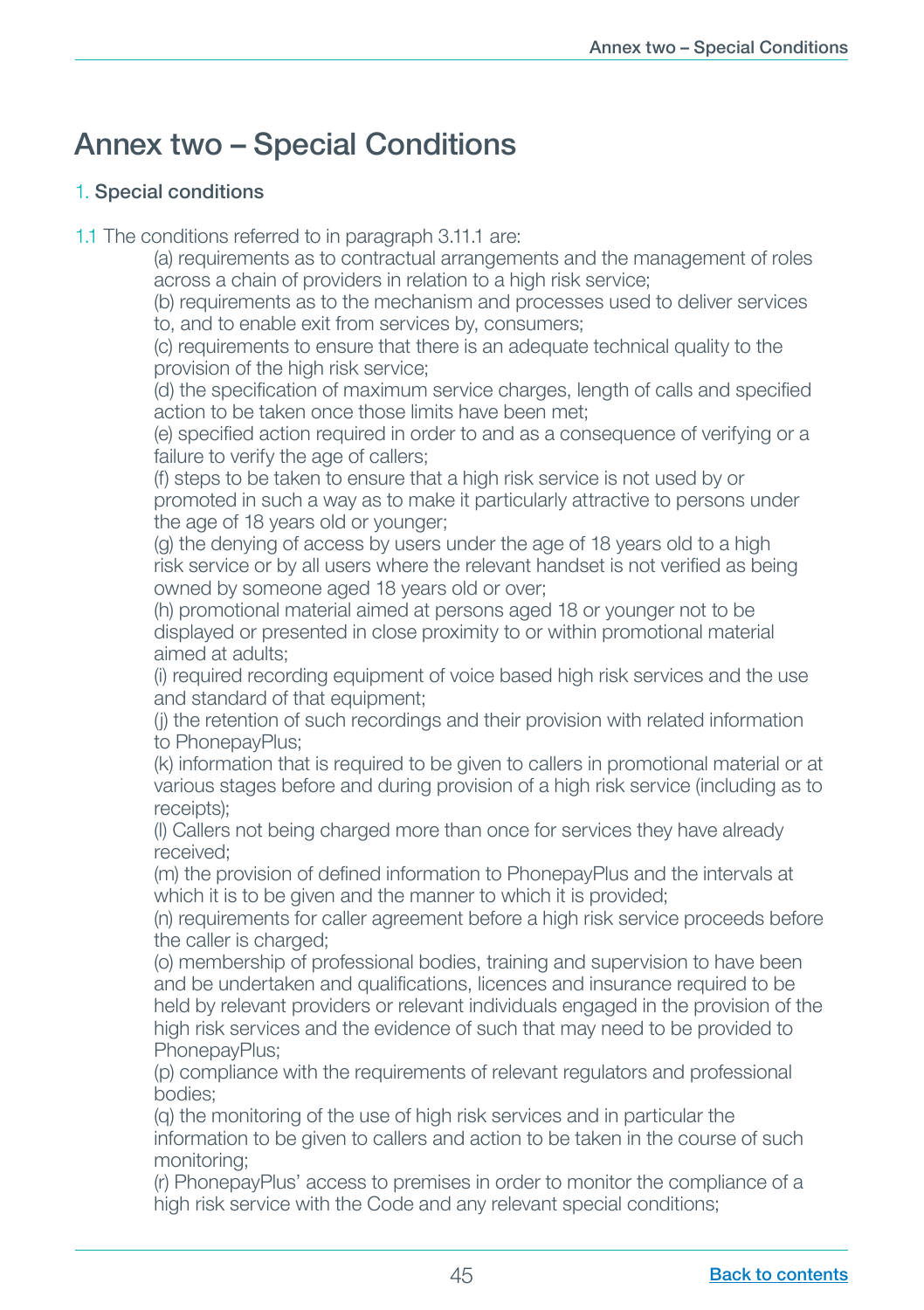(s) facilitate the carrying out by PhonepayPlus or an approved third party of an audit of compliance of a high risk service with the Code and any relevant special conditions;

(t) the retention of revenue generated from a high risk service;

 (u) the lodging with PhonepayPlus, prior to commencement of a high risk service, of a legally binding document ("a bond") by which a third party guarantees a relevant provider's payment of sums, as security for meeting compensation claims in relation to unauthorised use of the service;

 (v) the relevant provider's handling and payment of such claims and the ceasing of a high risk service if one or more claim is not paid in accordance with an award made by a legally qualified member of the CCP (the process for which may be set out in the condition);

 (w) requirements as to callers' rights to refunds and information to be provided to callers in relation to refunds;

 (x) providers of higher risk services to notify PhonepayPlus at commencement of such services and provide any related information required by PhonepayPlus within a specified time period.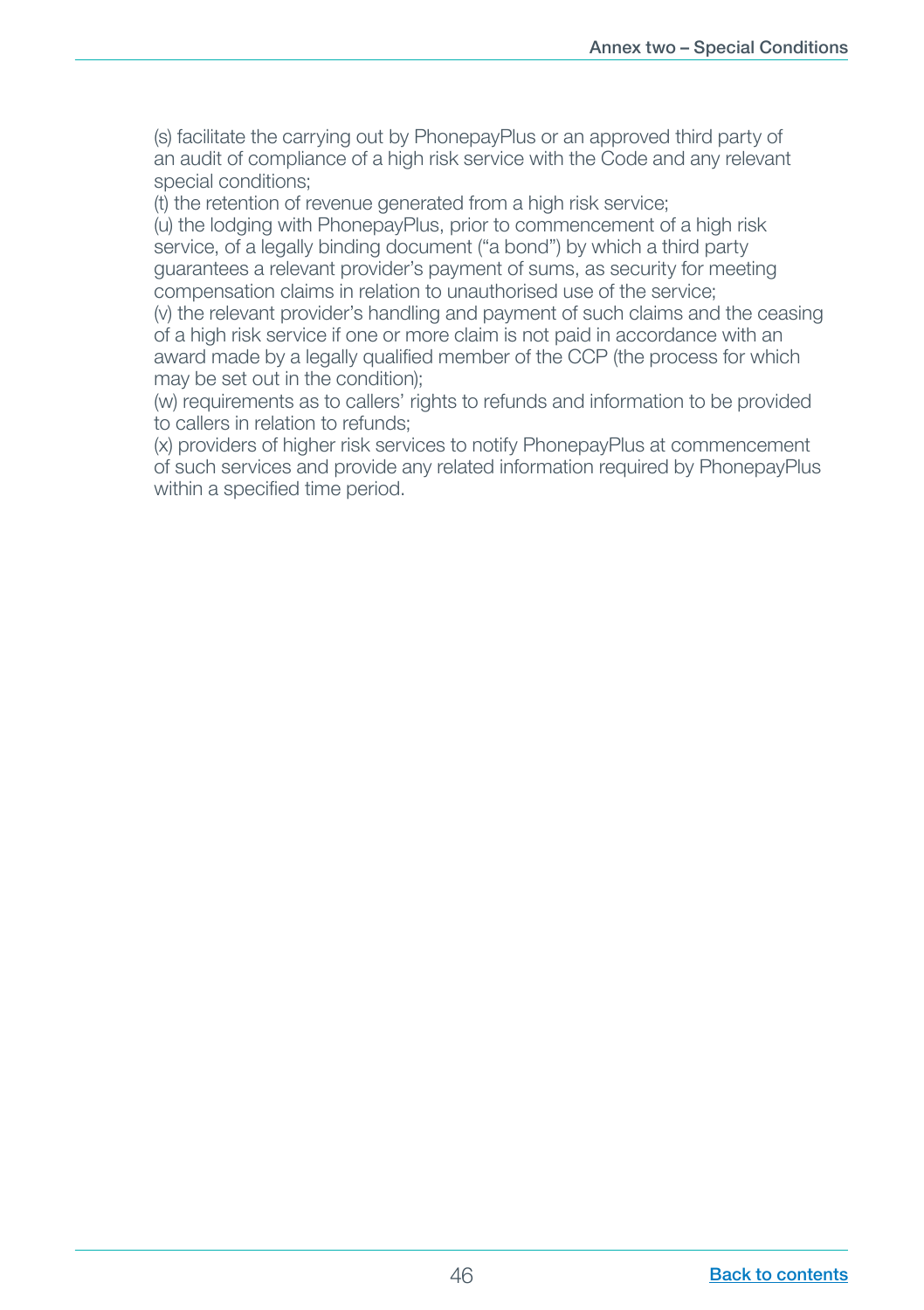# <span id="page-48-0"></span>Annex three – The Code Compliance Panel and Tribunals

# 1. Code Compliance Panel

# 1.1

PhonepayPlus has established a Code Compliance Panel ("CCP") which comprises:

(a) The Chair of the CPP who is a qualified barrister or solicitor with not less than 15 years relevant experience; and

(b) Two legally qualified members who are qualified barristers or solicitors with not less than 10 years relevant experience; and

(c) Up to ten lay members with adjudicatory experience; and

 (d) Up to three members of the PhonepayPlus Board entitled to undertake adjudicatory functions.

# 1.2

The Chair of the CCP is appointed by the PhonepayPlus Board, and reports to the Board on the work of Tribunals. The legally qualified members and lay members are appointed by the Board in consultation with the Chair of the CCP.

# 1.3

The PhonepayPlus Board has delegated to the CCP the function of undertaking adjudications or reviews of adjudications (including a review of any sanction or administrative charge imposed) in respect of alleged breaches of the PhonepayPlus Code of Practice currently in force ('the Code') and reviews of determinations made by PPP in relation to prior permission, including the imposition of conditions upon which prior permission is granted.

#### 2. **Tribunals**

# 2.1

A Tribunal consists of three members comprising:

(a) The Chair of the CCP or such of the two legally qualified CCP members as he shall nominate (who shall sit as Chair of that Tribunal); and

 (b) One person drawn from the lay members of the CCP and one person drawn from the PhonepayPlus Board members of the CCP.

 (c) The Tribunal may consist of two lay members of the CCP sitting with the Chair of that Tribunal and no PhonepayPlus Board member if the Chair of the PhonepayPlus Board so consents in any particular case.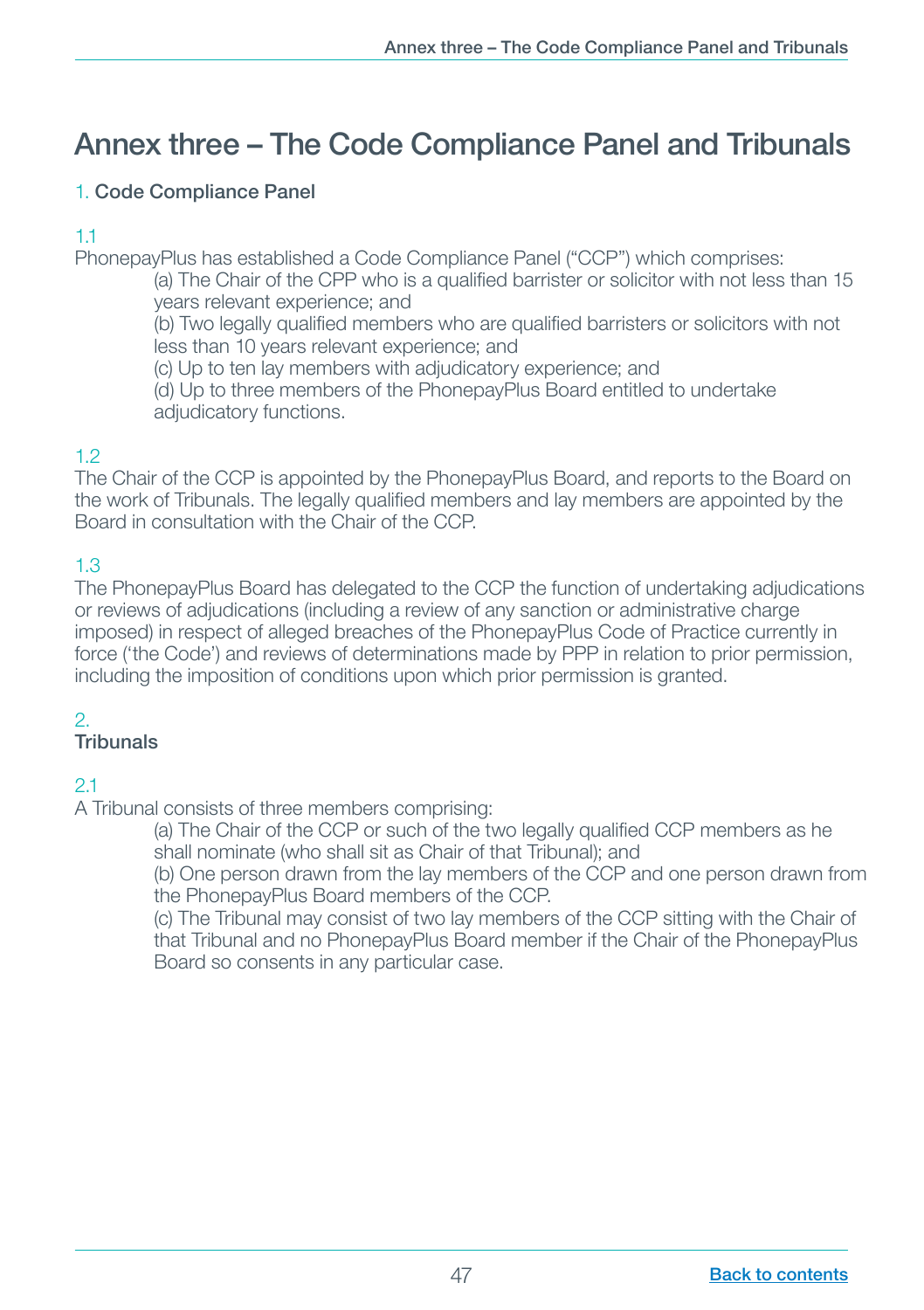# 3. Oral Hearings

# 3.1

Any relevant party may, by notice in writing, require that an oral hearing be held:

 (a) after a review (applied for or carried out) in respect of prior permission or the attachment of conditions to it;

 (b) where the party has received communication from PhonepayPlus alleging a breach or breaches of the Code

 (c) in respect of any adjudication made by a Tribunal without an oral hearing; or (d) where it is the Tribunal's intention to prohibit a relevant party or associated individual from involvement in or promotion of any or all service types for a defined period, or from contracting with another party (see paragraphs 4.8.2(f), 4.8.2(g), 4.8.2(h) and 4.8.6). Oral hearings may be applied for in accordance with paragraphs 4.11.1-4.11.4. Where such an application is made under paragraph 4.11.1 the relevant party shall demonstrate that there are exceptional circumstances which warrant an oral hearing

# 3.2

Within any written application for an oral hearing, the relevant party must provide details of the allegation or relevant decision and set out clearly the applicant's case in respect of it.

# 3.3

Such written notice may be provided to PhonepayPlus at any time up to 10 working days after receipt of a decision, or at any time prior to an adjudication where the oral hearing is required following an allegation of a breach of the Code.

# 3.4

Oral hearings shall take place before a Tribunal appointed for the purpose.

# 3.5

The relevant party is entitled to appear at the oral hearing in person or to be represented. PhonepayPlus will attend the oral hearing to present its case and may instruct a representative to act on its behalf.

# 3.6

The enforcement of sanctions imposed pursuant to an adjudication is not automatically suspended by written notice requiring an oral hearing. The relevant party may apply in writing to the Chair of the oral hearing Tribunal ('the Chair') setting out the grounds on which the sanction should be suspended. Unless the Chair considers that there are exceptional reasons in the particular case to grant the application, he will only do so if he is satisfiedthat not to do so would give rise to undue hardship, and that to do so w ould not give rise to any risk of public harm. If a relevant party has not been granted a suspension of sanction but has failed to comply with the sanction, the Chair may stay the oral hearing.

# 3.7

The Chair shall give such directions as he considers necessary for a fair and speedy hearing.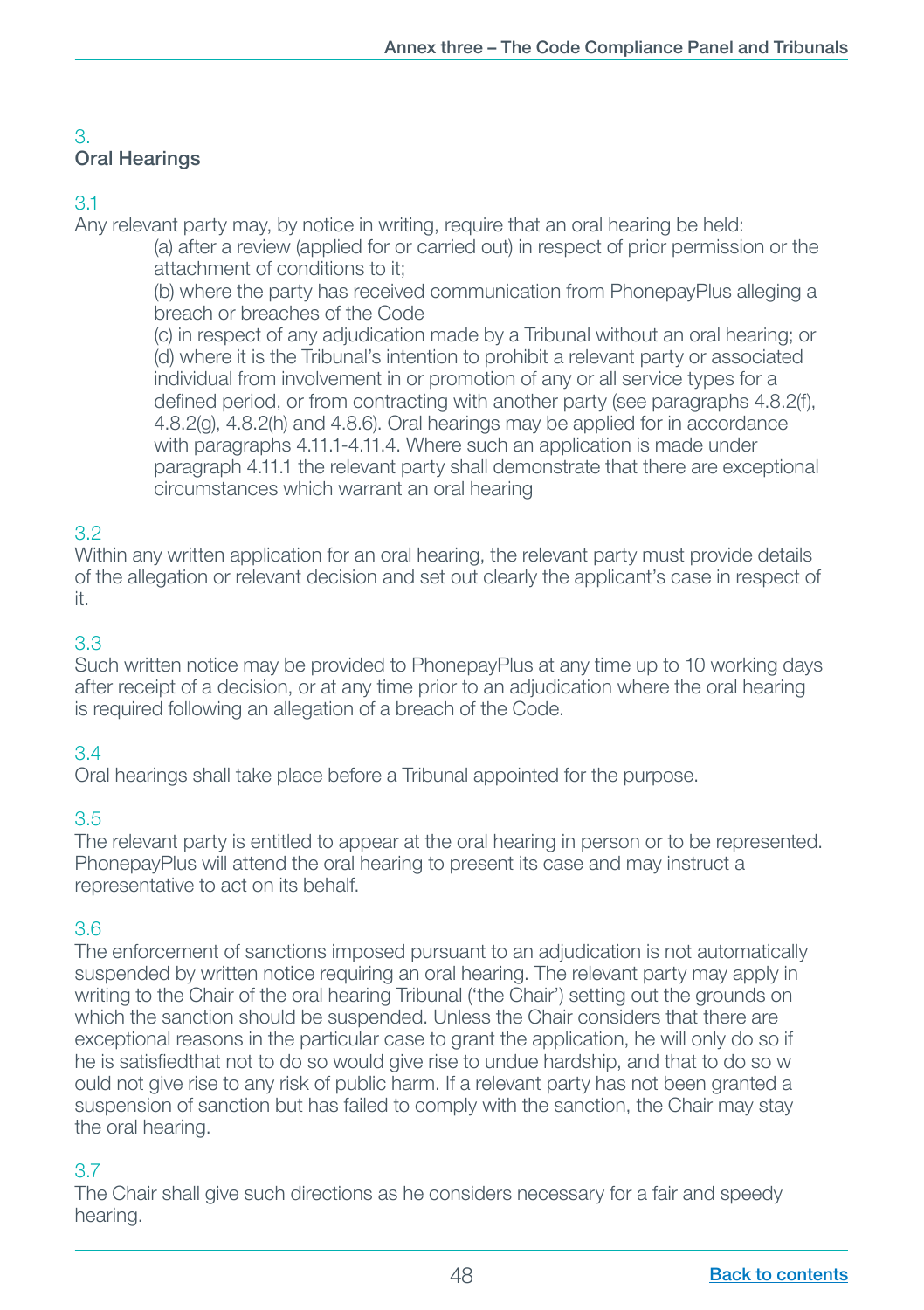If the relevant party is neither present nor represented at the hearing, and the Tribunal has no cause to believe there is good reason for the relevant party's absence, the matter shall be determined by the Tribunal as it sees fit in the absence of the relevant party.

# 3.9

Where a relevant party or associated individual, as the case may be, applies for an oral hearing but the relevant party or associated individual fails, without good cause, to appear (in person or through a representative) at an oral hearing which is properly established, then the oral hearing Tribunal may make such finding as it considers fit.

# 3.10

The Chair shall generally conduct the pre-hearing process and the hearing itself as set out in the guidelines published on the PhonepayPlus website. However he shall have the power to conduct the pre-hearing process and the hearing as he sees fit according to the interests of justice, including deciding to adjourn the hearing.

#### 3.11

The Chair may require the provision of security by the relevant party for the administrative charges of PhonepayPlus.

#### 3.12

The Chair shall have the power to strike out a case in the event of serious or persistent failure to comply with case management directions which have been ordered.

#### 3.13

The Tribunal shall be entitled to consider and act upon confidential information without directly or indirectly disclosing to the applicant (or PhonepayPlus as the case may be) the source of that information, provided that the other party is given a reasonable opportunity to rebut its substance.

#### 3.14

A sound recording shall be made of the oral hearing. Recordings will be made available to PhonepayPlus and the applicant.

#### 3.15

An oral hearing shall be conducted in private, unless the applicant or PhonepayPlus otherwise requires. If an oral hearing is in public, either party may request that any part of the hearing be conducted in private and any such application shall itself be heard in private.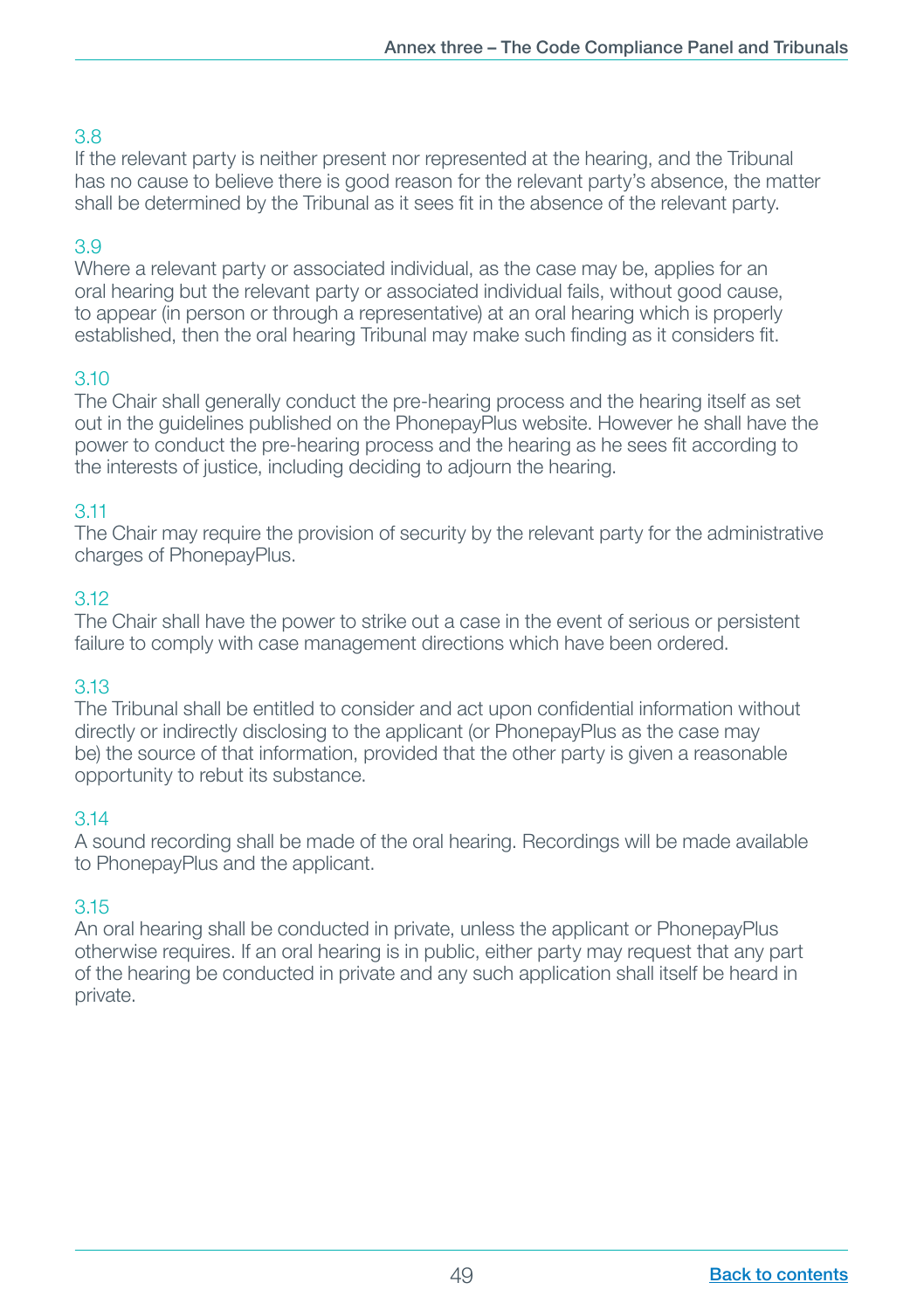The oral hearing Tribunal shall decide the matter entirely afresh. For the avoidance of doubt, the Tribunal:

(a) may impose a greater or lesser sanction than that originally imposed;

(b) may reverse a decision to issue or refuse a prior permission;

(c) may set such conditions on a prior permission as it sees fit;

 (d) must agree to impose such sanctions, prior permission and/or conditions, and administrative charges or otherwise dispose of the matter as may be jointly agreed by PhonepayPlus and the applicant and which has been agreed by the Chair of the CCP or, if he is unavailable, by one of the legally qualified CCP members ('adjudication by consent').

# 3.17

The Tribunal shall, as soon as is practicable after the hearing, provide a reasoned written decision. All decisions will be published by PhonepayPlus and may identify any Network operator, Level 1 or Level 2 provider concerned.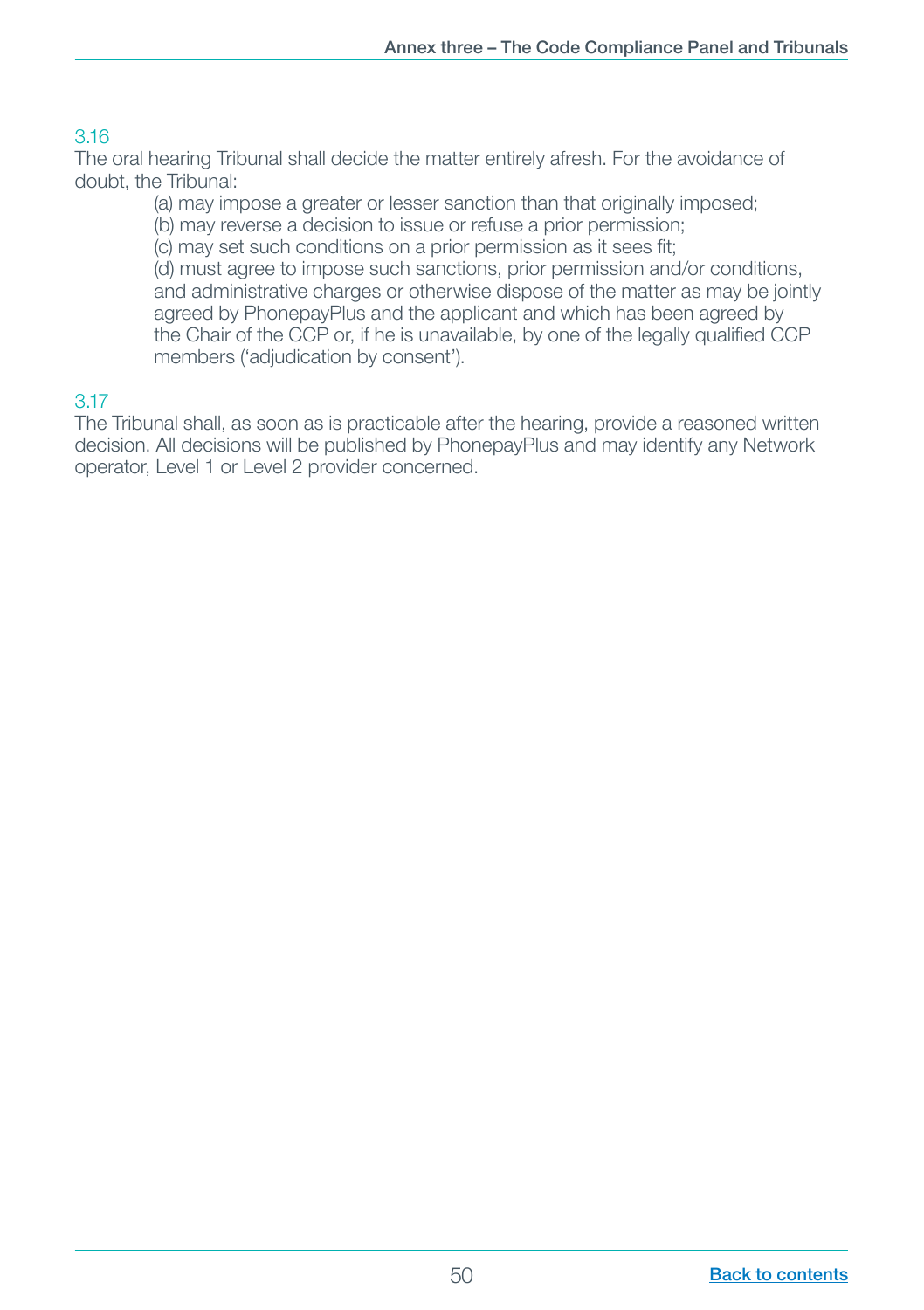# <span id="page-52-0"></span>Annex four – Independent Appeals Body

# 1

# Appeals

# 1.1

A relevant party (in this Annex referred to as an 'appellant') may, after an oral hearing at which the appellant or its representative has appeared, appeal to the Independent Appeals Body ('IAB') against decisions and adjudications (other than any adjudication by consent) of the Tribunal (in this Annex referred to as the "Tribunal").

# 1.2

PhonepayPlus may appeal to the IAB against Tribunal decisions and adjudications (other than any adjudication by consent).

# 1.3

Appeals may be made on the following grounds:

- (a) the disputed decision was based on error of fact,
- (b) the disputed decision was wrong in law, or
- (c) the Tribunal exercised its discretion incorrectly in reaching its decision.

# 1.4

In order to institute an appeal, the appellant must provide a written notice of appeal setting out the grounds upon which the appeal is made and the facts and matters upon which it is based, to be received by the clerk to the IAB ('the Clerk') within 20 working days of the issue of the Tribunal adjudication or determination which is the subject of the appeal.

# 1.5

The notice of appeal must be accompanied by:

(a) the written adjudication;

(b) the case bundle used at the Tribunal oral hearing;

 (c) a security deposit of £5,000 or an application (to be determined by the Chair of the IAB) to waive or reduce such a security deposit setting out the grounds for such waiver or reduction;

 (d) a description of any new evidence upon which the appellant intends to rely and which, for good reason, was previously unavailable;

 (e) if the notice of appeal and/or any necessary accompanying documents are being provided to the Clerk more than 20 working days after the issue of the Tribunal adjudication, the appellant must also provide an application (to be determined by the Chair of the IAB) for the appeal to proceed, setting out the reasons for the delay and the grounds for such application.

#### 1.6

If an appellant or his representative failed to appear in person at an oral hearing for good reason, but the oral hearing proceeded in his absence and PhonepayPlus has refused to permit a further oral hearing, the appellant may apply to the Chair of the IAB to request him to require that PhonepayPlus holds a further oral hearing.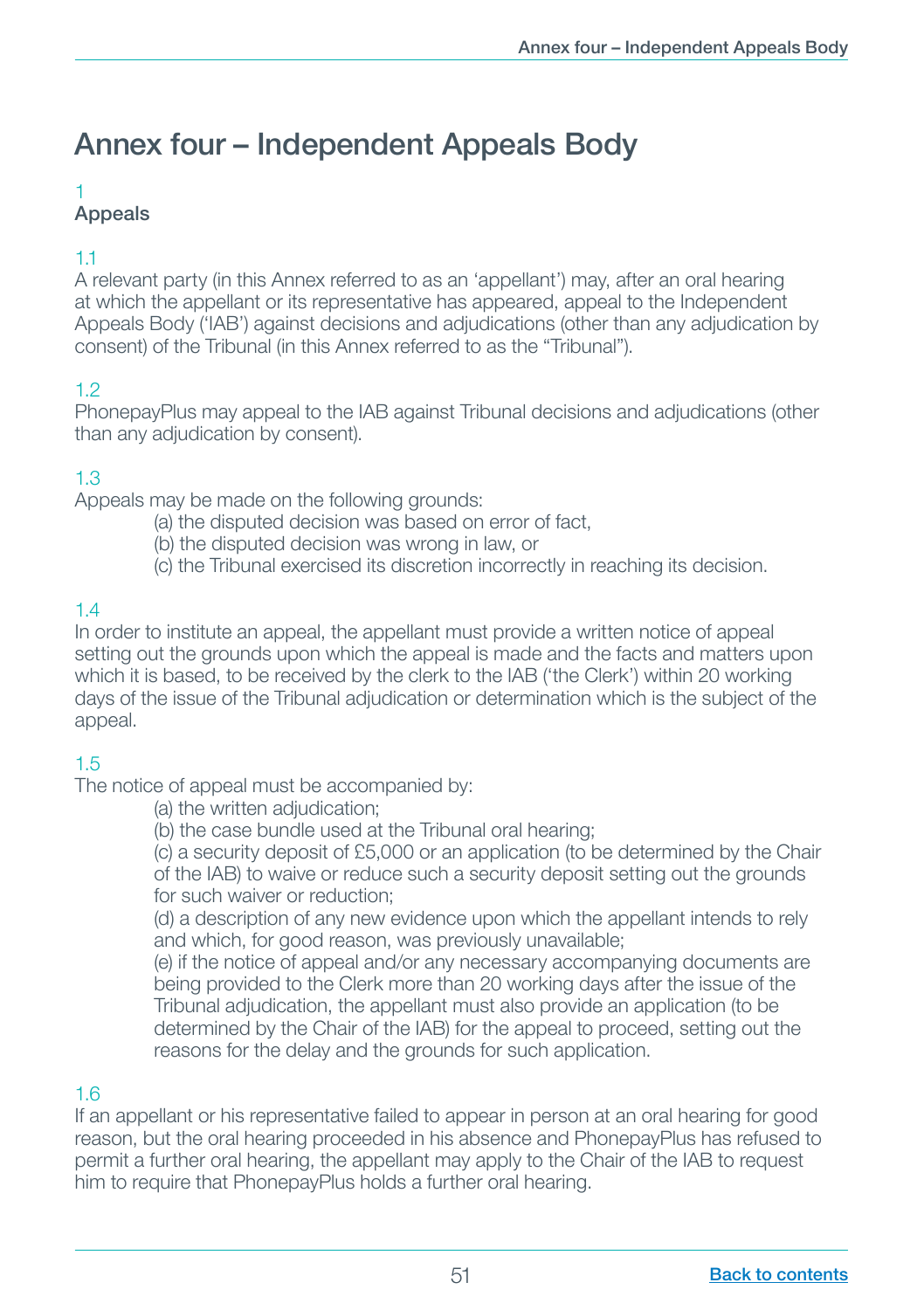The procedures which follow are those laid down by the IAB and are under its control.

# 2

# The procedures of the Independent Appeals Tribunal

# 2.1

The IAB is able to hear any appeal lodged with the Clerk to the IAB ('the Clerk') in accordance with the provisions of paragraph 4.12 of the Code.

# 2.2

The Clerk shall forthwith, upon receipt of the notice of appeal, provide a copy of it and of the accompanying documents to the Chair of the IAB ('the Chair') and to PhonepayPlus.

# 2.3

In the event that an appellant was, for good reason, unable to attend a Tribunal oral hearing but the oral hearing proceeded in his absence, then the appellant may apply to the Chair of the IAB. The Chair shall obtain the views of the Chair of the hearing panel in writing, or in a hearing at which the appellant may also attend. The Chair may require that PhonepayPlus provides a further oral hearing. The Chair shall have the discretion to award the costs of the application.

# 3

# The Appeal Tribunal

#### 3.1

Upon receipt of a notice of appeal, the Chair shall appoint an Appeal Tribunal, consisting of three members, to deal with the appeal. The Chair or Deputy Chair (if any) shall be the Chair of the Tribunal ('the Tribunal Chair').

# 3.2

If the appellant has applied for a waiver or reduction in respect of the provision of the required security deposit and for the appeal to proceed despite the notice of appeal having been lodged out of time, then as soon as reasonably practicable, the Tribunal Chair shall convene a hearing at which any such application shall be considered and at which PhonepayPlus may be heard.

# 3.3

In respect of an application for a waiver of the requirement to provide the security deposit, the Tribunal Chair shall waive the deposit (or reduce the required level of security) if he determines that there appears to be plain merit in the grounds of appeal and that exceptional hardship will result from the requirement that the security be provided.

# 3.4

PhonepayPlus shall be entitled to apply to the Tribunal Chair for a determination that the appeal should not be permitted to proceed unless the security deposit is increased to a higher level and/or that a sum is lodged as security for costs. The Tribunal Chair may make such a determination entirely at his discretion.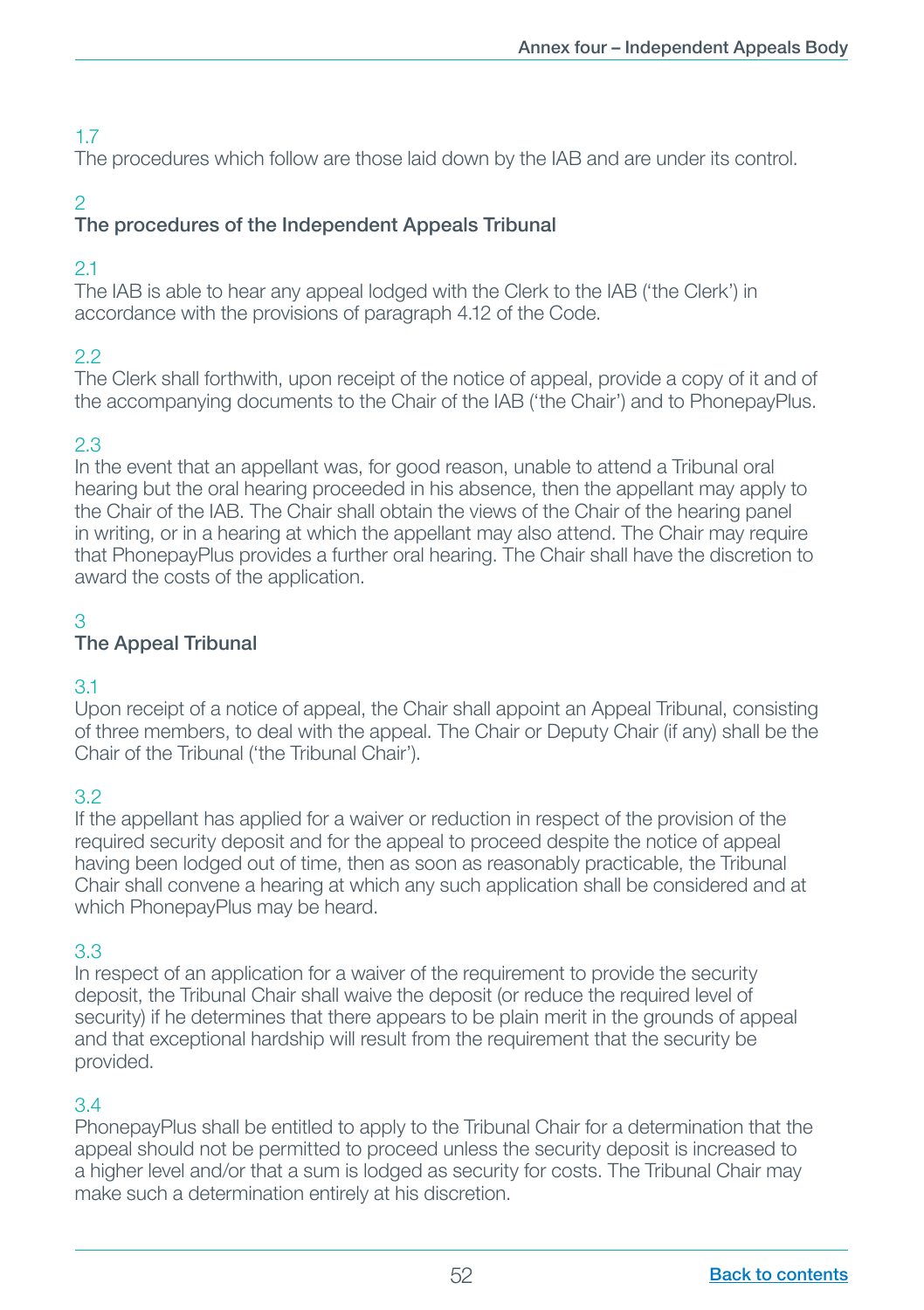In respect of an application for an appeal to proceed despite having been made late, the Tribunal Chair shall grant such application if he is satisfied that, in all the circumstances, it is fair to do so and he may impose such conditions as he sees fit as to the further conduct of the appeal or as to lodgment of security for costs.

# 4.

# Suspension of sanctions

# 4.1

The enforcement of sanctions imposed by PhonepayPlus is not automatically suspended by the provision of a notice of appeal. An appellant may apply to the Tribunal Chair, by written application to the Clerk, setting out the grounds upon which the sanction should be suspended. The Clerk will forthwith provide a copy to the Tribunal Chair. Unless the Tribunal Chair considers that there are exceptional reasons in the particular case to grant the application, he will do so only if he is satisfied that not to do so would give rise to undue hardship, and that to do so would not give rise to a significant risk of public harm. He shall seek the views of PhonepayPlus on those matters prior to making a decision and may convene a hearing to deal with such applications.

# 4.2

If an appellant has not been granted a suspension of sanction, and has not complied with the sanction imposed, the Tribunal Chair may stay the appeal on the application of PhonepayPlus or on his own volition. Appeals stayed for more than six months shall be automatically struck out and may not be recommenced.

# 5

# Representation

# 5.1

The appellant shall be entitled to appear before the Appeal Tribunal in person and be represented.

# 5.2

PhonepayPlus shall attend as respondent to any appeal before the Appeal Tribunal and may instruct a representative to act on its behalf.

# 6

# Pre-hearing process

#### 6.1

The Tribunal Chair may, at his own discretion, or upon the application of either party to the appeal, convene a conference of the parties at which he may give such directions as he considers necessary for the fair and speedy hearing of the appeal. Such directions may include, for example, directions for:

(a) the admission of facts before the hearing

- (b) the disclosure of documents
- (c) the provision of expert reports
- (d) the exchange of written statements
- (e) the preparation of agreed bundles of documents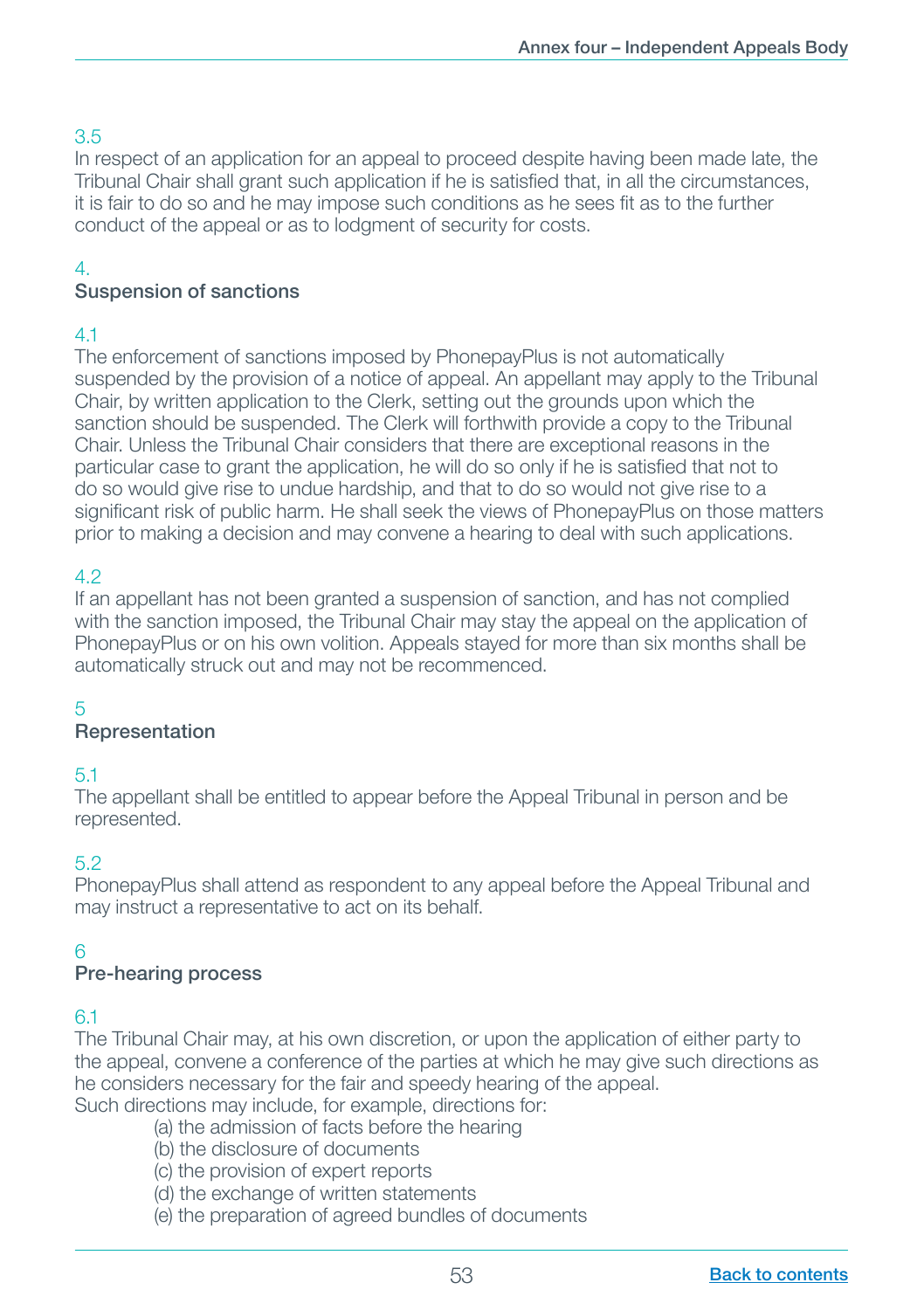(f) the submission and exchange of outline arguments.

# 6.2

Directions may be given as to the date by which such actions shall be taken.

# 6.3

For the avoidance of doubt, the Chair shall have the power to make directions for disclosure of documents and any other directions relating to evidence as though the appeal was a first hearing of the matter which is the subject of the appeal.

# 6.4

Not less than 10 working days before the date of the hearing of the appeal, the Clerk shall send written notice of the day, time and place of the hearing of the appeal to the last known address of the appellant and to PhonepayPlus.

# 6.5

Within five working days of receipt of the notice specifying the date of the hearing, both the appellant and PhonepayPlus shall each inform the Clerk in writing of whether they intend to appear at the hearing and the name of any person who will be representing them at the hearing.

# 7

# The hearing

# 7.1

The appellant shall outline the grounds of his appeal and call such witnesses and refer to such documents as he is entitled to do.

# 7.2

PhonepayPlus shall then be entitled to respond to the case put by the appellant and to call such witnesses or present any written statements or other documents.

# 7.3

The appellant shall then be entitled to address the Appeal Tribunal.

# 7.4

A witness in person may be cross-examined by the other party in the appeal.

# 7.5

A witness who has been cross-examined may be re-examined.

# 7.6

The Tribunal Chair may question any witness at any time.

#### 7.7

The Tribunal Chair shall have the power to vary any of these procedures at any time and to adjourn the hearing if satisfied that it is in the interests of justice to do so.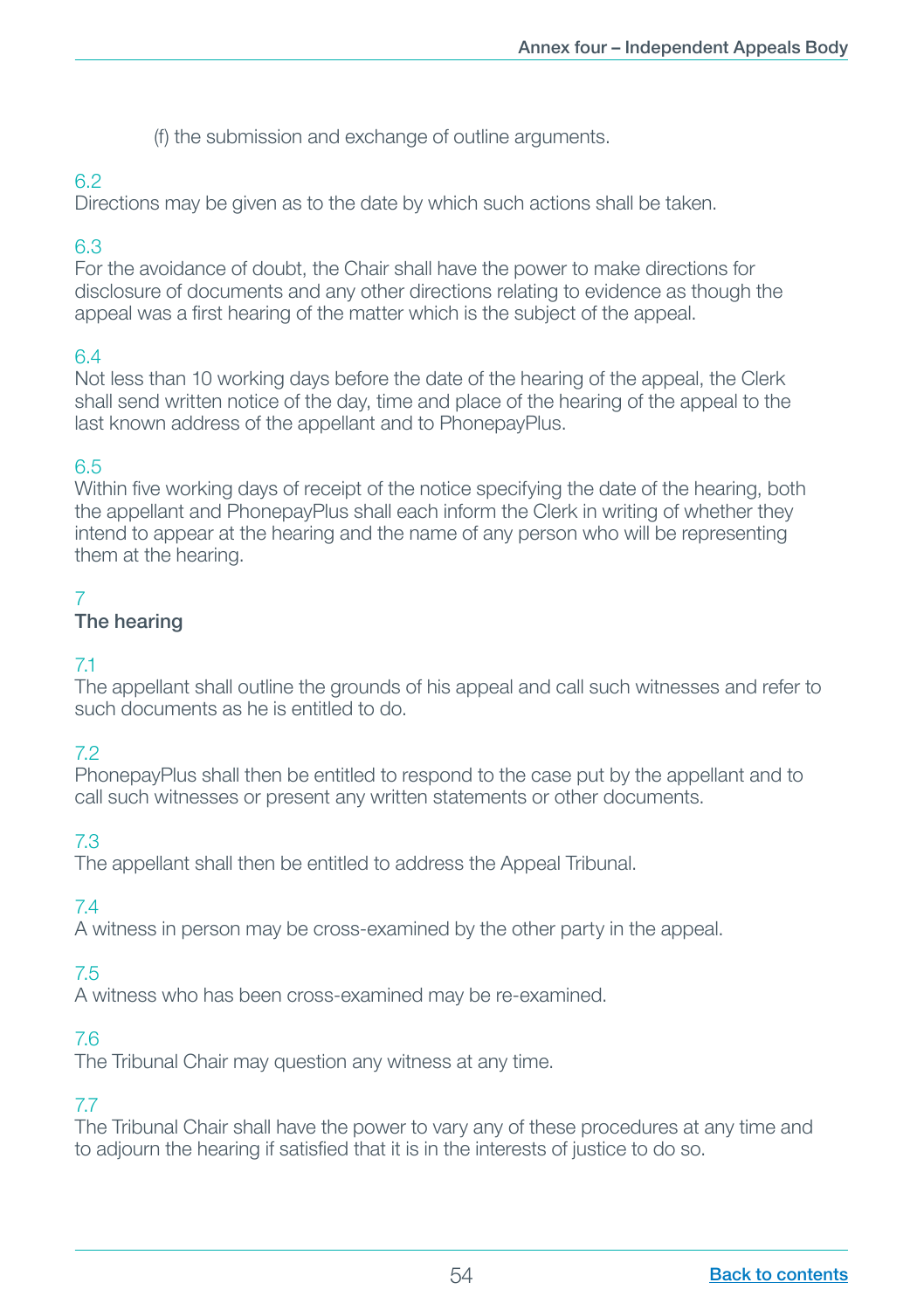If the appellant is neither present nor represented at the hearing and the Appeal Tribunal has no cause to believe there is a good reason for the appellant's absence, the appeal may be dismissed.

# 8

# Confidential information

The Appeal Tribunal shall be entitled to consider and act upon confidential information without directly or indirectly disclosing to the appellant (or PhonepayPlus as the case may be) the source of that information provided that the appellant (or PhonepayPlus) is given a reasonable opportunity to rebut its substance.

# $\alpha$

# Recording

A sound recording shall be made of the proceedings before the Appeal Tribunal. Recordings will be made available to PhonepayPlus and the appellant.

# 10

# Public hearing

An appeal hearing shall be conducted in private, unless the appellant or PhonepayPlus otherwise requires. If an appeal hearing is in public, either party may request that any part of the hearing be conducted in private and any such application shall itself be heard in private.

#### 11

#### Costs of hearing

The Appeal Tribunal shall make such award for costs of the parties as it considers reasonable and proportionate, subject to a maximum of £30,000 (inclusive of disbursements and VAT). In addition, the Appeal Tribunal shall award the costs of the provision of the Tribunal as it sees fit, subject to a maximum of £25,000 (inclusive of VAT).

#### 12

#### Powers of the Appeal Tribunal

#### 12.1

The Appeal Tribunal shall consider all documentation and evidence produced at the Tribunal oral hearing and may, at its discretion, rehear any witness called before the Tribunal oral hearing and hear new evidence which for good reason was not available at the Tribunal oral hearing.

# 12.2

The Appeal Tribunal may:

(a) Confirm, vary or rescind an adjudication or determination or any part of it made by a Tribunal and substitute such other finding as it considers appropriate.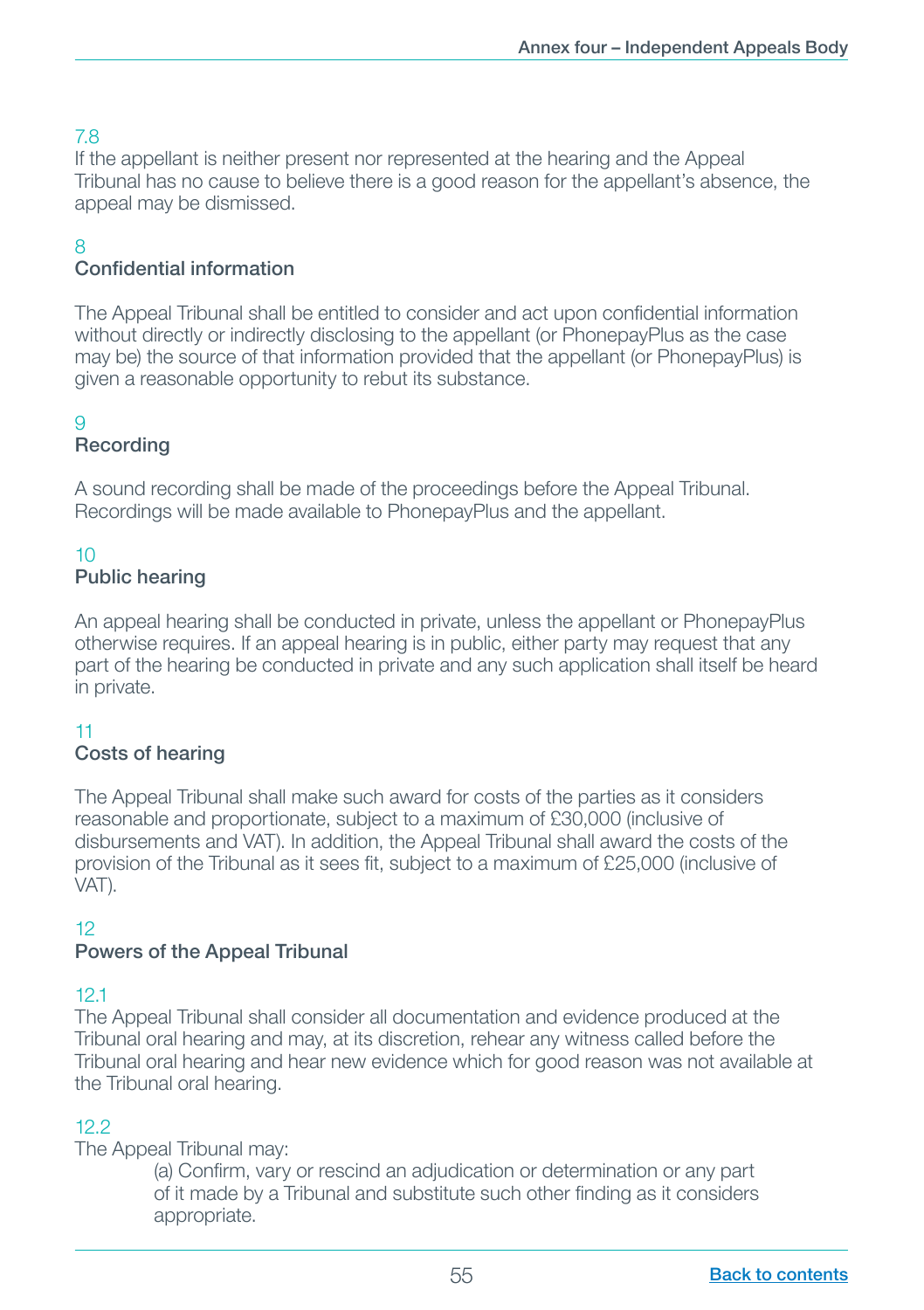(b) Confirm, vary or rescind any sanction imposed by a Tribunal pursuant to its adjudication. For the avoidance of doubt, the Appeal Tribunal may impose a greater sanction (or sanction direction) than that imposed by a Tribunal, provided that such a sanction could have been imposed by a Tribunal. (c) Confirm, vary or rescind the imposition of an administrative charge made by PhonepayPlus.

#### 13 Decision and publication

The Appeal Tribunal shall, as soon as is practicable after the hearing, provide a reasoned written decision. This written decision shall be published by PhonepayPlus.

#### 14 Further appeal

There is no further appeal through PhonepayPlus' procedures or those of the IAB.